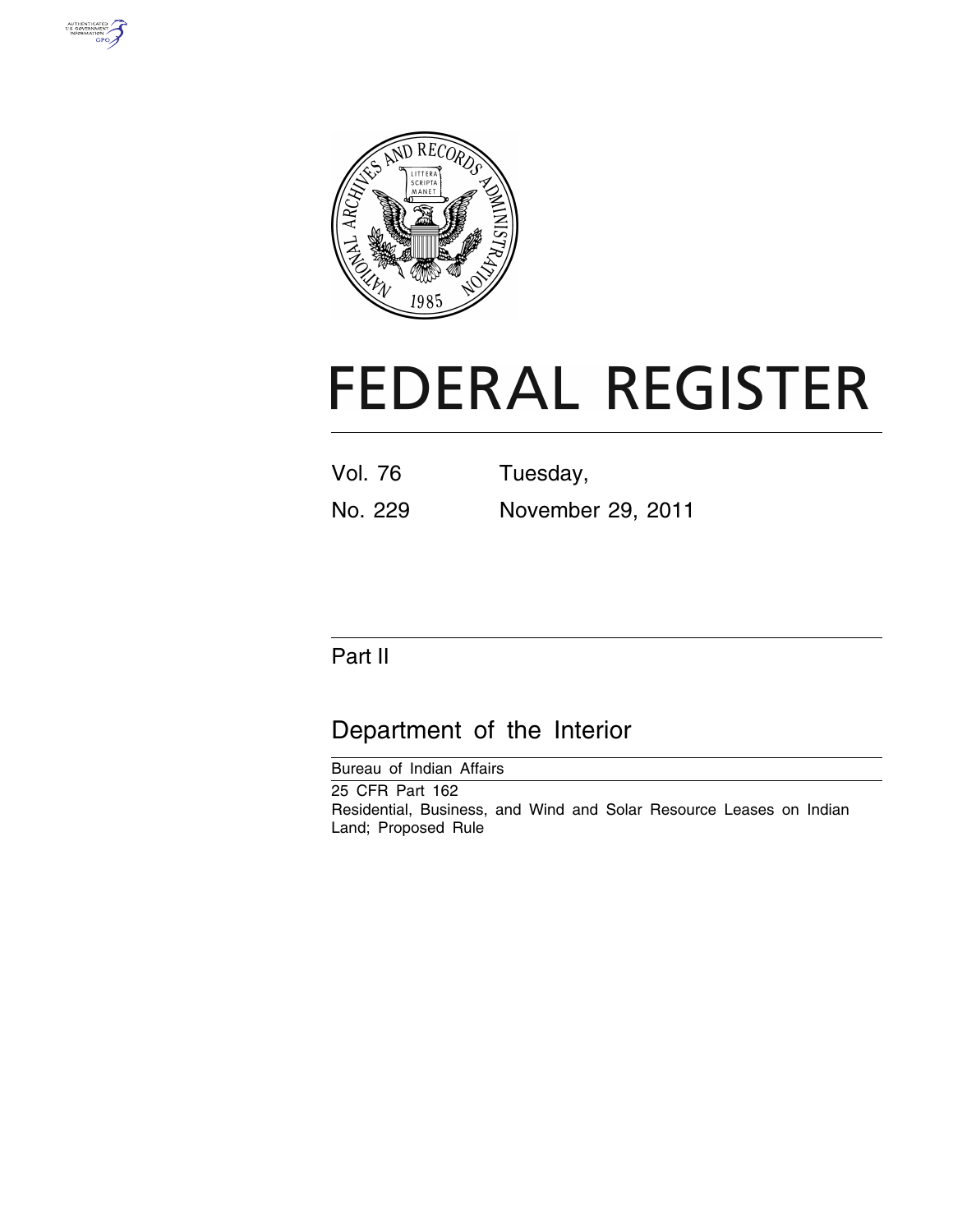#### **DEPARTMENT OF THE INTERIOR**

**Bureau of Indian Affairs** 

#### **25 CFR Part 162**

**[Docket ID BIA–2011–0001]** 

#### **RIN 1076–AE73**

#### **Residential, Business, and Wind and Solar Resource Leases on Indian Land**

**AGENCY:** Bureau of Indian Affairs, Interior.

#### **ACTION:** Proposed rule.

**SUMMARY:** The Bureau of Indian Affairs (BIA) is proposing to revise the regulations addressing non-agricultural leasing of Indian land. This rule would add new subparts to address residential leases, business leases, wind resource evaluation and development leases, and solar resource development leases on Indian land, and would therefore remove the existing subpart for nonagricultural leases.

**DATES:** Comments on this proposed rule must be received by January 30, 2012. *Comments on the information collections contained in this proposed regulation are separate from those on the substance of the rule.* Comments on the information collection burden should be received by December 29, 2011 to ensure consideration, but must be received no later than January 30, 2012.

**ADDRESSES:** You may submit comments by any of the following methods:

*Federal rulemaking portal: [http://](http://www.regulations.gov)  [www.regulations.gov.](http://www.regulations.gov)* The rule is listed under the agency name ''Bureau of Indian Affairs.'' The rule has been assigned Docket ID: BIA–2011–0001. If you would like to submit comments through the Federal e-Rulemaking Portal, go to *<http://www.regulations.gov>*  and do the following. Go to the box entitled ''Enter Keyword or ID,'' type in "BIA-2011-0001," and click the ''Search'' button. The next screen will display the Docket Search Results for the rulemaking. If you click on BIA– 2011–0001, you can view this rule and submit a comment. You can also view any supporting material and any comments submitted by others.

- —*Email: [consultation@bia.gov.](mailto:consultation@bia.gov)* Include the number 1076–AE73 in the subject line of the message.
- —*Mail:* Del Laverdure, Principal Deputy Assistant Secretary—Indian Affairs, U.S. Department of the Interior, Mail Stop 4141, 1849 C Street NW., Washington, DC 20240. Include the number 1076–AE73 on the outer envelope.

—*Hand delivery:* Del Laverdure, Principal Deputy Assistant Secretary—Indian Affairs, U.S. Department of the Interior, Room 4141, 1849 C Street NW., Washington, DC 20240. Include the number 1076– AE73 on the outer envelope.

We cannot ensure that comments received after the close of the comment period (see **DATES**) will be included in the docket for this rulemaking and considered. Comments sent to an address other than those listed above will not be included in the docket for this rulemaking.

Comments on the information collections contained in this proposed regulation are separate from those on the substance of the rule. Send comments on the information collection burden to OMB by facsimile to (202) 395–5806 or email to the OMB Desk Officer for the Department of the Interior at *OIRA*\_*[DOCKET@](mailto:OIRA_DOCKET@omb.eop.gov) [omb.eop.gov.](mailto:OIRA_DOCKET@omb.eop.gov)* Please send a copy of your comments to the person listed in the **FOR FURTHER INFORMATION CONTACT** section of this notice.

**FOR FURTHER INFORMATION CONTACT:**  Elizabeth Appel, Office of Regulatory Affairs & Collaborative Action, (202) 273–4680; *[Elizabeth.appel@bia.gov.](mailto:Elizabeth.appel@bia.gov)*  **SUPPLEMENTARY INFORMATION:** 

#### **I. Background**

This proposed rule would revise the current 25 CFR part 162, Leases and Permits, to establish subparts specifically addressing the following categories of leasing on Indian land: residential; business; wind resource evaluation and development; and solar resource development. Specifically, this rule would:

• Revise Subpart A, General Provisions

• Create a new Subpart C, Residential Leases

• Create a new Subpart D, Business Leases

• Create a new Subpart E, Wind Energy Evaluation Leases (WEELs) and Wind and Solar Resource (WSR) Leases

• Delete Subpart F, Non-agricultural Leases (because that subpart was intended to address residential and business leasing, which this proposed rule addresses specifically in subparts C and D, respectively)

• Move the current Subpart E, Special Requirements for Certain Indian Reservations, to Subpart F

• Create a new Subpart G, Records. The proposed rule does not affect Subpart B, Agricultural Leases. Subpart B may be revised at a later time. In addition, to ensure that changes to the General Provisions do not affect

agricultural lease regulations, the current General Provisions sections are being moved to Subpart B, where they apply only to agricultural leases. Minor edits were made to these General Provisions to delete redundancies and clarify that they now apply only to agricultural leases.

#### **II. Summary of Substantive Revisions**

This rule makes the procedures for leasing as explicit and transparent as possible. The consent requirements in the proposed regulations are consistent with the Indian Land Consolidation Act of 2000 (ILCA), as amended by the American Indian Probate Reform Act (AIPRA). Because this statute does not apply to tribes in Alaska, the consent requirements for Alaska remain the same as the previous regulations governing leasing. The proposed regulations provide procedures for approval of lease amendments, assignments, subleases and leasehold mortgages. The current regulations provide for the approval of such instruments, but do not specify the procedure for such approval, leading to the possibility of inconsistencies nationwide, to the detriment of lessees and lenders.

This rule provides that leases on tribal land may be approved for the compensation established in the lease. Leases for less than fair market rental may be approved on individually owned Indian land under certain circumstances.

Subpart C, Residential Leases, addresses leasing for single-family homes and housing for public purposes on Indian land. The proposed regulations provide for a 30-day time frame within which BIA must issue a decision on a complete residential lease application. Bonds are not required for leases for housing for public purposes and otherwise may be waived by BIA upon a determination that it is in the best interest of the landowner(s). Subpart C also includes provisions for enforcement of lease violations.

Subpart D, Business Leases, addresses leasing for business purposes, including: (1) Leases for residential purposes that are not covered in Subpart C; (2) leases for business purposes not covered by Subpart E (wind energy evaluation and wind and solar resource development); (3) leases for religious, educational, recreational, cultural, and other public purposes; and (4) commercial or industrial leases for retail, office, manufacturing, storage, biomass, waste-to-energy, and/or other business purposes. The proposed regulations provide for a 60-day time frame within which BIA must issue a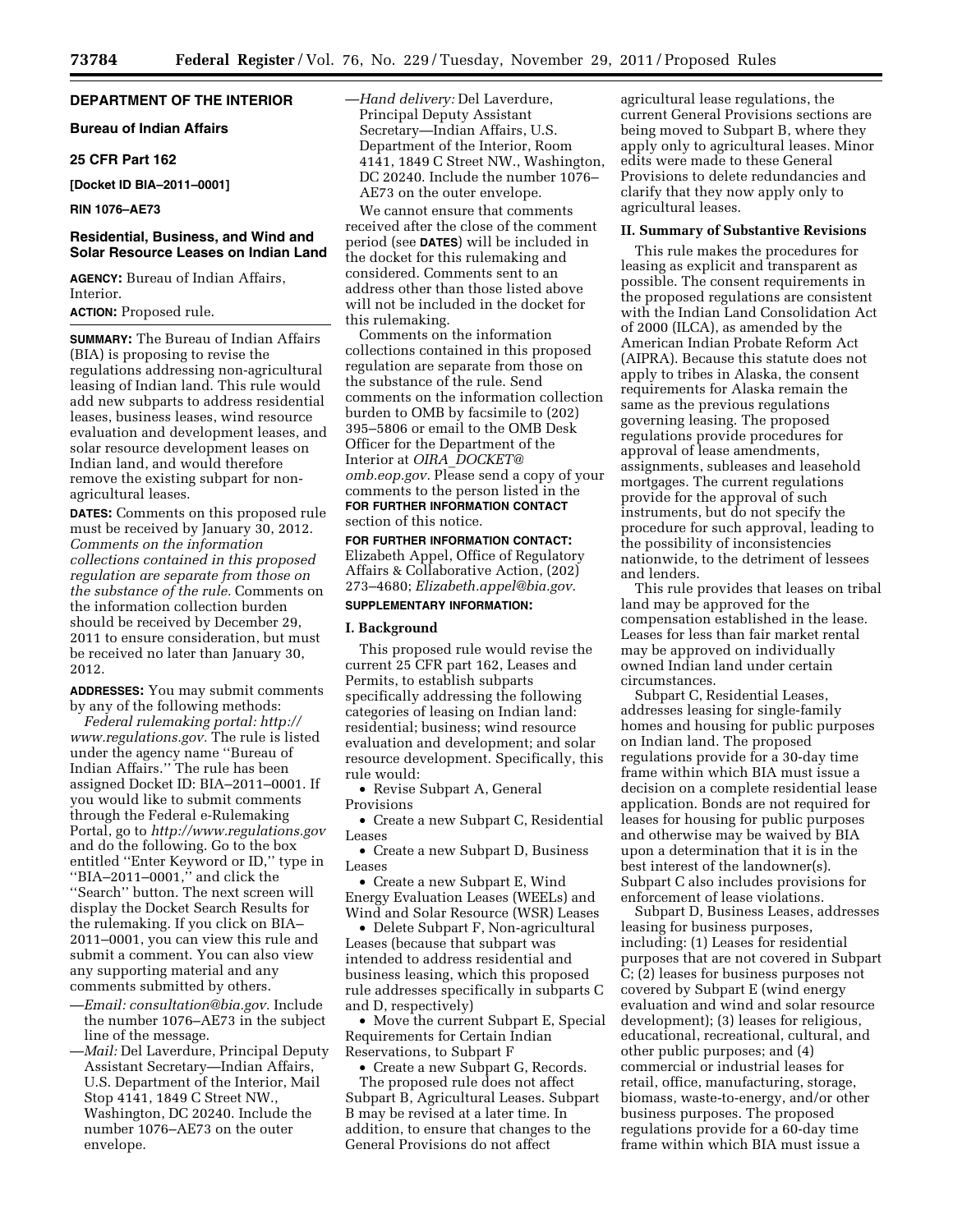decision on a complete business lease application.

Subpart E, WEELs and WSR Leases, establishes procedures for obtaining BIA review and approval of wind energy evaluation leases (WEELs) and wind and solar resource (WSR) development leases. For wind energy, this proposed rule establishes a two-part process whereby developers obtain BIA approval of a short-term lease for possession of Indian land for the purposes of installation and maintenance of wind evaluation equipment, such as meteorological towers. The WEEL may provide the developer with an option to lease the Indian land for wind energy development purposes. The environmental reviews conducted for the short-term lease, which would only evaluate the impacts of the evaluation equipment, not the full development of the wind project, may be rolled into environmental reviews conducted for a lease for full development of the wind project. This two-part process is not necessary for solar resource development because solar evaluation does not require possession of the land.

Some of the more notable crosscutting substantive changes include:

#### *BIA Approval Process*

• Eliminating the requirement for BIA approval of permits of Indian land;

• Eliminating the requirement for BIA approval of subleases and assignments where certain conditions are met;

• Imposing time limits on BIA to act on requests to approve lease amendments, lease assignments, subleases, and leasehold mortgages;

• Establishing that BIA has 30 days to act on a request to approve a lease amendment or sublease, or the document will be deemed approved;

• Establishing that BIA must approve amendments, assignments, leasehold mortgages, and subleases unless it finds a compelling reason not to, based on certain specified findings.

#### *Compensation and Valuations*

• Providing that BIA will defer to the tribe's negotiated value for a lease of tribal land and will not require valuation of tribal land;

• Allowing for waivers of valuation for residential leases of individually owned land if the individual landowners provide 100 percent consent and a waiver and BIA determines it is in the best interest of the landowners (100 percent consent is necessary because non-consenting owners receive fair market value, so a valuation will be necessary if any individual does not consent);

• Allowing short-term leases for wind resource evaluation purposes at the value negotiated by the Indian landowners (whether tribal or individual Indians);

• Allowing alternative forms of rental (other than monetary compensation) if BIA determines it is in the best interest of the Indian landowners;

• Allowing other types of valuation (other than appraisals) under certain circumstances;

• Allowing for automatic rental adjustments and restricting the need for reviews of the lease compensation (to determine if an adjustment is needed) to certain circumstances.

#### *Improvements*

• Requiring plans of development and schedules for construction of improvements to assist the BIA and Indian landowners in enforcement of diligent development of the leased premises.

• Clarifying that improvements on trust or restricted land are not taxable by States or localities, without regard to ownership. The purposes of residential, business, and WSR leasing on Indian land are to promote Indian housing and to allow Indian landowners to use their land profitably for economic development. These regulations are intended to preempt the field of leasing of Indian lands. The Federal statutory and regulatory scheme for leasing, including the regulation of improvements, is so pervasive as to preclude the additional burden of State taxation. The assessment of State taxes would obstruct Federal policies supporting tribal economic development and self-determination, and tribal interests in effective tribal government and economic selfsufficiency.

#### *Direct Pay*

• Allowing for direct pay only where there are 10 or fewer landowners, and all landowners consent to direct pay;

• Continuing direct pay unless and until 100 percent of the owners agree to discontinue direct pay, but suspending direct pay for any one Indian landowner who dies, is declared non compos mentis, or whose whereabouts become unknown.

These changes are intended to increase the efficiency and transparency of the BIA approval process for leasing of Indian land, support tribal decisions regarding the use of their land, increase flexibility in compensation and valuations, and facilitate management of direct pay.

#### **III. Procedural Requirements**

- A. Regulatory Planning and Review (E.O. 12866)
- B. Regulatory Flexibility Act
- C. Small Business Regulatory Enforcement Fairness Act
- D. Unfunded Mandates Reform Act
- E. Takings (E.O. 12630)
- F. Federalism (E.O. 13132)
- G. Civil Justice Reform (E.O. 12988)
- H. Consultation With Indian Tribes (E.O. 13175)
- I. Paperwork Reduction Act
- J. National Environmental Policy Act
- K. Effects on the Energy Supply (E.O. 13211)
- L. Clarity of This Regulation
- M. Public Availability of Comments

#### **III. Procedural Requirements**

#### *A. Regulatory Planning and Review (E.O. 12866)*

The Office of Management and Budget (OMB) has determined that this rule is significant under Executive Order 12866. This rule replaces provisions that apply to non-agricultural leasing of Indian land, generally, with provisions that apply specifically to the different types of non-agricultural leasing: Residential, business, and wind and solar resource leasing of Indian land. This rule describes how the BIA will administer residential, business, and wind and solar resource leases on trust and restricted land. Thus, the impact of the rule is confined to the Federal Government and individual Indian and tribal landowners and does not impose a compliance burden on the economy generally or create any inconsistencies or budgetary impacts to any other agency or Federal program.

(1) This rule will not have an annual effect of \$100 million or more on the economy or adversely affect in a material way the economy, productivity, competition, jobs, the environment, public health or safety, or State, local, or tribal governments or communities. This rule makes changes to promote economic development on Indian land through, for example, providing greater transparency to procedures for obtaining BIA approval, imposing timelines on BIA to act on certain lease requests, and establishing that BIA will defer to tribes' negotiated values. The rule's changes will not have direct effects on the economy as a whole; however, the changes should result in increased leasing of Indian land, which will have a beneficial effect on tribal economies and communities.

(2) This rule will not create a serious inconsistency or otherwise interfere with an action taken or planned by another agency because the Department is the only agency with authority for approving leases on Indian land. We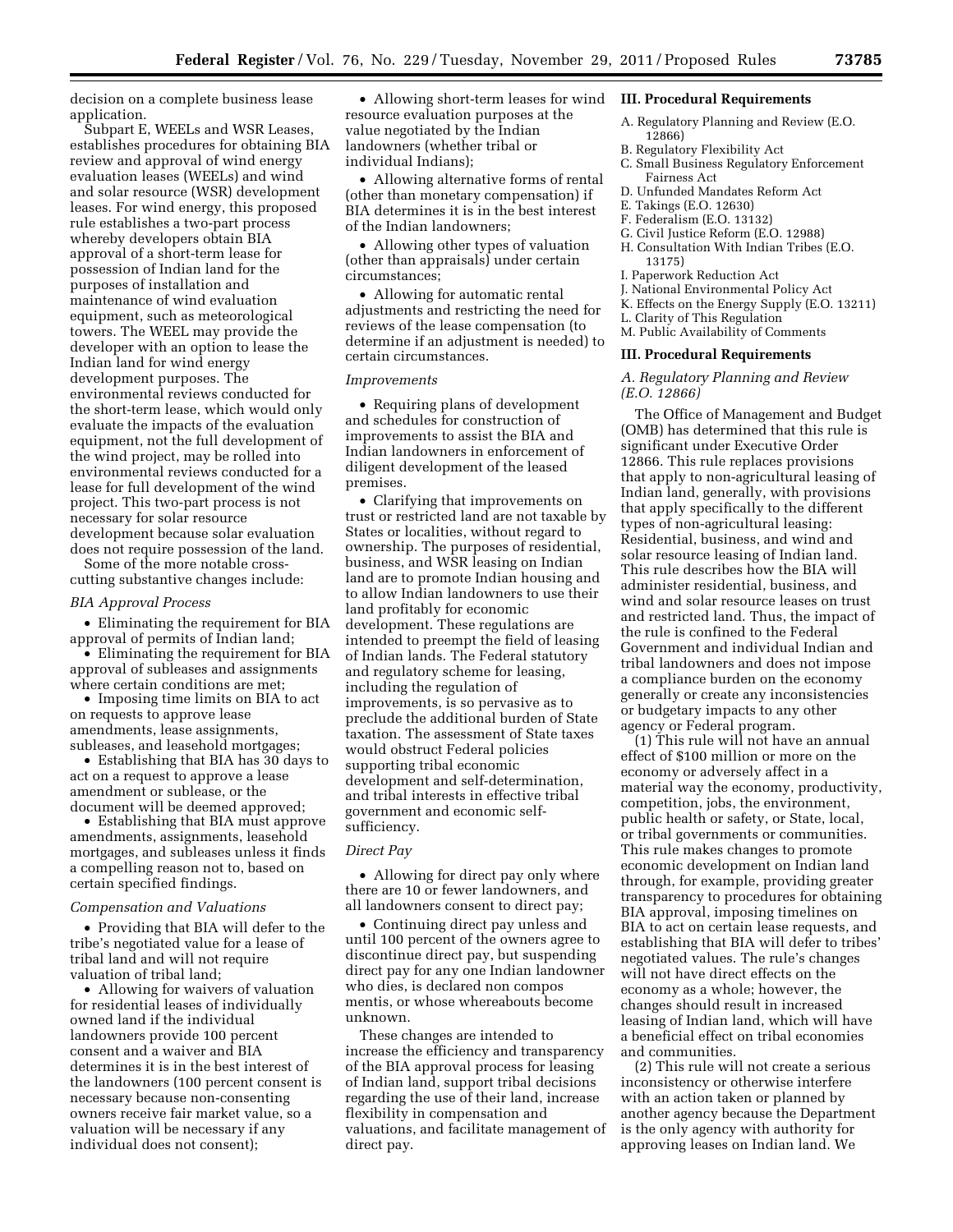have coordinated with the Department of Housing and Urban Development (HUD) to ensure that the leasing procedures will not impede Indian landowners' ability to obtain HUDfunding for residences.

(3) This rule does involve entitlements, grants, user fees, or loan programs or the rights or obligations of their recipients. The revisions have no budgetary effects and do not affect the rights or obligations of any recipients.

(4) This rule may raise novel legal or policy issues because it alters established procedures for reviewing and approving leases of Indian land.

#### *B. Regulatory Flexibility Act*

The Department of the Interior certifies that this proposed rule will not have a significant economic effect on a substantial number of small entities under the Regulatory Flexibility Act (5 U.S.C. 601 *et seq.*). Small entities are not likely to enter into residential leases on Indian land because tribal housing authorities and tribal members usually enter into such leases. It is possible that small entities may enter into business leases or wind or solar resources leases but this rule does not impose any new requirements in obtaining or complying with a lease that would have a significant economic effect on those entities.

#### *C. Small Business Regulatory Enforcement Fairness Act*

This rule is not a major rule under 5 U.S.C. 804(2), the Small Business Regulatory Enforcement Fairness Act. It will not result in the expenditure by State, local, or tribal governments, in the aggregate, or by the private sector of \$100 million or more in any one year. The rule's requirements will not result in a major increase in costs or prices for consumers, individual industries, Federal, State, or local government agencies, or geographic regions. The rule continues to require lessees to pay at least fair market rental, with certain exceptions, and adds that lessees agree to some other amount negotiated by the Indian tribe under certain circumstances. Nor will this rule have significant adverse effects on competition, employment, investment, productivity, innovation, or the ability of the U.S.-based enterprises to compete

with foreign-based enterprises because the rule is limited to Indian land and is intended to promote economic development.

#### *D. Unfunded Mandates Reform Act*

This rule does not impose an unfunded mandate on State, local, or tribal governments or the private sector of more than \$100 million per year. The rule does not have a significant or unique effect on State, local, or tribal governments or the private sector. A statement containing the information required by the Unfunded Mandates Reform Act (2 U.S.C. 1531 *et seq.*) is not required.

#### *E. Takings (E.O. 12630)*

Under the criteria in Executive Order 12630, this rule does not affect individual property rights protected by the Fifth Amendment nor does it involve a compensable ''taking.'' A takings implication assessment is not required.

#### *F. Federalism (E.O. 13132)*

Under the criteria in Executive Order 13132, this rule has no substantial direct effect on the States, on the relationship between the national government and the States, or on the distribution of power and responsibilities among the various levels of government. This rule governs leasing on Indian land, which is land held by the Federal Government in trust or restricted status for individual Indians or Indian tribes. Such land is subject to tribal law and Federal law, only, except in limited circumstances and areas where Congress or a Federal court has made State law applicable. This rule therefore does not affect the relationship between the Federal Government and States or among the various levels of government.

#### *G. Civil Justice Reform (E.O. 12988)*

This rule complies with the requirements of Executive Order 12988. Specifically, this rule has been reviewed to eliminate errors and ambiguity and written to minimize litigation; and is written in clear language and contains clear legal standards.

#### *H. Consultation With Indian Tribes (E.O. 13175)*

In accordance with the President's memorandum of April 29, 1994,

''Government-to-Government Relations with Native American Tribal Governments,'' Executive Order 13175 (59 FR 22951, November 6, 2000), and 512 DM 2, we have evaluated the potential effects on federally recognized Indian tribes and Indian trust assets. During the development of this proposed rule, the Department discussed the rule with tribal representatives at several consultation sessions. We distributed a preliminary draft of the rule to tribes in February 2011 and held three consultation sessions: Thursday, March 17, 2011 at the Reservation Economic Summit (RES) 2011 in Las Vegas; March 31, 2011 in Minnesota; and April 6, 2011, in Albuquerque, New Mexico. We requested that tribes submit written comments by April 18, 2011. We received written and oral comments from over 70 Indian tribes during tribal consultation. We reviewed each comment in depth and revised the rule accordingly. This proposed rule incorporates those revisions. We also compiled a summary of tribal comments received and our responses to those comments and are making that document available to tribes at: *[http://](http://www.bia.gov/WhoWeAre/AS-IA/Consultation/index.htm) [www.bia.gov/WhoWeAre/AS-IA/](http://www.bia.gov/WhoWeAre/AS-IA/Consultation/index.htm) [Consultation/index.htm.](http://www.bia.gov/WhoWeAre/AS-IA/Consultation/index.htm)* We plan to hold additional tribal consultation sessions, particularly in the geographic areas we were not able to reach prior to this proposed rule. We will announce the dates and locations of the additional tribal consultation sessions by letter to tribal leaders.

#### *I. Paperwork Reduction Act*

OMB Control No. 1076–0155 currently authorizes the collections of information contained in 25 CFR part 162, totaling an estimated 106,065 annual burden hours. If this proposed rule is finalized, the annual burden hours will increase by an estimated 2,910 hours. Because the sections where the information collections occur changes, we are including a table showing the section changes and whether a change to the information collection requirement associated with those sections has changed.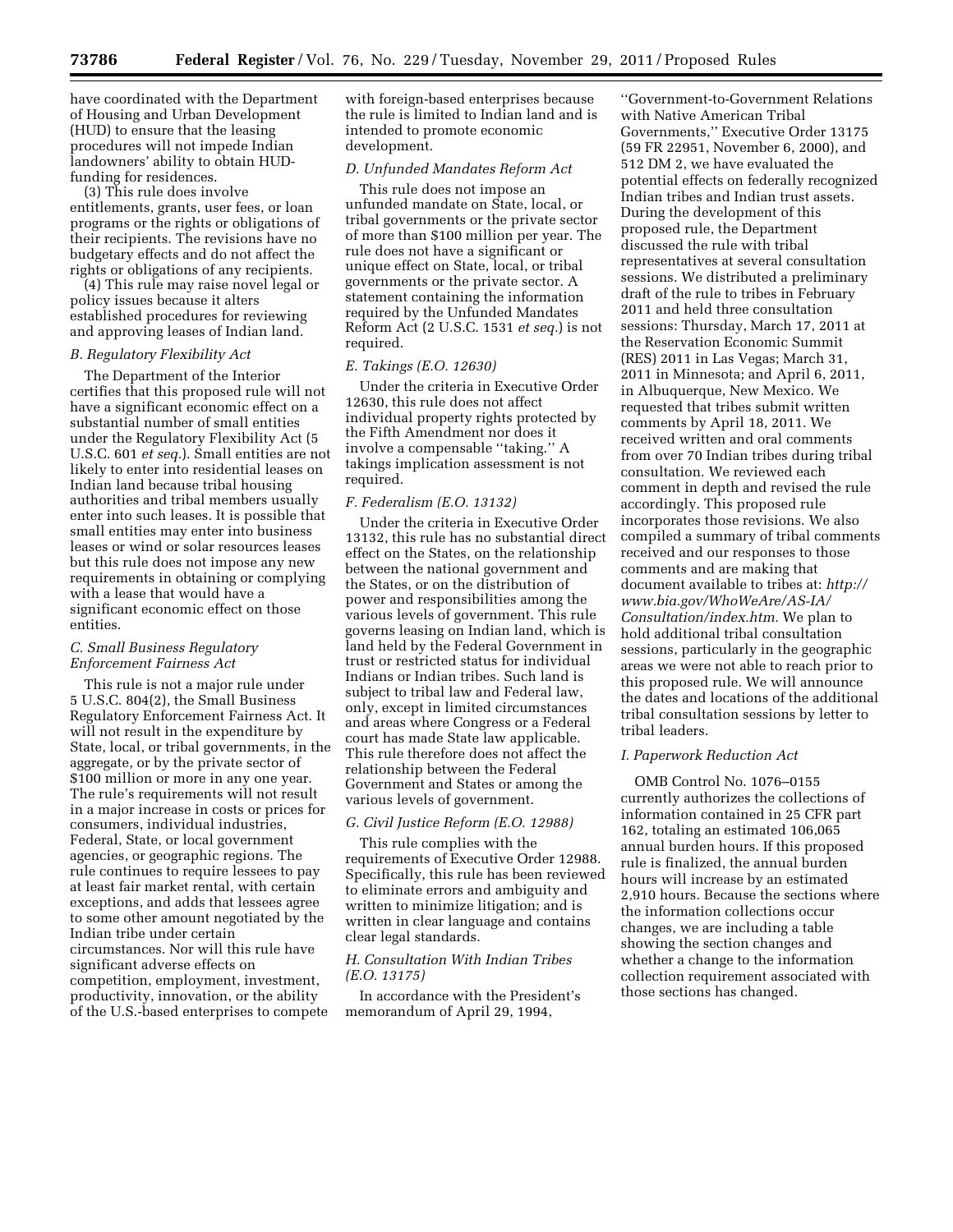|  | J | .78 | , |
|--|---|-----|---|
|  |   |     |   |
|  |   |     |   |

| Current CFR cite                              | New CFR cite                                                                                                                   | Information collection requirement                                                           | Explanation of change                                                   |
|-----------------------------------------------|--------------------------------------------------------------------------------------------------------------------------------|----------------------------------------------------------------------------------------------|-------------------------------------------------------------------------|
| 162.109, 162.204, 162.205                     | 162.109, 162.204,<br>162.205, 162.338(e),<br>162.438(e), 162.528(d),<br>162.568(e).                                            | Provide notice of tribal leasing laws, reg-<br>ulations, exemptions.                         | No change. Previously required, but now<br>listed in specific subparts. |
|                                               | $162.320(a)$ , $321(a)$ ,<br>162.420(a), 421(a),<br>162,546(a), 162.547(a).                                                    | Request for fair market rental/valuation<br>on tribal land.                                  | New.                                                                    |
|                                               | 162.320(b), 321(b),<br>$162.420(b)$ , $421(b)$ ,<br>162,546(b), 162.547(b).                                                    | Request for waiver of fair market rental/<br>valuation for individually owned land.          | New.                                                                    |
|                                               | 162.324, 162.424, 162.550<br>162.368, 162.468, 162.593                                                                         | Agreement to suspend direct pay<br>Notification of good faith negotiations<br>with holdover. | New.<br>New.                                                            |
| 162.207, 162.242-244,<br>162.604(a), 162.610. | 162.009, 162.207,<br>162.242-244, 162. 345,<br>350, 353, 357, 162, 445,<br>450, 453, 457, 162. 530,<br>162.570, 574, 578, 582. | Submit lease, assignment, amendment,<br>leasehold mortgage for approval.                     | No change. Previously required, but now<br>listed in separate subparts. |
| 162.213, 162.604(a)                           | 162.024, 162.213,<br>162.338, 162.438,<br>162.528, 162.563.                                                                    | Provide supporting documentation                                                             | No change. Previously required, but now<br>listed in separate subparts. |
|                                               | 162.004                                                                                                                        | Submit permits to BIA for file                                                               | Permits must now be submitted to BIA<br>for file.                       |
| 162.217, 162.246                              | 162.217, 162.246,<br>162.341, 162.441,<br>162.566.                                                                             | Submit lease for recording                                                                   | No change. Previously required, but now<br>listed in separate subparts. |
| 162.234, 162.604(c)                           | 162.234, 162.334,<br>162.434, 162.525,<br>162.559.                                                                             |                                                                                              | No change. Previously required, but now<br>listed in separate subparts. |
| 162.237, 162.604(d)                           | 162.237, 162.337,<br>162.437, 162.527,<br>162.562.                                                                             | Provide information for acceptable insur-<br>ance.                                           | No change. Previously required, but now<br>listed in separate subparts. |
|                                               | 162.241                                                                                                                        |                                                                                              | No change.                                                              |
| 162.247, 162.613                              | 162.247, 162.325, 329,<br>162.425, 429, 162.523,<br>551, 555.                                                                  |                                                                                              | No change. Previously required, but now<br>listed in separate subparts. |
| 162.248, 162.616                              | 162.248, 162.365,<br>162.465, 162.590.                                                                                         | Pay penalties for late payment                                                               | No change. Previously required, but now<br>listed in separate subparts. |
| 162.212, 162.606                              | 162.009, 162.212                                                                                                               | Bidding on advertised lease                                                                  | No change. Previously required, but now<br>listed in separate subparts. |
|                                               | $162.008(b)(2)$                                                                                                                |                                                                                              | No change. Previously required, but now<br>listed in separate subparts. |
| 162.251, 162.618                              | 162.251, 162.363,<br>162.463, 162.588.                                                                                         | Provide notice of curing violation                                                           | No change. Previously required, but now<br>listed in separate subparts. |
| 162.256, 162.623                              | 162.256, 162.368,<br>162.468, 162.593.                                                                                         | Respond to notice of trespass                                                                | No change. Previously required, but now<br>listed in separate subparts. |
|                                               | 162.022, 162.113                                                                                                               | Appealing decisions                                                                          | No change. Previously required, but now<br>listed in separate subparts. |
|                                               |                                                                                                                                |                                                                                              |                                                                         |

The table showing the burden of the information collection is included below for your information. **BILLING CODE 4310–6W–P**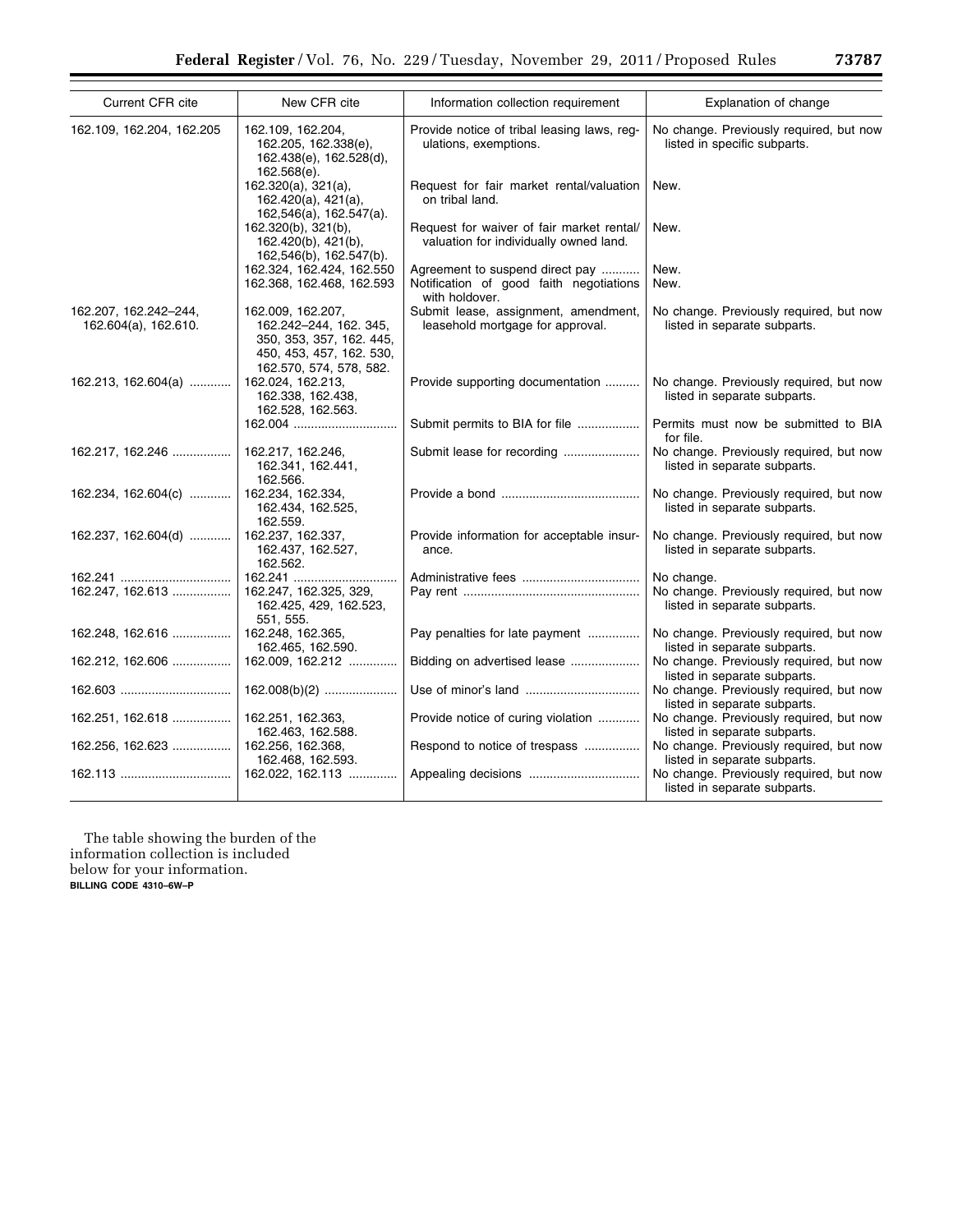▀

| <b>CFR Cite</b>                                                                          | Description                                                                                | Respondent<br>Type | Respondents<br>è, | Responses<br>Annual | Burden Hours<br>Response<br>per | Burden Hours<br>Total Annual |
|------------------------------------------------------------------------------------------|--------------------------------------------------------------------------------------------|--------------------|-------------------|---------------------|---------------------------------|------------------------------|
| 162.109,<br>162.204,<br>162.205,<br>162.338(e)<br>162.438(e)<br>162.528(d)<br>162.568(e) | Provide notice of<br>tribal leasing laws,<br>regulations,<br>exemptions                    | Tribal             | 500               | 500                 | 0.5                             | 250                          |
| 162.320(a), 321(a)<br>162.420(a), 421(a)<br>162,546(a), 162.547(a)                       | Request for fair<br>market<br>rental/valuation on<br>tribal land                           | Tribal             | 50                | 50                  | 0.5                             | 25                           |
| 162.320(b), 321(b)<br>162.420(b), 421(b)<br>162,546(b), 162.547(b)                       | Request for waiver<br>of fair market<br>rental/valuation for<br>individually owned<br>land | Individuals        | 5,000             | 5,000               | 0.5                             | 2,500                        |
| 162.324<br>162.424<br>162.550                                                            | Agreement to<br>suspend direct pay.                                                        | Individuals        | 20                | 20                  | 0.5                             | 10                           |
| 162.368                                                                                  | Notification of good                                                                       | Tribal             | 100               | 100                 | 0.5                             | 50                           |
| 162.468<br>162.593                                                                       | faith negotiations<br>with holdover.                                                       | Individuals        | 500               | 500                 | 0.5                             | 250                          |
| 162.009                                                                                  | Submit lease,                                                                              | Individuals        | 10,000            | 10,000              | 1                               | 10,000                       |
| 162.207, 242-244<br>162, 345, 350, 353, 357                                              | assignment,<br>amendment,                                                                  | <b>Businesses</b>  | 2500              | 2500                | 1                               | 2,500                        |
| 162. 445, 450, 453, 457<br>162. 530, 570, 574, 578, 582                                  | leasehold mortgage<br>for approval                                                         | Tribal             | 2000              | 2000                | 1                               | 2,000                        |
| 162.024                                                                                  | Provide supporting                                                                         | Individuals        | 5,000             | 5,000               | 0.25                            | 1,250                        |
| 162.213<br>162.338                                                                       | documentation                                                                              | <b>Businesses</b>  | 2,000             | 2,000               | 0.25                            | 500                          |
| 162.438<br>162.528<br>162.563                                                            |                                                                                            | Tribal             | 250               | 250                 | 0.25                            | 62.5                         |
| 162.004                                                                                  | Submit permits to                                                                          | Individuals        | 100               | 100                 | 0.25                            | 25                           |
|                                                                                          | <b>BIA</b> for file                                                                        | <b>Businesses</b>  | 100               | 100                 | 0.25                            | 25                           |
|                                                                                          |                                                                                            | Tribal             | 100               | 100                 | 0.25                            | 25                           |
| 162.217                                                                                  | Submit lease for                                                                           | Individuals        | 10,000            | 10,000              | 0.5                             | 5,000                        |
| 162.246<br>162.341                                                                       | recording                                                                                  | <b>Businesses</b>  | 2500              | 2500                | 0.5                             | 1,250                        |
| 162.441<br>162.566                                                                       |                                                                                            | Tribal             | 2000              | 2000                | 0.5                             | 1,000                        |
| 162.234<br>162.334                                                                       | Provide a bond                                                                             | Individuals        | 10,000            | 10,000              | 0.5                             | 5,000                        |
| 162.434                                                                                  |                                                                                            | <b>Businesses</b>  | 2500              | 2500                | 0.5                             | 1,250                        |
| 162.525<br>162.559                                                                       |                                                                                            | Tribal             | 2000              | 2000                | 0.5                             | 1,000                        |
| 162.237<br>162.337                                                                       | Provide information<br>for acceptable                                                      | Individuals        | 10,000            | 10,000              | 0.25                            | 2,500                        |
| 162.437                                                                                  | insurance                                                                                  | <b>Businesses</b>  | 2500              | 2500                | 0.25                            | 625                          |
| 162.527<br>162.562                                                                       |                                                                                            | Tribal             | 2000              | 2000                | 0.25                            | 500                          |
| 162.241                                                                                  | Administrative fees                                                                        | Individuals        | 10,000            | 10,000              | 2                               | 20,000                       |
|                                                                                          |                                                                                            | <b>Businesses</b>  | 2500              | 2500                | 2                               | 5,000                        |
|                                                                                          |                                                                                            | Tribal             | 2000              | 2000                | 2                               | 4,000                        |
| 162.247<br>162.325, 329                                                                  | Pay rent                                                                                   | Individuals        | 10,000            | 10,000              | 0.25                            | 2,500                        |
| 162.425, 429                                                                             |                                                                                            | <b>Businesses</b>  | 2500              | 2500                | 0.25                            | 625                          |
| 162.523, 551, 555                                                                        |                                                                                            | Tribal             | 2000              | 2000                | 0.25                            | 500                          |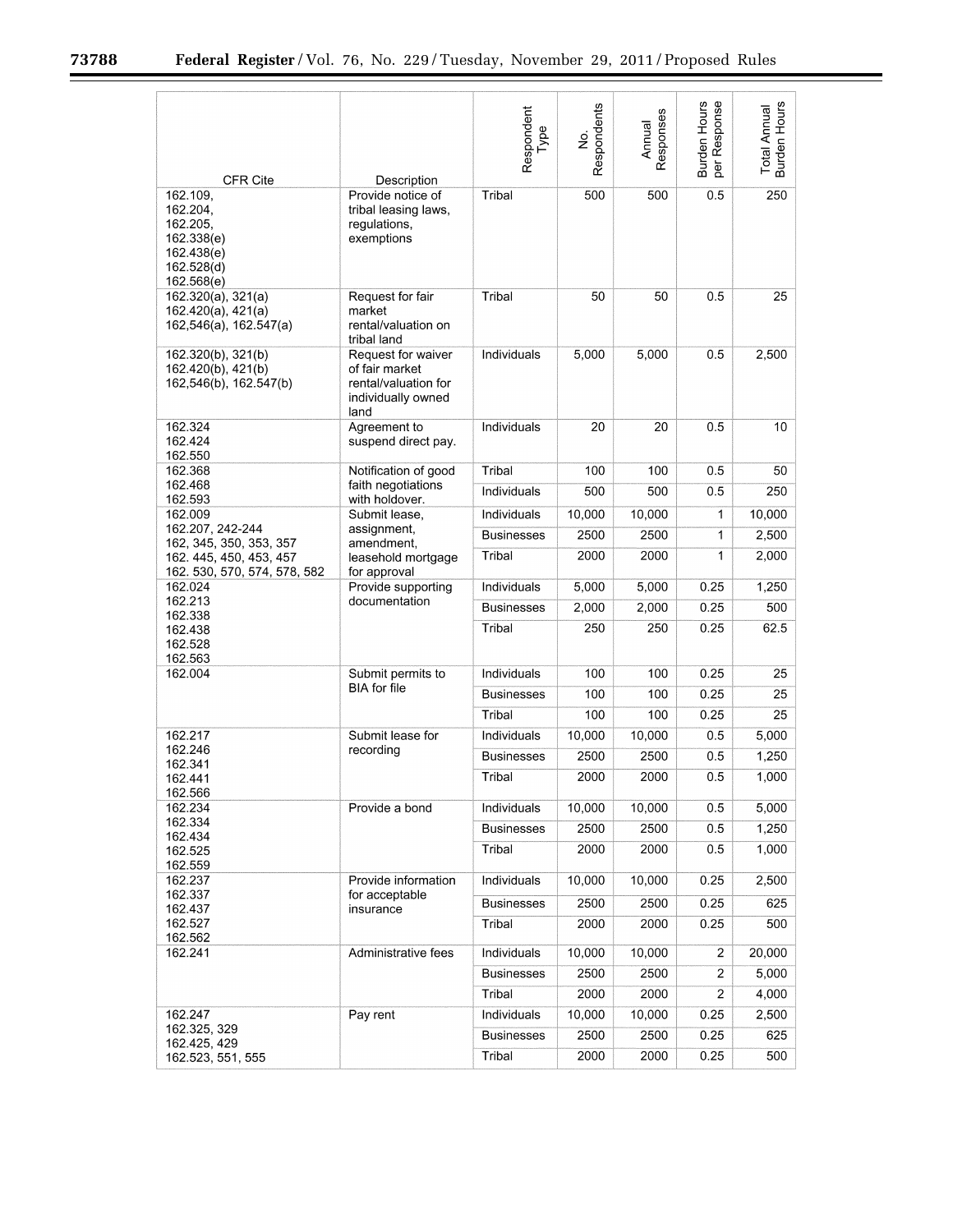| 780<br>. .<br>æ |
|-----------------|
|-----------------|

| 162.248                       | Pay penalties for              | Individuals       | 3,000  | 3,000   | 0.25           | 750     |
|-------------------------------|--------------------------------|-------------------|--------|---------|----------------|---------|
| 162.365<br>162.465            | late payment                   | <b>Businesses</b> | 600    | 600     | 0.25           | 150     |
| 162.590                       |                                | Tribal            | 25     | 25      | 0.25           | 6       |
| 162.009<br>162.212            | Bidding on<br>advertised lease | Individuals       | 10,000 | 10,000  | 1              | 10,000  |
|                               |                                | <b>Businesses</b> | 2500   | 2500    | 1              | 2,500   |
|                               |                                | Tribal            | 2000   | 2000    | 1              | 2,000   |
| 162.008(b)(2)                 | Use of a minor's<br>land       | All               | 7,250  | 7,250   | 3              | 21,750  |
| 162.251                       | Provide notice of              | Individuals       | 100    | 100     | 0.5            | 50      |
| 162.363<br>162.463<br>162.588 | curing violation               | <b>Businesses</b> | 45     | 45      | 0.5            | 23      |
| 162.256                       | Respond to notice of           | Individuals       | 100    | 100     | 0.5            | 50      |
| 162.368<br>162.468<br>162.593 | trespass                       | <b>Businesses</b> | 45     | 45      | 0.5            | 23      |
| 162.022                       | Appealing decisions            | Individuals       | 400    | 400     | $\overline{2}$ | 800     |
| 162.113                       |                                | <b>Businesses</b> | 225    | 225     | $\overline{2}$ | 450     |
|                               |                                | Tribal            | 100    | 100     | $\overline{2}$ | 200     |
|                               | <b>Total</b>                   |                   | 14,500 | 127,110 |                | 108,975 |

#### **BILLING CODE 4310–6W–C**

BIA invites comments on the information collection requirements in the proposed regulation. You may submit comments to OMB by facsimile to (202) 395–5806 or you may send an email to the attention of the OMB Desk Officer for the Department of the Interior: *OIRA*\_*[DOCKET@omb.eop.gov.](mailto:OIRA_DOCKET@omb.eop.gov)*  Please send a copy of your comments to the person listed in the **FOR FURTHER INFORMATION CONTACT** section of this notice. *Note that the request for comments on the rule and the request for comments on the information collection are separate.* To best ensure consideration of your comments on the information collection, we encourage you to submit them by December 29, 2011; while OMB has 60 days from the date of publication to act on the information collection request, OMB may choose to act on or after 30 days. Comments on the information collection should address: (a) The necessity of this information collection for the proper performance of the functions of the agency, including whether the information will have practical utility; (b) the accuracy of the agency's estimate of the burden (hours and cost) of the collection of information, including the validity of the methodology and assumptions used; (c) ways we could enhance the quality, utility and clarity of the information to be collected; and (d) ways we could minimize the burden of the collection of the information on the respondents, such as through the use of automated collection techniques or other forms of information technology. Please note that an agency may not sponsor or request, and an individual need not respond to, a

collection of information unless it has a valid OMB Control Number.

#### *J. National Environmental Policy Act*

This rule does not constitute a major Federal action significantly affecting the quality of the human environment because these are ''regulations \* \* \* whose environmental effects are too broad, speculative, or conjectural to lend themselves to meaningful analysis and will later be subject to the NEPA process, either collectively or case-bycase.'' 43 CFR 46.210(j). No extraordinary circumstances exist that would require greater NEPA review.

#### *K. Effects on the Energy Supply (E.O. 13211)*

This rule is not a significant energy action under the definition in Executive Order 13211. A Statement of Energy Effects is not required.

#### *L. Clarity of This Regulation*

We are required by Executive Orders 12866 and 12988 and by the Presidential Memorandum of June 1, 1998, to write all rules in plain language. This means that each rule we publish must:

(a) Be logically organized;

(b) Use the active voice to address readers directly;

(c) Use clear language rather than jargon;

(d) Be divided into short sections and sentences; and

(e) Use lists and tables wherever possible.

If you feel that we have not met these requirements, send us comments by one of the methods listed in the

''COMMENTS'' section. To better help

us revise the rule, your comments should be as specific as possible. For example, you should tell us the numbers of the sections or paragraphs that are unclearly written, which sections or sentences are too long, the sections where you believe lists or tables would be useful, etc.

#### *M. Public Availability of Comments*

Before including your address, phone number, email address, or other personal identifying information in your comment, you should be aware that your entire comment—including your personal identifying information—may be made publicly available at any time. While you can ask us in your comment to withhold your personal identifying information from public review, we cannot guarantee that we will be able to do so.

#### **List of Subjects in 25 CFR Part 162**

Indians—lands.

For the reasons stated in the preamble, the Department of the Interior, Bureau of Indian Affairs, proposes to amend part 162 in Title 25 of the Code of Federal Regulations as follows:

#### **PART 162—LEASES AND PERMITS**

1. Revise the authority citation for part 162 to read as follows:

**Authority:** 5 U.S.C. 301, R.S. 463 and 465; 25 U.S.C. 2 and 9. Interpret or apply sec. 3, 26 Stat. 795, sec. 1, 28 Stat. 305, secs. 1, 2, 31 Stat. 229, 246, secs. 7, 12, 34 Stat. 545, 34 Stat. 1015, 1034, 35 Stat. 70, 95, 97, sec. 4, 36 Stat. 856, sec. 1, 39 Stat. 128, 41 Stat. 415, as amended, 751, 1232, sec. 17, 43 Stat. 636, 641, 44 Stat. 658, as amended, 894, 1365, as amended, 47 Stat. 1417, sec. 17, 48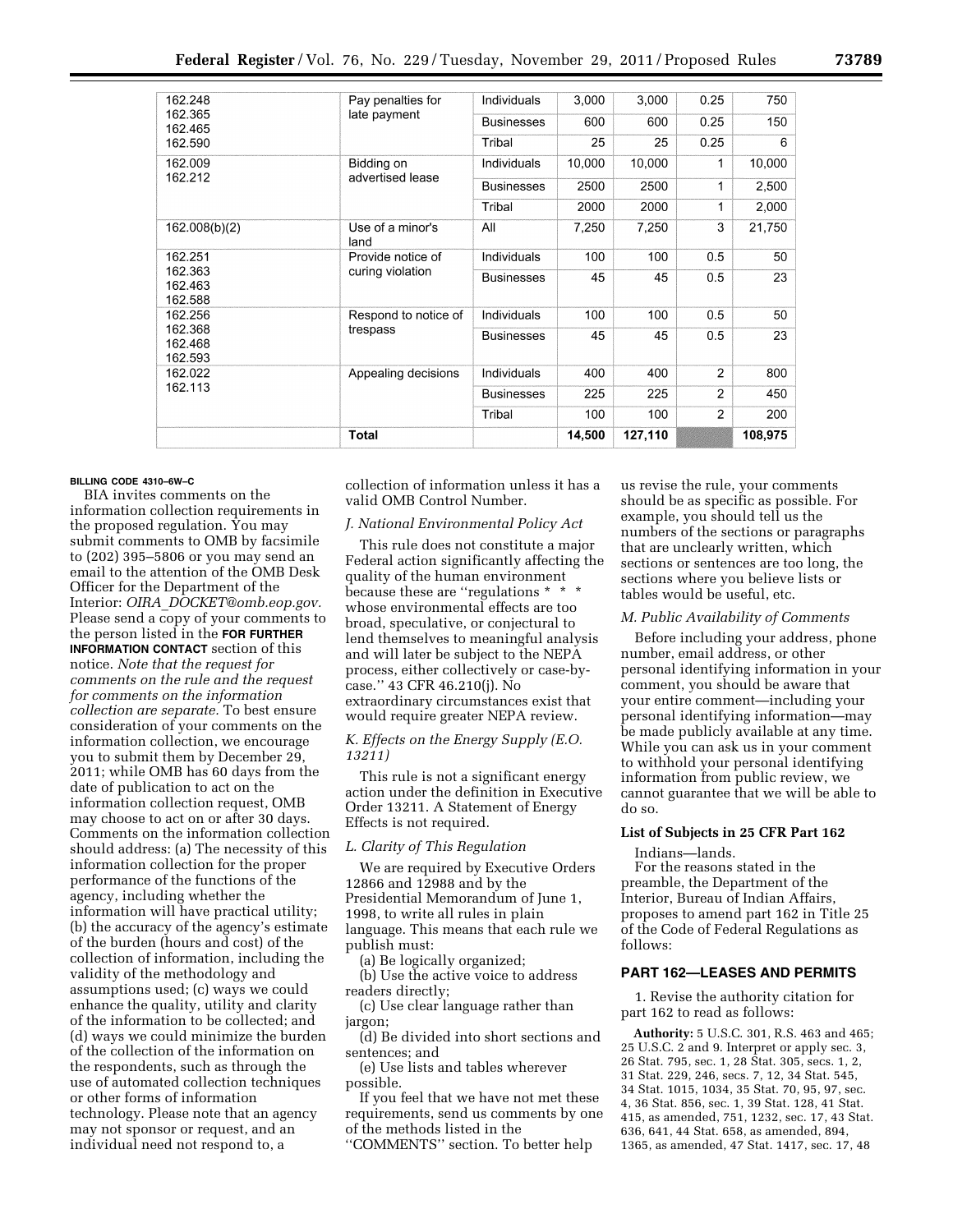Stat. 984, 988, 49 Stat. 115, 1135, sec. 55, 49 Stat. 781, sec. 3, 49 Stat. 1967, 54 Stat. 745, 1057, 60 Stat. 308, secs. 1, 2, 60 Stat. 962, sec. 5, 64 Stat. 46, secs. 1, 2, 4, 5, 6, 64 Stat. 470, 69 Stat. 539, 540, 72 Stat. 968, 107 Stat. 2011, 108 Stat. 4572, March 20, 1996, 110 Stat. 4016; 25 U.S.C. 380, 393, 393a, 394, 395, 397, 402, 402a, 403, 403a, 403b, 403c, 409a, 413, 415, 415a, 415b, 415c, 415d, 477, 635, 2201 *et seq.,* 3701, 3702, 3703, 3712, 3713, 3714, 3715, 3731, 3733, 4211; 44 U.S.C. 3101 *et seq.* 

#### **§ 162.100 [Removed]**

2. Remove § 162.100.

#### **§§ 162.101.162.113 [Redesignated]**

3. Redesignate § 162.101–§ 162.113 in subpart A as § 162.101–§ 162.113 in subpart B.

4. Revise subpart A to read as follows:

#### **PART 162—LEASES AND PERMITS**

#### **Subpart A—General Provisions**

#### **Purpose, Definitions, and Scope**

Sec.<br>162.001 What is the purpose of this part?

- 162.002 How is this part subdivided?<br>162.003 What key terms do I need to
- What key terms do I need to know?
- 162.004 May BIA approve or grant permits under this part?

#### **When to Get a Lease**

- 162.005 When does this part apply?
- 162.006 To what land does this part apply?
- 162.007 To what types of land use agreements does this part not apply?
- 162.008 When do I need a lease to authorize possession of Indian land?

#### **How to Get a Lease**

- 162.009 How do I obtain a lease?
- 162.010 How does a prospective lessee identify and contact Indian landowners to negotiate a lease?
- 162.011 What are the consent requirements for a lease?
- 162.012 Who is authorized to consent to a lease?

#### **Lease Administration**

- 162.013 What laws apply to leases approved under this part?
- 162.014 Will BIA comply with tribal laws in making decisions regarding leases? 162.015 May tribes administer this part on
- BIA's behalf? 162.016 May a lease address access to the
- leased premises by roads or other infrastructure?
- 162.017 May a lease combine tracts with different Indian landowners?
- 162.018 What are BIA's responsibilities in approving leases?
- 162.019 What are BIA's responsibilities in administering and enforcing leases?
- 162.020 What may BIA do if an individual or entity takes possession of or uses Indian land without an approved lease or other proper authorization?
- 162.021 May BIA take emergency action if Indian land is threatened?
- 162.022 May decisions under this part be appealed?

162.023 Who may I contact with questions concerning the leasing process?

162.024 What documentation may BIA require in approving, administering, and enforcing leases?

#### **Subpart A—General Provisions**

#### **Purpose, Definitions, and Scope**

#### **§ 162.001 What is the purpose of this part?**  This part identifies:

(a) Conditions and authorities under which we will approve leases of Indian land and may issue permits on Government land;

(b) How to obtain leases;

(c) Terms and conditions required in leases;

(d) How we administer and enforce leases; and

(e) Special requirements for leases made under special acts of Congress that apply only to certain Indian reservations.

#### **§ 162.002 How is this part subdivided?**

(a) This part includes multiple

subparts relating to:

- (1) General Provisions (Subpart A);
- (2) Agricultural Leases (Subpart B);
- (3) Residential Leases (Subpart C);
- (4) Business Leases (Subpart D);

(5) Wind Energy Evaluation, Wind Resource, and Solar Resource Leases

(Subpart E); (6) Special Requirements for Certain

Reservations (Subpart F);

(7) Records (Subpart G).

(b) Subpart F identifies special provisions applicable only to leases made under special acts of Congress that apply only to certain Indian reservations. Leases covered by Subpart F are also subject to the provisions in subparts A through G, except to the extent that subparts A through G are inconsistent with the provisions in subpart F or any act of Congress under which the lease is made.

(c) Leases covered by Subpart B are not subject to the provisions in subpart A. Leases covered by subpart B are subject to the provisions in subpart G, except that if a provision in subpart B conflicts with a provision of subpart G, then the provision in subpart B will govern.

#### **§ 162.003 What key terms do I need to know?**

*Adult* means a person who is 18 years of age or older.

*Appeal bond* means a bond posted upon filing of an appeal that provides a security or guaranty if an appeal creates a delay in implementing a BIA decision that could cause a significant and measurable financial loss to another party.

*Approval* means written authorization by the Secretary or a delegated official or, where applicable, the ''deemed approved'' authorization of an amendment or sublease.

*Assignment* means an agreement between a lessee and an assignee, whereby the assignee acquires all or some of the lessee's rights, and assumes all or some of the lessee's obligations, under a lease.

*BIA* means the Secretary of the Interior or the Bureau of Indian Affairs within the Department of the Interior and any tribe acting on behalf of the Secretary or Bureau of Indian Affairs under § 162.015, except that this term means only the Secretary of the Interior or Bureau of Indian Affairs if the function is an inherently Federal function.

*Business day* means Monday through Friday, excluding federally recognized holidays and other days that the applicable office of the Federal Government is closed to the public.

*Consent or consenting* means written authorization by an Indian landowner to a specified action.

*Constructive notice* means:

(1) Public notice posted at the tribal government office, tribal community building, and/or the United States Post Office; and

(2) Notice published in the local newspaper(s) nearest to the affected land and/or announced on a local radio station(s).

*Court of competent jurisdiction* means a Federal, tribal, or State court with jurisdiction.

*Day* means a calendar day, unless otherwise specified.

*Emancipated minor* means a person less than 18 years of age who is married or who is determined by a court of competent jurisdiction to be legally able to care for himself or herself.

*Equipment installation plan* means a plan that describes the type and location of any improvements to be installed by the lessee to evaluate the resources and a schedule showing the tentative commencement and completion dates for installation of those improvements.

*Fair market rental* means the amount of rental income that a leased tract of Indian land would most probably command in an open and competitive market, or as determined by competitive bidding.

*Fee interest* means an interest in land that is owned in unrestricted fee status, and is thus freely alienable by the fee owner.

*Fractionated tract* means a tract of Indian land owned in common by Indian landowners and/or fee owners holding undivided interests therein.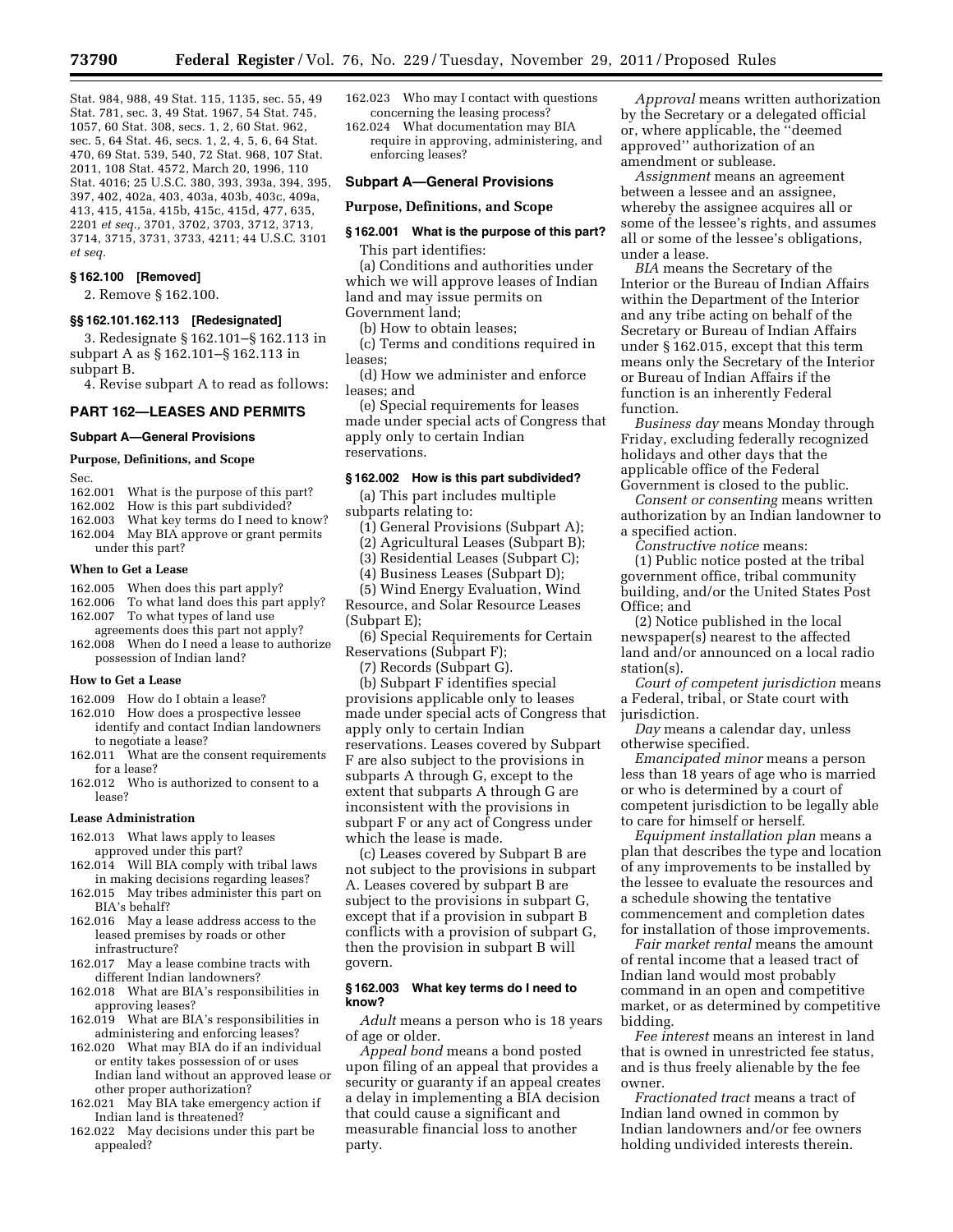*Government land* means any tract, or interest therein, in which the surface estate is owned and administered by the United States, not including tribal land that has been reserved for administrative purposes.

*Holdover* means circumstances in which a lessee remains in possession of the leased premises after the lease term expires.

*Housing for public purposes* means multi-family developments and singlefamily residential developments (i) administered by a tribe, Tribally-Designated Housing Entity, or a triballysponsored or tribally sanctioned not-forprofit entity; or (ii) substantially financed using a tribal, Federal, or State housing assistance program or not-for profit entity.

*Immediate family* means a spouse, brother, sister, aunt, uncle, niece, nephew, first cousin, lineal ancestor, lineal descendant, or member of the household.

*Improvements* means buildings, other structures, and associated infrastructure constructed or installed under a lease to serve the purposes of the lease.

*Indian* means:

(1) Any person who is a member of any Indian tribe, is eligible to become a member of any Indian tribe, or is an owner as of October 27, 2004, of a trust or restricted interest in land;

(2) Any person meeting the definition of Indian under the Indian Reorganization Act (25 U.S.C. 479) and the regulations promulgated thereunder; and

(3) With respect to the inheritance and ownership of trust or restricted land in the State of California pursuant to 25 U.S.C. 2206, any person described in paragraph (1) or (2) or any person who owns a trust or restricted interest in a parcel of such land in that State.

*Indian land* means any tract in which any interest in the surface estate is owned by a tribe or individual Indian in trust or restricted status and includes both individually owned Indian land and tribal land.

*Indian landowner* means a tribe or individual Indian who owns an interest in Indian land.

*Individually owned Indian land*  means any tract, or interest therein, in which the surface estate is owned by an individual Indian in trust or restricted status.

*Indian tribe* means an Indian tribe under section 102 of the Federally Recognized Indian Tribe List Act of 1994 (25 U.S.C. 479a).

*Interest,* when used with respect to Indian land, means an ownership right to the surface estate of Indian land.

*Lease* means a written contract between Indian landowners and a lessee, whereby the lessee is granted a right to possession of Indian land, for a specified purpose and duration.

*Leasehold mortgage* means a mortgage, deed of trust, or other instrument that pledges a lessee's leasehold interest as security for a debt or other obligation owed by the lessee to a lender or other mortgagee.

*Lessee* means person or entity who has acquired a legal right of possession to Indian land by a lease under this part.

*Life estate* means an interest in property held only for the duration of a designated person's life. A life estate may be created by a conveyance document or by operation of law.

*LTRO* means the Land Titles and Records Office of the BIA.

*Mail* means mailing by U.S. Postal Service or commercial delivery service.

*Minor* means an individual who is less than 18 years of age.

*Nominal rental or nominal compensation* means a rental amount that is so insignificant that it bears no relationship to the value of the property that is being leased.

*Non compos mentis* means a person who has been legally determined by a court of competent jurisdiction to be of unsound mind or incapable of managing his or her own affairs.

*Notice of violation* means a letter notifying the lessee of a violation of the lease and providing the lessee with a specified period of time to show cause why the lease should not be cancelled for the violation. A 10-day show cause letter is one type of notice of violation.

*Orphaned minor* means a minor who does not have one or more guardians duly appointed by a court of competent jurisdiction.

*Performance bond* means security for the performance of certain lease obligations, as furnished by the lessee, or a guaranty of such performance as furnished by a third-party surety.

*Permit* means a written, nonassignable agreement between Indian landowners or BIA and the permittee, whereby the permittee is granted a temporary, revocable privilege to use Indian land or Government land, for a specified purpose.

*Permittee* means a person or entity who has acquired a legal right of use to Indian land or Government land by a permit.

*Power of attorney* means an authority by which one person enables another to act for him/her as attorney in fact.

*Remainder interest* means an interest in Indian land that is created at the same time as a life estate, for the use and

enjoyment of its owner after the life estate terminates.

*Restoration and reclamation plan*  means a plan that defines the reclamation, revegetation, restoration, and soil stabilization requirements for the project area, and requires the expeditious reclamation of construction areas and revegetation of disturbed areas to reduce invasive plant infestation and erosion.

*Secretary* means the Secretary of the Interior.

*Single-family residence* means a building with one to four dwelling units on a tract of land under a single residential lease, or as defined by tribal zoning law or other tribal authorization.

*Single-family residential development*  means one or more single-family residences owned, managed, or developed by a single entity.

*Sublease* means a written agreement by which the lessee grants to an individual or entity a right to possession less than that held by the lessee under the lease.

*Surety* means one who guarantees the performance of another.

*Trespass* means any unauthorized occupancy, use of, or action on any Indian land or Government land.

*Tribal authorization* means a duly adopted tribal resolution, tribal ordinance, or other appropriate tribal document authorizing the specified action.

*Tribally Designated Housing Entity*  means a tribally designated housing entity under 25 U.S.C. 4103(21).

*Tribal land* means the surface estate of lands or any interest therein, title to which is held by the United States in trust for one or more tribes, or title to which is held by one or more tribes subject to Federal restrictions against alienation or encumbrance, and includes such lands reserved for BIA administrative purposes. The term also includes the surface estate of lands held by the United States in trust for an Indian corporation chartered under section 17 of the Act of June 18, 1934 (48 Stat. 988; 25 U.S.C. 477).

*Tribal law* means the body of non-Federal law that governs lands and activities under the jurisdiction of a tribe, including ordinances or other enactments by the tribe, and tribal court rulings.

*Tribal land assignment* means a contract or agreement that conveys to tribal members any rights for the temporary use of tribal lands, assigned by an Indian tribe in accordance with tribal laws or customs.

*Trust or restricted land* or *trust or restricted status* means any tract, or interest therein, that the United States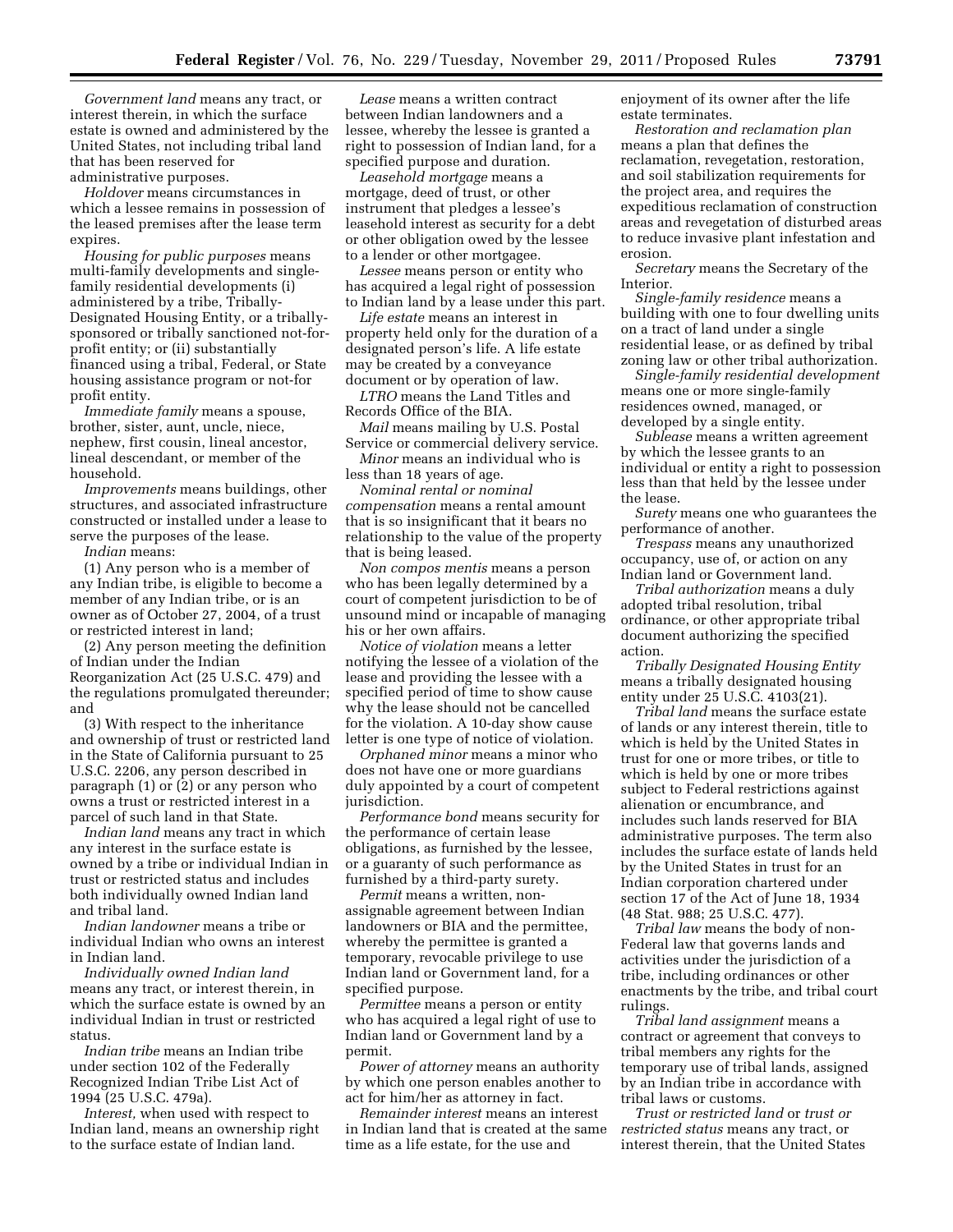holds in trust for the benefit of one or more tribes or individual Indians, or any tract, or interest therein, that one or more tribes or individual Indians holds title to, but can only alienate or encumber with the approval of the United States because of limitations contained in the conveyance instrument pursuant to Federal law or limitations contained in Federal law.

*Undivided interest* means a fractional share in the surface estate of Indian land, where the surface estate is owned in common with other Indian landowners or fee owners.

*Us/we/our* means the Secretary or the Bureau of Indian Affairs (BIA) and any tribe acting on behalf of the Secretary or BIA under § 162.015, except that this term means only the Secretary or BIA if the function is an inherently Federal function.

*Uniform Standards of Professional Appraisal Practice (USPAP)* means the standards promulgated by the Appraisal Standards Board of the Appraisal Foundation to establish requirements and procedures for professional real property appraisal practice.

*Violation* means a failure to take an action, including payment of compensation, when required by the lease, or to otherwise not comply with a term of the lease. This definition applies for purposes of this part no matter how ''violation'' or ''default'' is defined in the lease.

#### **§ 162.004 May BIA approve or grant permits under this part?**

(a) Permits for the use of Indian land do not require our approval; however, you must fulfill the following requirements:

(1) Ensure that permitted activities comply with all applicable environmental and cultural resource laws; and

(2) Submit all permits to the appropriate BIA office for us to confirm that the document meets the definition of ''permit'' and does not grant an interest in Indian land and allow us to maintain a copy of the permit in our records.

(b) The following table provides characteristics of permits versus leases.

| Permit                                                | l ease                                                               |
|-------------------------------------------------------|----------------------------------------------------------------------|
| Does not grant a legal<br>interest in Indian<br>land. | Grants a legal inter-<br>est in Indian land.                         |
| Shorter term<br>Limited use                           | Longer term.<br>Broader use with as-<br>sociated infrastruc-<br>ture |

| Permit                                            | I ease                                                                                  |
|---------------------------------------------------|-----------------------------------------------------------------------------------------|
| Subject to unlimited<br>access by others.         | Lessee has right of<br>possession, ability<br>to limit or prohibit<br>access by others. |
| Indian landowner may<br>terminate at any<br>time. | Indian landowner<br>may terminate<br>under limited cir-<br>cumstances.                  |

(c) We may grant permits for the use of Government land. The leasing regulations in this part will apply to such permits, as appropriate.

#### **When to Get a Lease**

#### **§ 162.005 When does this part apply?**

(a) This part applies to all leases, amendments, assignments, subleases, and leasehold mortgages submitted to BIA for approval after [INSERT FINAL RULE EFFECTIVE DATE].

(b) If the terms of a lease document approved by BIA prior to [INSERT FINAL RULE EFFECTIVE DATE] conflict with this part, the terms of the lease document govern.

(c) We may amend this part at any time.

#### **§ 162.006 To what land does this part apply?**

(a) This part applies to Indian land and Government land, including any tract in which an individual Indian or tribe owns an interest in trust or restricted status.

(1) We will not lease fee interests or collect rent on behalf of fee interest owners. We will not condition our approval of a lease of the trust and restricted interests on a lease having been obtained from the owners of any fee interests.

(2) We will not include the fee interests in a tract in calculating the applicable percentage of interests required for consent to a lease document.

(b) This paragraph applies if there is a life estate on the land to be leased.

(1) When all of the trust or restricted interests in a tract are subject to a life estate, the life tenant may lease the land without our approval, for the duration of the life estate. The following conditions apply:

(i) Such a lease must be recorded;

(ii) The lessee must pay rent directly to the life tenant under the terms of the lease;

(iii) We may monitor the use of the land on behalf of the owners of the remainder interests, as appropriate, but will not be responsible for enforcing the lease on behalf of the life tenant.

(iv) We will not lease the remainder interests or join in a lease by the life

tenant on behalf of the owners of the remainder interests except as needed to preserve the value of the land;

(v) We will not lease on the life tenant's behalf, but we may collect rents on behalf of the life tenant; and

(vi) We will be responsible for enforcing the terms of the lease on behalf of the owners of the remainder interests.

(2) When less than all of the trust or restricted interests in a tract are subject to a life estate, the life tenant may not lease the land unless the remainder interests are also leased. The following conditions apply:

(i) We will not lease on the life tenant's behalf, but we may collect rents on behalf of the life tenant; and

(ii) We will be responsible for enforcing the terms of the lease on behalf of the owners of the remainder interests.

(3) Rent payable under the lease will be paid to the life tenant in accordance with Part 179 of this chapter, unless the document creating the life estate provides otherwise.

(4) All leases entered into by life tenants must be recorded in our Land Titles and Records Office, even where our approval is not required.

#### **§ 162.007 To what types of land use agreements does this part not apply?**

(a) This part does not apply to the following types of land use agreements:

| This part does not<br>apply to $.$                                                                           | which are covered by                                  |
|--------------------------------------------------------------------------------------------------------------|-------------------------------------------------------|
| Mineral leases,<br>prospecting permits.<br>or mineral develop-<br>ment agreements.                           | 25 CFR parts 211,<br>212 and 225.                     |
| Grazing permits<br>Timber contracts<br>Contracts or agree-<br>ments that encum-<br>ber tribal land.          | 25 CFR part 166.<br>25 CFR part 163.<br>25 U.S.C. 81. |
| Rights-of-way<br>Tribal land assign-<br>ments and similar<br>instruments author-<br>izing temporary<br>uses. | 25 CFR part 169.<br>tribal laws.                      |
| Traders' licenses                                                                                            | 25 CFR part 140.                                      |

(b) This part does not apply to leases of water rights associated with Indian land, except to the extent the use of such water rights is incorporated in a lease of the land itself.

#### **§ 162.008 When do I need a lease to authorize possession of Indian land?**

(a) You need a lease under this part to possess Indian land if you meet one of the criteria in the following table.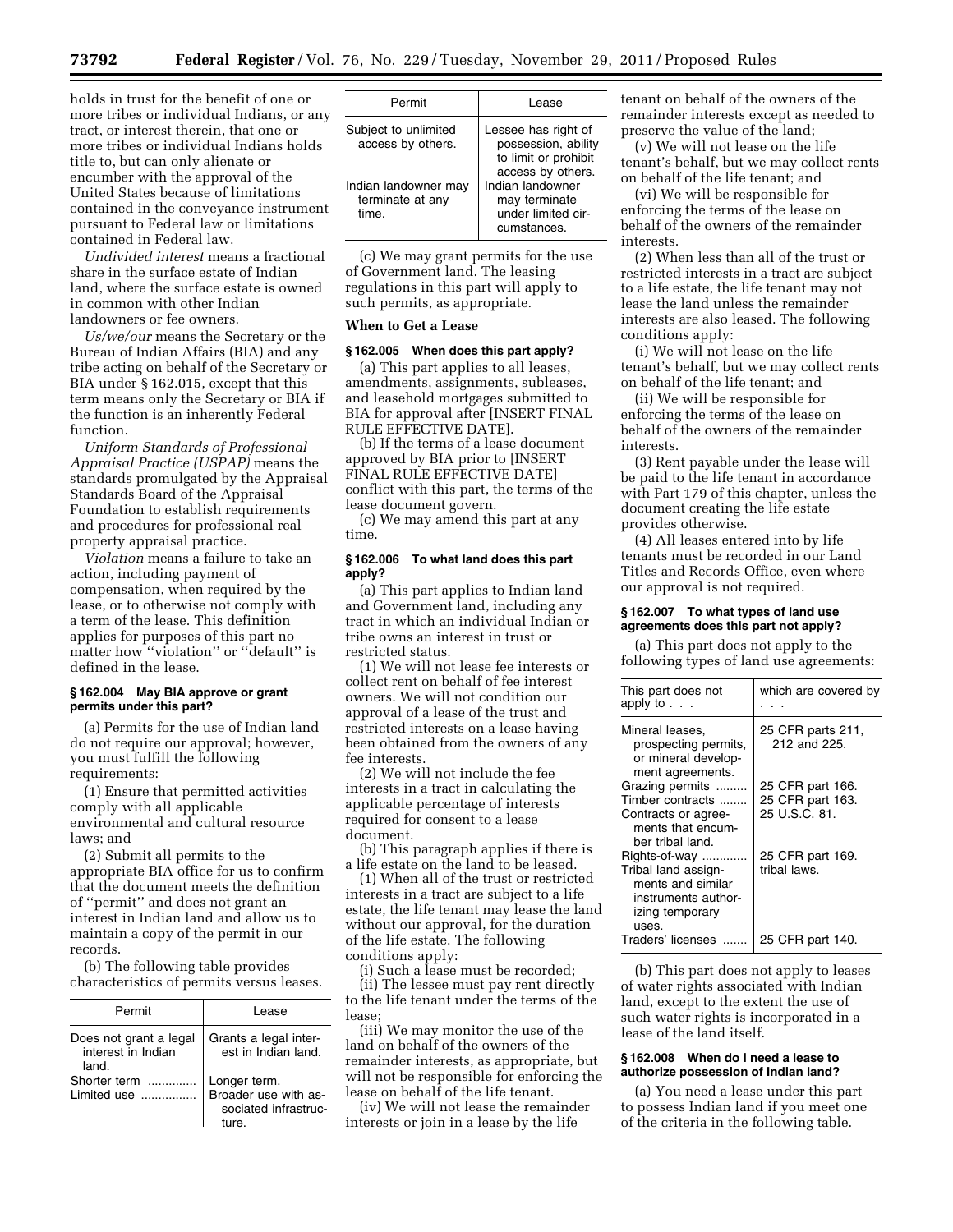| If you are                                                                                                                                       | then you must obtain a lease under this part                                                                                                                                  |
|--------------------------------------------------------------------------------------------------------------------------------------------------|-------------------------------------------------------------------------------------------------------------------------------------------------------------------------------|
| (1) A person or legal entity (including an independent legal entity<br>owned and operated by a tribe) who is not an owner of the Indian<br>land. | from the owners of the land before taking possession of the land or<br>any portion thereof.                                                                                   |
| (2) An Indian landowner of a fractional interest in the land                                                                                     | from the owners of other trust and restricted interests in the land, un-<br>less those owners have given you permission to take or continue in<br>possession without a lease. |

(b) You do not need a lease to possess Indian land if you meet any of the criteria in the following table.

| You do not need a lease if you are                                                                                                                        | but the following conditions apply                                                |
|-----------------------------------------------------------------------------------------------------------------------------------------------------------|-----------------------------------------------------------------------------------|
| (1) An Indian landowner who owns 100 percent of the trust or restricted                                                                                   | (1) We may require you to provide evidence of a direct benefit to the             |
| interests in a tract.                                                                                                                                     | minor child: and                                                                  |
| (2) A parent or quardian of a minor child who owns 100 percent of the                                                                                     | (2) When the child is no longer a minor, you must obtain a lease to au-           |
| trust interests in the land.                                                                                                                              | thorize continued possession.                                                     |
| (3) A 25 U.S.C. 477 corporate entity that holds the Indian land directly<br>under its Federal charter (not pursuant to a lease from the Indian<br>tribe). | You must record documents in accordance with §162.341, §162.441,<br>and §162.566. |
| (4) A person or legal entity that is leasing Indian land under a special                                                                                  | You must record documents in accordance with §162.341, §162.441,                  |
| act of Congress authorizing leases without our approval.                                                                                                  | and §162.566.                                                                     |

(c) Landowners who enter into an agreement under paragraph (a)(2) may wish to consider documenting such an agreement and recording it in the LTRO.

#### **How to Get a Lease**

 $\overline{a}$ 

#### **§ 162.009 How do I obtain a lease?**

(a) This section establishes the basic steps to obtain a lease.

(1) Prospective lessees must:

(i) Directly negotiate with Indian landowners for a lease; and

(ii) Notify all Indian landowners and obtain the consent of the Indian landowners of the applicable percentage of interests, for fractionated tracts; and

(2) Prospective lessees and Indian landowners must:

(i) Prepare the required information and analyses, including information to facilitate BIA's analysis under applicable environmental and cultural resource requirements; and

(ii) Ensure the lease complies with the requirements in subpart B for agricultural leases, subpart C for residential leases, subpart D for business leases, and subpart E for wind energy evaluation, wind resource, or solar resource leases; and

(3) Prospective lessees and/or Indian landowners must submit the lease, and required information and analyses, to the BIA office with jurisdiction over the lands covered by the lease for our review and approval.

(b) Generally, residential, business, wind energy evaluation, wind resource, and solar resource leases will not be advertised for competitive bid.

#### **§ 162.010 How does a prospective lessee identify and contact Indian landowners to negotiate a lease?**

(a) Prospective lessees may submit a written request to us to obtain the following information for the purpose of negotiating a lease:

(1) Names and addresses of the Indian landowners or their representatives;

(2) Information on the location of the parcel; and

(3) The percentage of undivided interest owned by each Indian landowner.

(b) We may assist prospective lessees in contacting the Indian landowners or their representatives for the purpose of negotiating a lease, upon request.

(c) We will assist the Indian landowners in those negotiations, upon their request.

#### **§ 162.011 What are the consent requirements for a lease?**

(a) For fractionated tracts:

(1) Except in Alaska, the owners of the following percentage of undivided trust or restricted interests in a fractionated tract of Indian land must consent to a lease of that tract:

| If the number of own-                          | Then the required     |
|------------------------------------------------|-----------------------|
| ers of the undivided                           | percentage of the un- |
| trust or restricted in-                        | divided trust or re-  |
| terest in the tract is                         | stricted interest is  |
| (i) One to five $\,\ldots\ldots\ldots\ldots\,$ | 90 percent;           |
| (ii) Six to 10                                 | 80 percent;           |
| (iii) 11 to 19                                 | 60 percent;           |
| (iv) 20 or more                                | Over 50 percent.      |

(2) Leases in Alaska require consent of all of the Indian landowners in the tract.

(3) If the prospective lessee is also an Indian landowner, their consent will be included in the percentages in paragraphs  $(a)(1)$  and  $(a)(2)$ .

(4) Where owners of the applicable percentages in paragraph (a)(1) consent to a lease document:

(i) That lease document binds all nonconsenting owners to the same extent as if those owners also consented to the lease document.

(ii) That lease document will not bind a non-consenting Indian tribe, except with respect to the tribally owned fractional interest, and the nonconsenting Indian tribe will not be treated as a party to the lease. Nothing in this paragraph shall be construed to affect the sovereignty or sovereign immunity of the Indian tribe.

(5) We will determine the number of owners of, and undivided interests in, a fractionated tract of Indian land, for the purposes of calculating the percentages in paragraph (a)(1) based on our records on the date on which the lease is submitted to us for approval.

(b) Tribal land subject to a tribal land assignment may only be leased with the consent of the tribe.

#### **§ 162.012 Who is authorized to consent to a lease?**

(a) Indian tribes, adult Indian landowners, or emancipated minors, may consent to a lease of their land, including undivided interests in fractionated tracts.

(b) The following individuals or entities may consent on behalf of an individual Indian landowner:

(1) An adult with legal custody acting on behalf of his or her minor children;

(2) A guardian, conservator, or other fiduciary appointed by a court of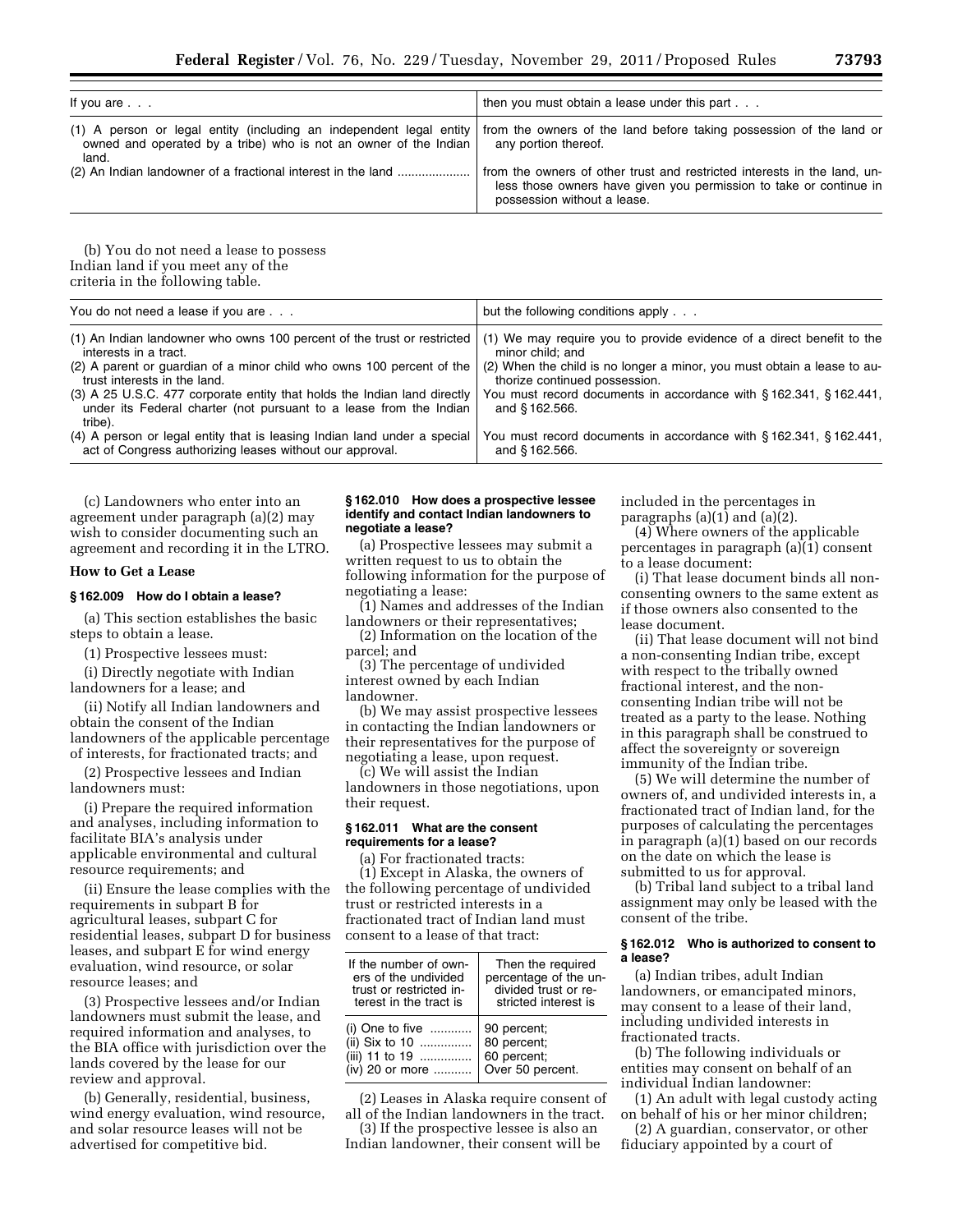competent jurisdiction recognized to act on behalf of an individual Indian landowner;

(3) Any person who is authorized to practice before the Department of the Interior under 43 CFR part 1 and has been retained by the Indian landowner;

(4) BIA, under the circumstances in paragraph (c) of this section; or

(5) An adult or legal entity who has been given a written power of attorney that:

(i) Meets all of the formal requirements of any applicable law under § 162.013; and

(ii) Identifies the attorney-in-fact; and (iii) Describes the scope of the powers granted, to include leasing land, and any limits on those powers.

(c) BIA may give written consent to a lease, and that consent must be counted in the percentage ownership described in § 162.011, on behalf of:

(1) The individual owner if the owner is deceased and the heirs to, or devisees of, the interest of the deceased owner have not been determined;

(2) Individuals whose whereabouts are unknown to us, after we make a reasonable attempt to locate such individuals;

(3) Individuals who are found to be non compos mentis, or determined to be an adult in need of assistance or under legal disability as defined in part 115 of this chapter;

(4) Orphaned minors who do not have guardians duly appointed by a court of competent jurisdiction;

(5) Individuals who have given us a written power of attorney to lease their land; or

(6) The individual Indian landowners of a fractionated tract where:

(i) We have given the Indian landowners written notice of our intent to consent to a lease on their behalf;

(ii) The Indian landowners are unable to agree upon a lease during a three month negotiation period following the notice; and

(iii) The land is not being used by an Indian landowner under § 162.008(b)(1).

#### **Lease Administration**

#### **§ 162.013 What laws will apply to leases approved under this part?**

(a) In addition to the regulations in this part, leases approved under this part are subject to:

(1) Applicable Federal laws and any specific Federal statutory requirements that are not incorporated in this part;

(2) Tribal law, subject to paragraph (b) of this section; and

(3) State law, in the specific areas and circumstances in Indian country where Congress or a Federal court has made it expressly applicable.

(b) If any regulation in this part conflicts with a tribal law, the Secretary may waive the application of such regulation to tribal land, unless the waiver would:

(1) Violate a Federal statute or judicial decision; or

(2) Conflict with the United States' trust responsibility under Federal law.

(c) The parties to a specific lease may subject it to State or local law in the

absence of Federal or tribal law, if: (1) The lease includes a provision to this effect; and

(2) The Indian landowners expressly agree to the application of State or local law.

(d) An agreement under paragraph (c) of this section does not waive a tribe's sovereign immunity unless the tribe expressly states its intention to waive sovereign immunity in the lease of tribal land.

#### **§ 162.014 Will BIA comply with tribal laws in making decisions regarding leases?**

Unless contrary to Federal law, BIA will comply with tribal laws in making decisions regarding leases, including tribal laws regulating activities on leased land under tribal jurisdiction, including, but not limited to, tribal laws relating to land use, environmental protection, and historic or cultural preservation.

#### **§ 162.015 May tribes administer this part on BIA's behalf?**

A tribe or tribal organization may contract or compact under the Indian Self-Determination and Education Assistance Act (25 U.S.C. 450f *et seq.*) to administer any portion of this part that is not an inherent Federal function.

#### **§ 162.016 May a lease address access to the leased premises by roads or other infrastructure?**

A lease may address access to the leased premises by roads or other infrastructure, as long as the access complies with applicable statutory and regulatory requirements, including 25 CFR part 169.

#### **§ 162.017 May a lease combine tracts with different Indian landowners?**

(a) We may approve a lease that combines multiple tracts of Indian land into a unit, if we determine that unitization is:

(1) In the Indian landowners' best interest; and

(2) Consistent with the efficient administration of the land.

(b) For a lease that covers multiple tracts, the minimum consent requirements apply to each tract separately.

(c) Unless the lease provides otherwise, the rent or other

compensation will be prorated in proportion to each tract acreage contribution to the entire lease. Once prorated per tract, the rent will be distributed to the owners of each tract based upon their respective percentage interest in that particular tract.

#### **§ 162.018 What are BIA's responsibilities in approving leases?**

(a) We will work to provide assistance to Indian landowners in leasing their land, either through negotiations or advertisement.

(b) We will promote tribal control and self-determination over tribal land and other land under the tribe's jurisdiction, including through contracts and selfgovernance compacts entered into under the Indian Self-Determination and Education Assistance Act, as amended, 25 U.S.C. 450f *et. seq.* 

(c) We will promptly respond to requests for BIA approval of leases, as specified in § 162.339, § 162.439, § 162.529, and § 162.564.

(d) We will work to ensure that the use of the land is consistent with the Indian landowners' wishes.

#### **§ 162.019 What are BIA's responsibilities in administering and enforcing leases?**

(a) Upon notification from the Indian landowner that the lessee has failed to comply with the terms and conditions of the lease, we will promptly take appropriate action, as specified in § 162.362, § 162.462, and § 162.587.

(b) We will promptly respond to requests for BIA approval of amendments, assignments, leasehold mortgages, and subleases, as specified in subparts B, C, D, and E.

(c) We will respond to Indian landowners' concerns regarding the management of their land.

(d) We will take emergency action as needed to preserve the value of the land.

#### **§ 162.020 What may BIA do if an individual or entity takes possession of or uses Indian land without an approved lease or other proper authorization?**

If an individual or entity takes possession of, or uses, Indian land without a lease and a lease is required, the unauthorized possession or use is a trespass. We may take action to recover possession on behalf of the Indian landowners and pursue any additional remedies available under applicable law. The Indian landowner may pursue any available remedies under tribal law.

#### **§ 162.021 May BIA take emergency action if Indian land is threatened?**

(a) We may take appropriate emergency action if there is a natural disaster or if an individual or entity causes or threatens to cause immediate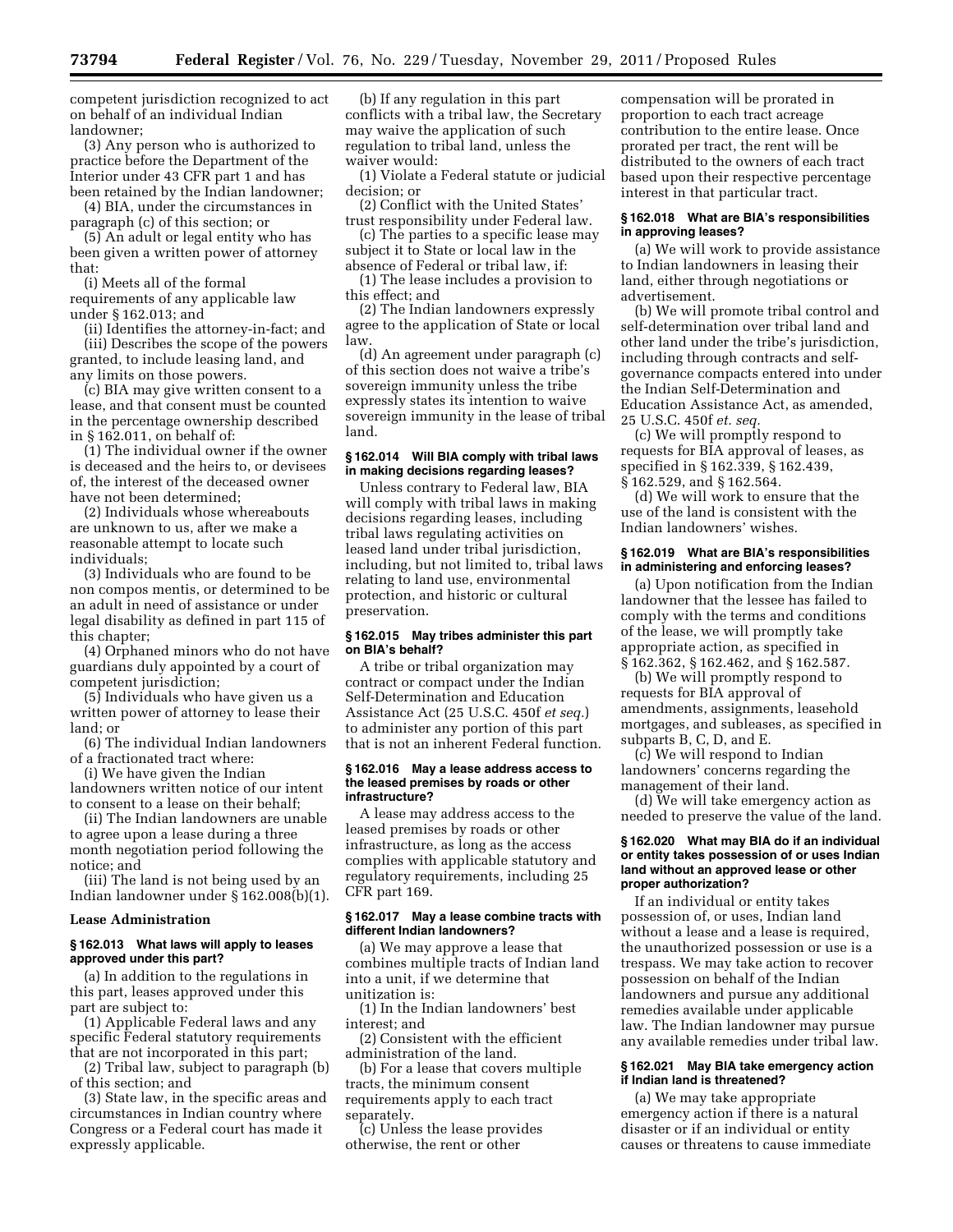and significant harm to Indian land. Emergency action may include judicial action seeking immediate cessation of the activity resulting in or threatening the harm.

(b) We will make reasonable efforts to notify the Indian landowners before and after taking emergency action. In all cases, we will notify the Indian landowners after taking emergency action by constructive notice.

#### **§ 162.022 May decisions under this part be appealed?**

Appeals from BIA decisions under this part may be taken pursuant to part 2 of this chapter, except where otherwise provided in this part. For purposes of appeals from BIA decisions under this part, ''interested party'' is defined as any person whose own direct economic interest is adversely affected by an action or decision.

#### **§ 162.023 Who may I contact with questions concerning the leasing process?**

The Indian landowner or prospective lessee may contact the local BIA realty office with jurisdiction over the land for answers to questions about the leasing process.

#### **§ 162.024 What documentation may BIA require in approving, administering, and enforcing leases?**

(a) We may require that the parties provide any pertinent environmental and technical records, reports, and other information (*e.g.,* records of lease payments), related to approval, administration, and enforcement of leases.

(b) We will adopt environmental assessments and environmental impact statements prepared by another Federal agency, entity, or person under 43 CFR 46.320 and 42 CFR 1506.3, but may require a supplement. We shall use any reasonable evidence that another Federal agency has accepted the environmental report, including but not limited to, letters of approval or acceptance.

(c) Upon our request, the parties must make appropriate records, reports, or information available for our inspection and duplication. We will keep confidential any such information that is marked confidential or proprietary and is exempt from public release, to the extent allowed by law. Failure to cooperate with such request, provide data, or grant access to information or records, may, at our discretion, be treated as a lease violation. All approved leases must include such disclosure provisions.

5. In § 162.101, revise the section heading and the introductory language to read as follows:

#### **§ 162.101 What key terms do I need to know for this subpart?**

For the purposes of this subpart:

#### **§§ 162.102–162.104 [Removed]**

\* \* \* \* \*

6. Remove § 162.102–§ 162.104.

#### **§§ 162.105 and 162.106 [Amended]**

7. In § 162.105 and § 162.106, remove the word ''lease'' and add in its place the words ''agricultural lease'' and remove the word ''leasing'' and add in its place the words ''agricultural leasing'' wherever they appear.

8. In § 162.107, revise the section heading and the introductory language in paragraph (a) to read as follows:

#### **§ 162.107 What are BIA's objectives in granting and approving agricultural leases?**

(a) We will assist Indian landowners in leasing their land for agricultural purposes. For the purposes of §§ 162.102 through 162.256: \* \* \* \* \*

#### **§§ 162.108–162.110 [Amended]**

9. In § 162.108–§ 162.110 remove the word ''lease'' wherever it appears and add in its place the words ''agricultural lease''.

10. In § 162.111, revise the section heading, the introductory language in paragraph (a), and paragraph (b) to read as follows:

#### **§ 162.111 Who owns the records associated with this subpart?**

(a) Records associated with this subpart are the property of the United States if they:

\* \* \* \* \* (b) Records associated with this subpart not covered by paragraph (a) of this section that are made or received by a tribe or tribal organization in the conduct of business with the Department of the Interior under this subpart are the property of the tribe.

11. Revise the heading of § 162.112 to read as follows:

#### **§ 162.112 How must records associated with this part be preserved?**

#### **§ 162.113 [Amended]**

12. In § 162.113 remove the word ''part'' wherever it appears and add in its place the word ''subpart''.

13. Add new subparts C through D to read as follows:

#### **Subpart C—Residential Leases**

**Residential Leasing General Provisions**  Sec.

- 162.301 What types of leases does this subpart cover?
- 162.302 Is there a model residential lease form?

#### **Lease Requirements**

- 162.311 How long may the term of a residential lease run?
- 162.312 What must the lease include if it contains an option to renew?
- 162.313 Are there mandatory provisions that a residential lease must contain?
- 162.314 May improvements be made under a residential lease?
- 162.315 How must a residential lease address ownership of improvements?
- 162.316 How will BIA enforce removal requirements in a residential lease?
- 162.317 How must a residential lease describe the land?

#### **Rental Requirements**

- 162.320 How much rent must be paid under a residential lease?
- 162.321 Will BIA require a valuation to determine fair market rental for a residential lease?
- 162.322 What type of valuation may be used to determine fair market rental for a residential lease?
- 162.323 When are rental payments due under a residential lease?
- 162.324 Must a residential lease specify to whom rental payments may be made?
- 162.325 What form of payment may be accepted under a residential lease?
- 162.326 May a residential lease provide for non-monetary or varying types of compensation?
- 162.327 Will BIA notify a lessee when a payment is due under a residential lease?
- 162.328 Must a residential lease provide for rental reviews or adjustments?
- 162.329 What other types of payments are required under a residential lease?

#### **Bonding and Insurance**

- 162.334 Must a lessee or assignee provide a performance bond for a residential lease?
- 162.335 What forms of performance bonds may be accepted under a residential lease?
- 162.336 What is the bond release process under a residential lease?
- 162.337 Must a lessee provide insurance for a residential lease?

#### **Approval**

- 162.338 What documents must the parties submit to obtain BIA approval of a residential lease?
- 162.339 What is the approval process for a residential lease?
- 162.340 When will a residential lease be effective?
- 162.341 Must residential lease documents be recorded?
- 162.342 What action may BIA take if a residential lease disapproval decision is appealed?

#### **Amendments**

- 162.343 May the parties amend a residential lease?
- 162.344 What are the consent requirements for an amendment of a residential lease?
- 162.345 What is the approval process for an amendment of a residential lease?
- 162.346 How will BIA decide whether to approve an amendment of a residential lease?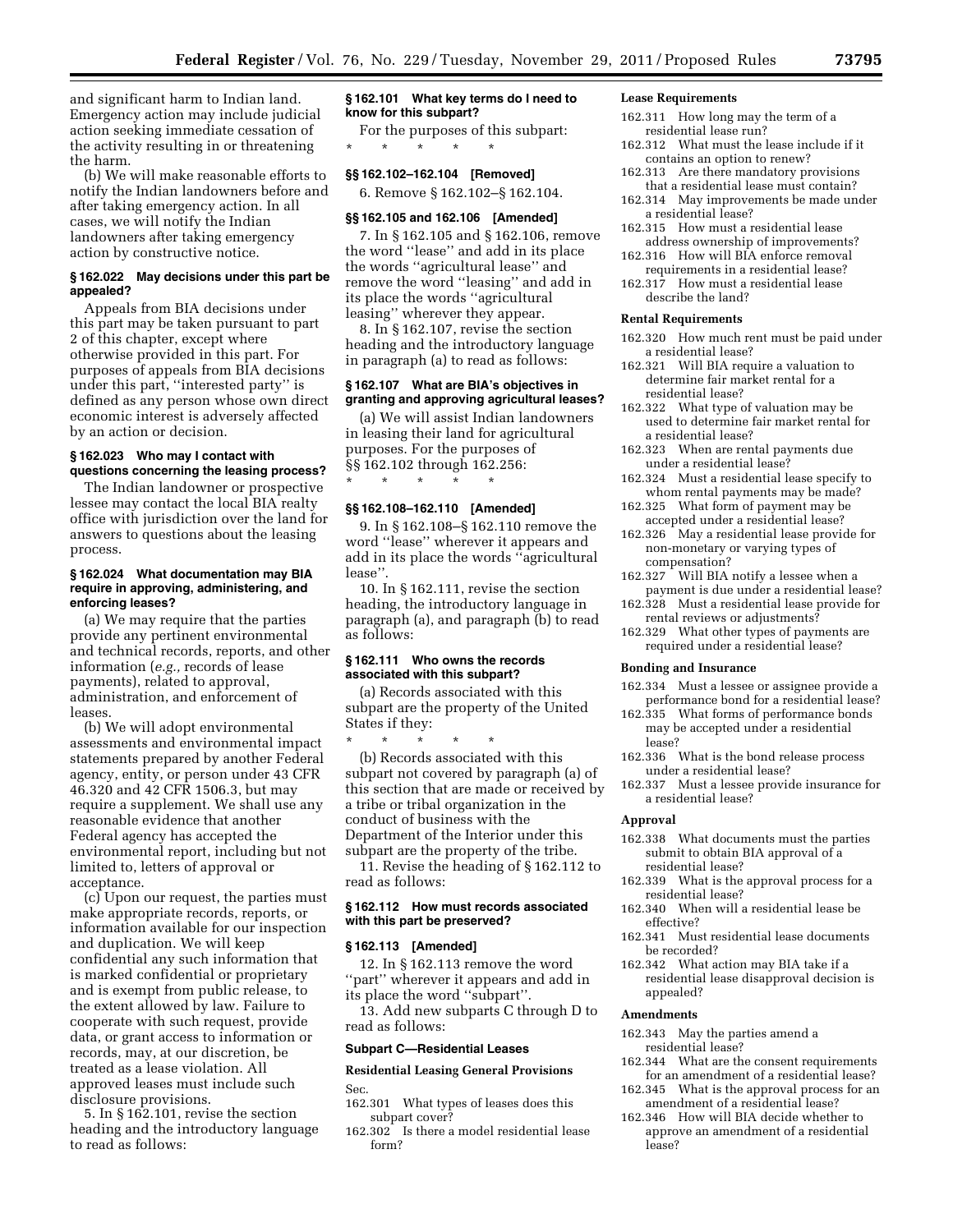#### **Assignments**

- 162.347 May a lessee assign a residential lease?
- 162.348 What are the consent requirements for an assignment of a residential lease? 162.349 What is the approval process for an
- assignment of a residential lease? 162.350 How will BIA decide whether to
- approve an assignment of a residential lease?

#### **Subleases**

- 162.351 May a lessee sublease a residential lease?
- 162.352 What are the consent requirements for a sublease of a residential lease?
- 162.353 What is the approval process for a sublease of a residential lease?
- 162.354 How will BIA decide whether to approve a sublease of a residential lease?

#### **Leasehold Mortgages**

- 162.355 May a lessee mortgage a residential lease?
- 162.356 What are the consent requirements for a leasehold mortgage of a residential lease?
- 162.357 What is the approval process for a leasehold mortgage of a residential lease?
- 162.358 How will BIA decide whether to approve a leasehold mortgage of a residential lease?

#### **Effectiveness, Compliance, and Enforcement**

- 162.359 When will an amendment, assignment, sublease, or leasehold mortgage under a residential lease be effective?
- 162.360 What happens if BIA disapproves an amendment, assignment, sublease, or leasehold mortgage?
- 162.361 May BIA investigate compliance with a residential lease?
- 162.362 May a residential lease provide for negotiated remedies in the event of a violation?
- 162.363 What will BIA do about a violation of a residential lease?
- 162.364 What will BIA do if the lessee does not cure a violation of a residential lease on time?
- 162.365 Will late payment charges or special fees apply to delinquent payments due under a residential lease?
- 162.366 How will payment rights relating to a residential lease be allocated between the Indian landowners and the lessee?
- 162.367 When will a cancellation of a residential lease be effective?
- 162.368 What will BIA do if a lessee remains in possession after a residential lease expires or is cancelled?
- 162.369 Will BIA regulations concerning appeal bonds apply to cancellation decisions involving residential leases?
- 162.370 When will BIA issue a decision on an appeal from a residential leasing decision?
- 162.371 What happens if the lessee abandons the leased premises?

#### **Subpart D—Business Leases**

#### **Business Leasing General Provisions**

Sec.

162.401 What types of leases does this subpart cover?

162.402 Is there a model business lease form?

#### **Lease Requirements**

- 162.411 How long may the term of a business lease run?
- 162.412 What must the lease include if it contains an option to renew?
- 162.413 Are there mandatory provisions that a business lease must contain?
- 162.414 May improvements be made under a business lease?
- 162.415 How must a business lease address ownership of improvements?
- 162.416 How will BIA enforce removal requirements in a business lease?
- 162.417 What requirements for due diligence must a business lease include?
- 162.418 May a business lease allow compatible uses?
- 162.419 How must a business lease describe the land?

#### **Monetary Compensation Requirements**

- 162.420 How much monetary compensation must be paid under a business lease?
- 162.421 Will BIA require a valuation to determine fair market rental for a business lease?
- 162.422 What type of valuation may be used to determine fair market rental for a business lease?
- 162.423 When are monetary compensation payments due under a business lease?
- 162.424 Must a business lease specify to whom monetary compensation payments may be made?
- 162.425 What form of monetary compensation payment may be accepted under a business lease?
- 162.426 May the business lease provide for non-monetary or varying types of compensation?
- 162.427 Will BIA notify a lessee when a payment is due under a business lease?
- 162.428 Must a business lease provide for compensation reviews or adjustments?
- 162.429 What other types of payments are required under a business lease?

#### **Bonding and Insurance**

162.434 Must a lessee provide a performance bond for a business lease?

162.435 What forms of performance bond may be accepted under a business lease?

162.436 What is the bond release process under a business lease?

162.437 Must a lessee provide insurance for a business lease?

#### **Approval**

- 162.438 What documents must the parties submit to obtain BIA approval of a business lease?
- 162.439 What is the approval process for a business lease?
- 162.440 When will a business lease be effective?
- 162.441 Must business lease documents be recorded?
- 162.442 What action may BIA take if a lease disapproval decision is appealed?

#### **Amendments**

162.443 May the parties amend a business lease?

- 162.444 What are the consent requirements for an amendment to a business lease?
- 162.445 What is the approval process for an amendment to a business lease?
- 162.446 How will BIA decide whether to approve an amendment to a business lease?

#### **Assignments**

- 162.447 May a lessee assign a business lease?
- 162.448 What are the consent requirements for an assignment of a business lease?
- 162.449 What is the approval process for an assignment of a business lease?
- 162.450 How will BIA decide whether to approve an assignment of a business lease?

#### **Subleases**

- 162.451 May a lessee sublease a business lease?
- 162.452 What are the consent requirements for a sublease of a business lease?
- 162.453 What is the approval process for a sublease of a business lease?
- 162.454 How will BIA decide whether to approve a sublease of a business lease?

#### **Leasehold Mortgages**

- 162.455 May a lessee mortgage a business lease?
- 162.456 What are the consent requirements for a leasehold mortgage under a business lease?
- 162.457 What is the approval process for a leasehold mortgage under a business lease?
- 162.458 How will BIA decide whether to approve a leasehold mortgage under a business lease?

#### **Effectiveness, Compliance, and Enforcement**

- 162.459 When will an amendment, assignment, sublease, or leasehold mortgage under a business lease be effective?
- 162.460 What happens if BIA disapproves an amendment, assignment, sublease, or leasehold mortgage under a business lease?
- 162.461 May BIA investigate compliance with a business lease?
- 162.462 May a business lease provide for negotiated remedies in the event of a violation?
- 162.463 What will BIA do about a violation of a business lease?
- 162.464 What will BIA do if the lessee does not cure a violation of a business lease on time?
- 162.465 Will late payment charges or special fees apply to delinquent payments due under a business lease?
- 162.466 How will payment rights relating to a business lease be allocated between the
- Indian landowners and the lessee? 162.467 When will a cancellation of a business lease be effective?
- 162.468 What will BIA do if a lessee remains in possession after a business lease expires or is cancelled?
- 162.469 Will BIA regulations concerning appeal bonds apply to cancellation decisions involving business leases?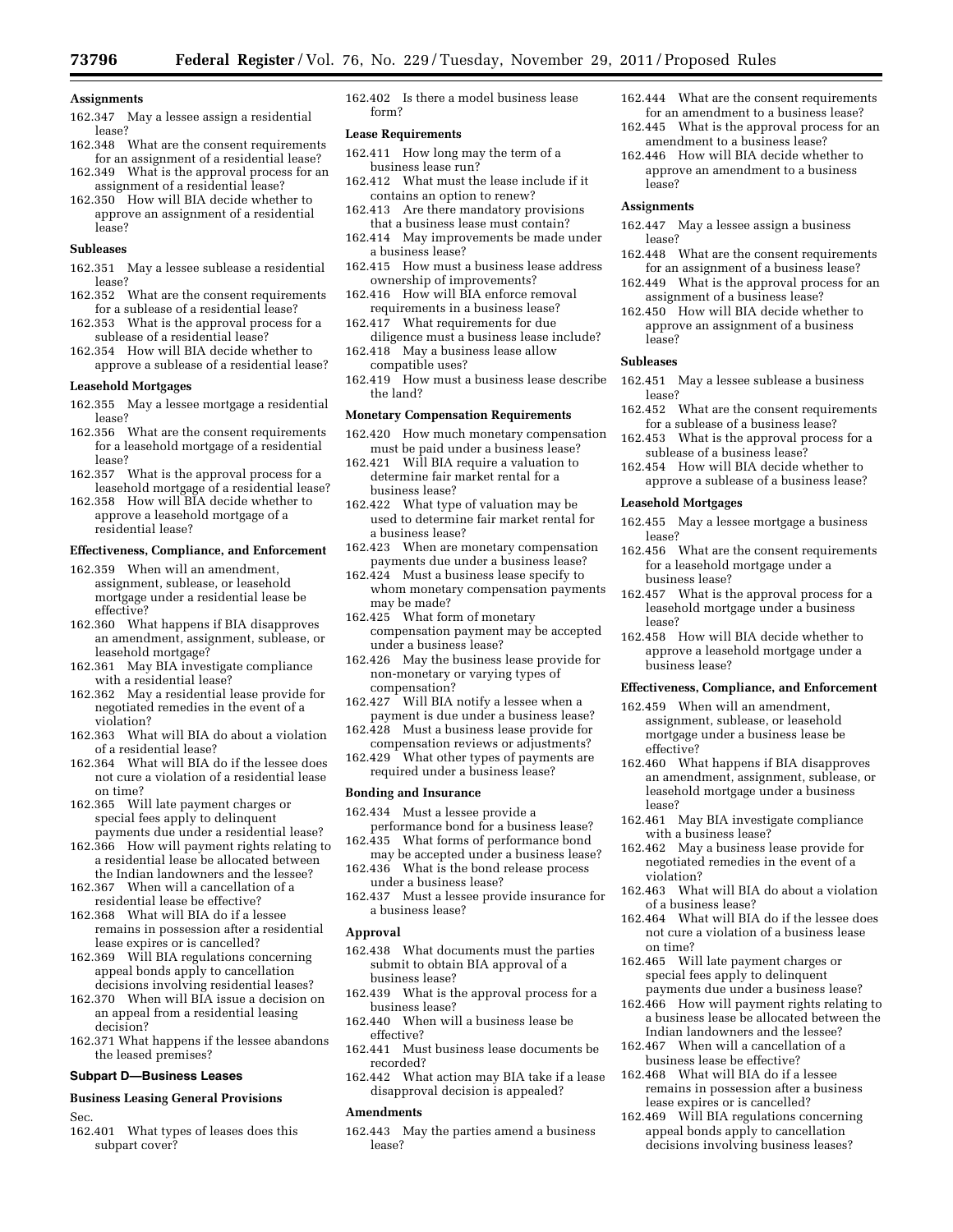- 162.470 When will BIA issue a decision on an appeal from a business leasing decision?
- 162.471 What happens if the lessee abandons the leased premises?

#### **Subpart C—Residential Leases**

#### **Residential Leasing General Provisions**

### **§ 162.301 What types of leases does this subpart cover?**

(a) This subpart covers both ground leases (undeveloped land) and leases of developed land (together with the improvements thereon) on Indian land, for housing purposes. Leases covered by this subpart would authorize the construction or use of:

(1) A single-family residence; and

(2) Housing for public purposes.

(b) Leases for other residential development (for example, single-family residential developments that are not housing for public purposes and multifamily developments) are covered under subpart D of this part.

#### **§ 162.302 Is there a model residential lease form?**

We will make available one or more model lease forms that satisfy the formal requirements of this part, including, as appropriate, the model tribal lease form jointly developed by BIA, the Department of Housing and Urban Development, the Department of Veterans' Affairs, and the Department of Agriculture. Use of a model lease form is not mandatory, provided all requirements of this part are met. If a model lease form is not used, we will assist the Indian landowners in drafting lease provisions or in using tribal lease forms that conform to the requirements of this part.

#### **Lease Requirements**

#### **§ 162.311 How long may the term of a residential lease run?**

(a) A residential lease must provide for a definite lease term, state if there is an option to renew and, if so, provide for a definite term for the renewal period.

(b) Unless otherwise provided by paragraphs (b)(1) or (b)(2) of this section, the maximum term may not exceed 50 years. The lease may provide for a primary term of less than 50 years with a provision for one or more renewals, so long as the maximum term, including all renewals, does not exceed 50 years.

(1) If a Federal statute provides for a longer maximum term (*e.g.,* 25 U.S.C. 415(a) allows for a maximum term of 99 years for certain tribes), the lease may provide for a primary term, and one renewal not to exceed 25 years, so long

as the maximum term, including the renewal, does not exceed the maximum term established by statute.

(2) Where all of the trust or restricted interests in a tract are owned by a deceased Indian whose heirs and devisees have not yet been determined, the maximum term may not exceed two years.

(c) A residential lease may not be extended by holdover.

#### **§ 162.312 What must the lease include if it contains an option to renew?**

(a) If the lease provides for an option to renew, the lease must specify:

(1) The time and manner in which the option must be exercised or is automatically effective;

(2) That confirmation of the renewal will be submitted to us;

(3) Whether landowner consent to the renewal is required;

(4) That the lessee must provide notice to the Indian landowner and any mortgagees of the renewal;

(5) The additional consideration, if any, that will be due upon the exercise of the option to renew or the commencement of the renewal term;

(6) That any change in the terms of the lease will be considered an amendment subject to consent and BIA approval requirements pursuant to §§ 162.343 through 162.346; and

(7) Any other conditions for renewal (*e.g.,* the lessee may not be in violation of the lease at the time of renewal).

(b) We must record any renewal of a lease in the Land Titles and Records Office.

#### **§ 162.313 Are there mandatory provisions that a residential lease must contain?**

(a) All residential leases must identify:

(1) The tract or parcel of land being leased;

(2) The purpose of the lease and authorized uses of the leased premises;

(3) The parties to the lease;

(4) The term of the lease;

(5) The owner being represented and the authority under which such action is being taken, where one executes a lease in a representative capacity;

(6) The citation of the statute that authorizes our approval;

(7) Who is responsible for constructing, owning, operating, maintaining, and managing improvements;

(8) Payment requirements and late payment charges, including interest;

(9) Insurance requirements under § 162.337; and

(10) Bonding requirements under § 162.334. If a performance bond is required, the lease must state that the lessee must obtain the consent of the surety for any legal instrument that directly affects their obligations and liabilities.

(b) All residential leases must include the following provisions:

(1) The obligations of the lessee and its sureties to the Indian landowners are also enforceable by the United States, so long as the land remains in trust or restricted status;

(2) Nothing in the lease would prevent or delay termination of Federal trust responsibilities for the land during the lease's term;

(3) There must not be any unlawful conduct, creation of a nuisance, illegal activity, or negligent use or waste of the leased premises;

(4) The lessee must comply with all applicable laws, ordinances, rules, regulations, and other legal requirements under § 162.013;

(5) The lessee indemnifies and holds the United States and the Indian landowners harmless from any loss, liability, or damages resulting from the lessee's use or occupation of the leased premises (this provision is not mandatory if the lessee would be prohibited by law from making such an agreement);

(6) The lessee indemnifies the United States and the Indian landowners against all liabilities or costs relating to the use, handling, treatment, removal, storage, transportation, or disposal of hazardous materials, or the release or discharge of any hazardous material from the leased premises that occurs during the lease term, regardless of fault, unless the liability or cost arises from the gross negligence or willful misconduct of the Indian landowner (this provision is not mandatory if the lessee would be prohibited by law from making such an agreement);

(7) In the event that historic properties, archeological resources, human remains, or other cultural items not previously reported are encountered during the course of any activity associated with this lease, all activity in the immediate vicinity of the properties, resources, remains, or items will cease and the lessee will contact BIA and the tribe that has jurisdiction to determine how to proceed and appropriate disposition;

(8) BIA has the right, at any reasonable time during the term of the lease and upon reasonable notice, to enter upon the leased premises for inspection and compliance; and

(9) Unless otherwise indicated, this is a lease of the trust and restricted interests in the property described and is not a lease of any undivided fee interests. All rental payments by the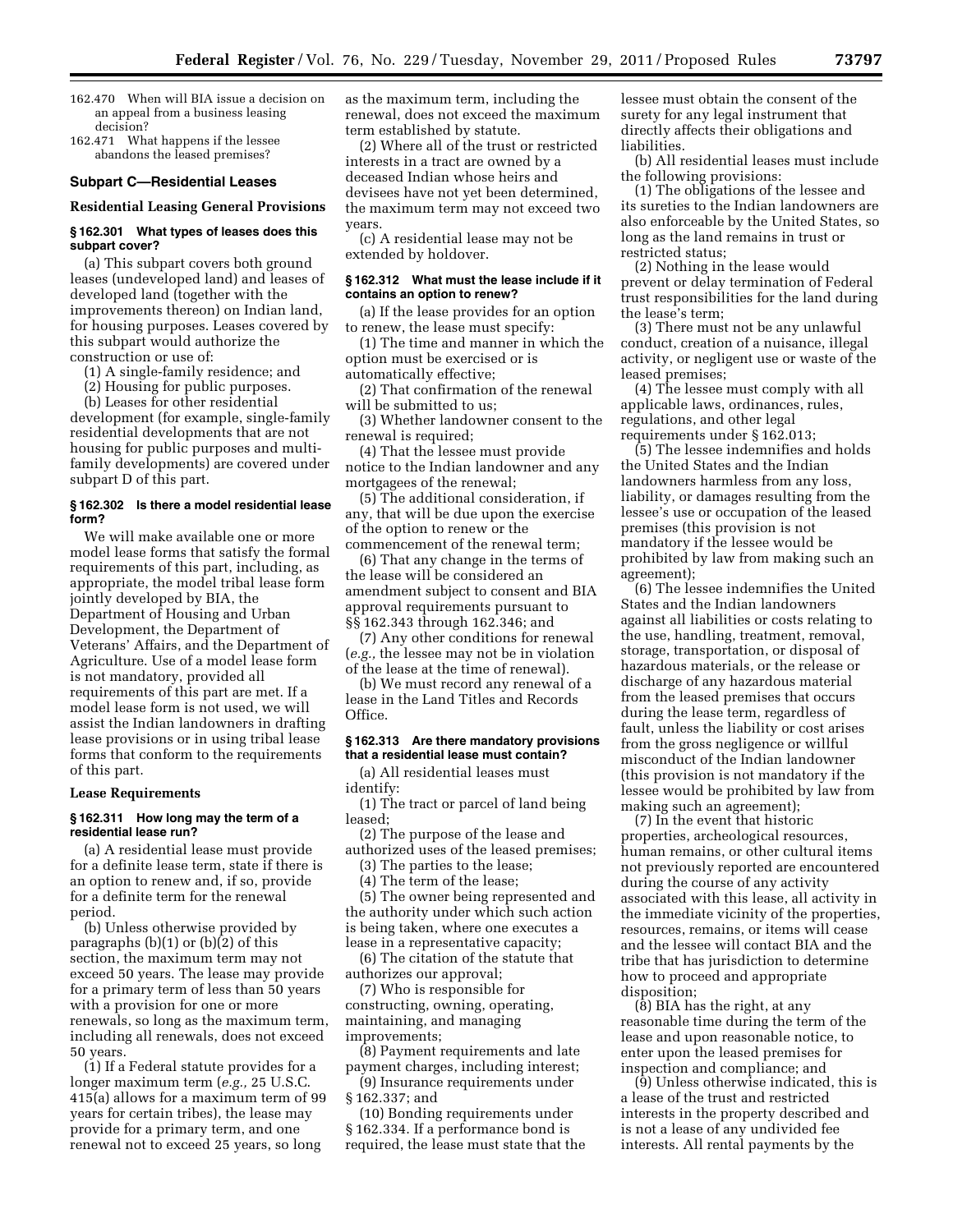lessee will be distributed to the trust and restricted landowners and life estate holders on trust and restricted land only. The lessee will be responsible for accounting to the owners of any fee interests that may exist in the property being leased.

(c) We may treat any provision of a lease, sublease, amendment, assignment, or leasehold mortgage that is in violation of Federal law as a violation of the lease.

#### **§ 162.314 May improvements be made under a residential lease?**

(a) The lessee may construct improvements under a residential lease if the residential lease authorizes the construction and generally describes the type and location of the improvements to be constructed during the lease term.

(b) The lessee must provide reasonable notice to the Indian landowners of the construction of any major improvements not generally described in the lease. We will treat any attempt by the lessee to construct major improvements, without the necessary notice, as a lease violation.

#### **§ 162.315 How must a residential lease address ownership of improvements?**

(a) A residential lease must specify who will own any improvements the lessee constructs during the lease term. In addition, the lease must indicate whether each specific improvement the lessee constructs will, upon the expiration or termination of the lease:

(1) Remain on the leased premises, in a condition satisfactory to the Indian landowners and become the property of the Indian landowner;

(2) Be removed immediately or within a time period specified in the lease, at the lessee's expense, with the leased premises to be restored as close as possible to their condition before construction of such improvements; or

(3) Be disposed of by other means.

(b) A lease that requires the lessee to remove the improvements must also provide the Indian landowners with an option to take possession of and title to the improvements if the improvements are not removed within the specified time period.

(c) Any permanent improvements on the leased land shall be subject to 25 CFR 1.4 and, in addition, shall not be subject to any fee, tax, assessment, levy, or other such charge imposed by any State or political subdivision of a State, without regard to ownership of those improvements. Improvements may be subject to taxation by the Indian tribe with jurisdiction.

#### **§ 162.316 How will BIA enforce removal requirements in a residential lease?**

We may take appropriate enforcement action in consultation with the tribe for tribal land or, where feasible, with Indian landowners for individually owned Indian land, to ensure removal of the improvements or restoration of the premises at the lessee's expense. We may take such enforcement action after termination or expiration of the lease. We may collect and hold the performance bond until removal and restoration are completed.

#### **§ 162.317 How must a residential lease describe the land?**

(a) A residential lease must describe the leased premises by reference to a public or private survey, if possible. If the land cannot be so described, the lease must include a legal description or other description that is sufficient to identify the leased premises, subject to our approval.

(b) If the tract is fractionated, we will describe the undivided trust or restricted interest in the leased premises.

#### **Rental Requirements**

#### **§ 162.320 How much rent must be paid under a residential lease?**

(a) A residential lease of tribal land may allow for any payment amount negotiated by the tribe, if the tribe submits a signed certification stating that it has determined the negotiated amount to be in its best interest. The tribe may request, in writing, that we require fair market rental, in which case we will determine fair market rental in accordance with § 162.322 and will approve the lease only if it requires payment of not less than fair market rental. Unless the tribe makes such a request, BIA will not require a valuation or appraisal or determine fair market rental, but instead will defer to the tribe's determination that the negotiated compensation is in its best interest.

(b) A residential lease of individually owned Indian land must require payment of not less than fair market rental except that we may approve a lease of individually owned Indian land that provides for the payment of nominal rent, or less than a fair market rental, if:

(1) The Indian landowners execute a written waiver of the right to receive fair market rental; and

(2) We determine it is in the Indian landowners' best interest, based on factors including but not limited to:

(i) The lessee is a member of the Indian landowner's immediate family as defined in § 162.003;

(ii) The lessee is a co-owner of the leased tract; or

(iii) A special relationship or circumstances exist that we believe warrant approval of the lease.

(c) Where the owners of the applicable percentage of interests consent to a residential lease on behalf of all the Indian landowners of a fractionated tract, the lease must provide that the non-consenting Indian landowners and those on whose behalf we have consented receive fair market rental.

#### **§ 162.321 Will BIA require a valuation to determine fair market rental for a residential lease?**

(a) We will not require valuations for negotiated residential leases of tribal land, or of any undivided tribal interest in a fractionated tract, if the tribe submits a signed certification. The tribe may request, in writing, that we require a valuation, in which case we will determine fair market rental in accordance with § 162.322.

(b) We will require valuations for individually owned Indian land, except that we may waive the valuation requirement when:

(1) 100 percent of the Indian landowners submit to us a written request to waive the valuation requirement; and

(2) We determine that the waiver is in the best interest of the Indian landowners, taking into consideration the landowners' written request.

(c) We have 30 days from receipt of the waiver request in paragraph (b) of this section to make a determination. Our determination whether to approve the request will be in writing and will state the basis for our approval or disapproval. If we fail to meet the 30 day deadline, the lessee or Indian landowners may take appropriate action under part 2 of this chapter.

#### **§ 162.322 What type of valuation may be used to determine fair market rental for a residential lease?**

(a) We will use a market analysis, appraisal, or other appropriate valuation method to determine the fair market rental for residential leases of individually owned Indian land, or at the request of the tribe for tribal land.

(b) We will either:

(1) Prepare a market analysis, appraisal, or other appropriate valuation method; or

(2) Use an approved market analysis, appraisal, or other appropriate valuation method from the Indian landowner or lessee.

(c) We will approve a market analysis, appraisal, or other appropriate valuation method for use only if it: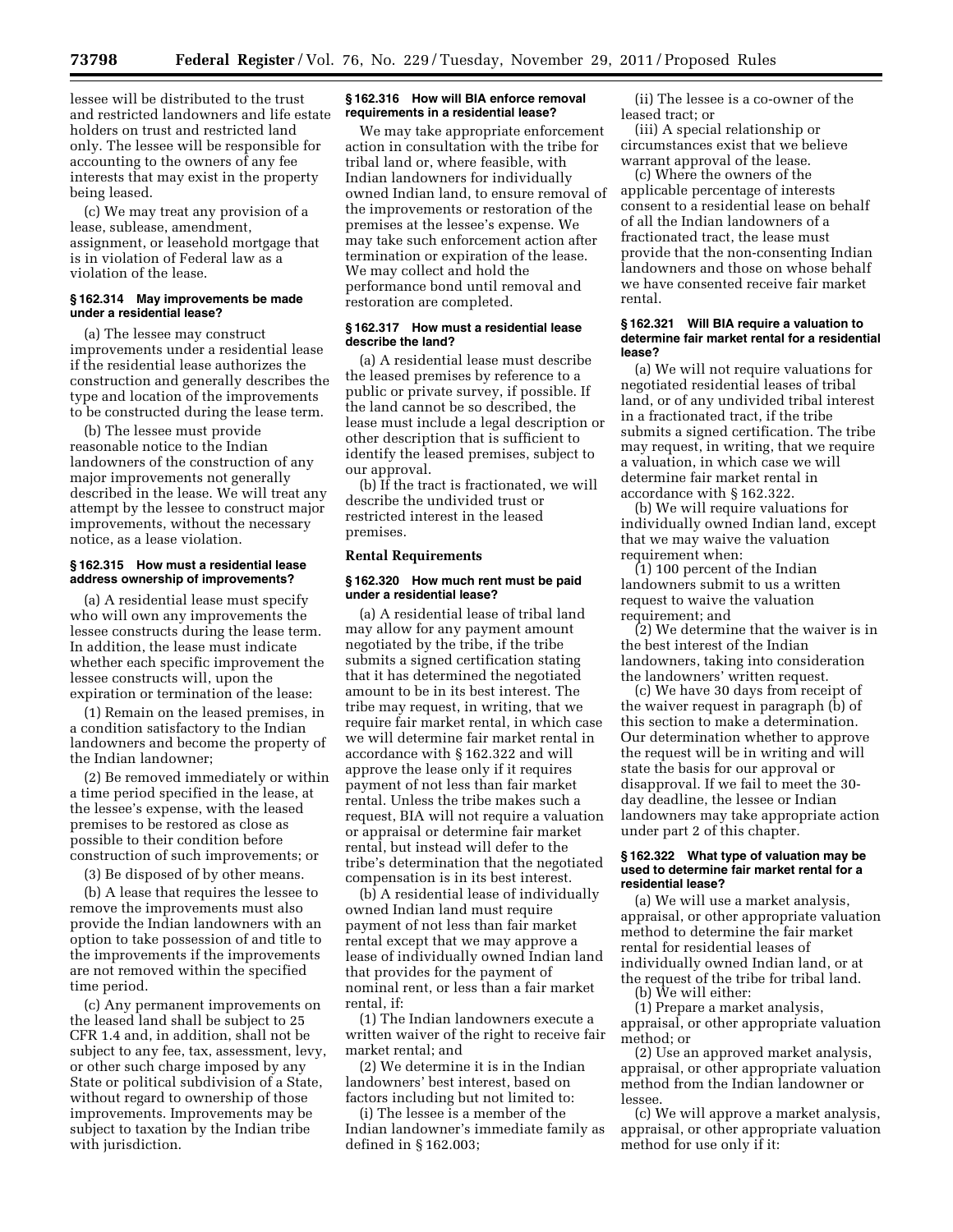(1) Has been prepared in accordance with USPAP or a valuation method developed by the Secretary pursuant to 25 U.S.C. 2214; and

(2) Complies with Department policies.

#### **§ 162.323 When are rental payments due under a residential lease?**

(a) A residential lease must specify the dates on which all payments are due.

(b) Unless otherwise provided in the lease, payments may not be made or accepted more than one year in advance of the due date.

#### **§ 162.324 Must a residential lease specify to whom rental payments may be made?**

(a) A residential lease must specify whether the lessee will make payments directly to the Indian landowners (direct pay) or to us on their behalf.

(b) The lessee may make payments directly to the Indian landowners whose trust accounts are unencumbered when there are 10 or fewer beneficial owners and 100 percent of the beneficial owners agree to receive payment from the lessee at the commencement of the lease.

(1) If the lease provides that the lessee will directly pay the Indian landowners, the lease must include provisions for proof of payment.

(2) When we consent on behalf of an Indian landowner, the lessee must make payment to us.

(3) The lessee must send direct payments to the parties and addresses specified in the lease, unless the lessee receives notice of a change of ownership or address.

(4) Unless otherwise provided in the lease, payments may not be made payable directly to anyone other than the Indian landowners.

(5) Direct payments must continue through the duration of the lease, except if:

(i) 100 percent of the Indian landowners agree to suspend direct pay and provide us with documentation of their agreement, then the lessee must make all Indian landowners' payments to us; or

(ii) If any individual Indian landowner dies, is declared non compos mentis, becomes whereabouts unknown, or owes a debt resulting in a trust account encumbrance, then the lessee must make that individual Indian landowner's payment to us.

#### **§ 162.325 What form of payment may be accepted under a residential lease?**

(a) When payments are made directly to Indian landowners, the form of payment must be acceptable to the Indian landowners.

(b) When payments are made to us, we will accept:

- (1) Money orders;
- (2) Personal checks;
- (3) Certified checks;
- (4) Cashier's checks; or
- (5) Electronic funds transfer

payments.

(c) We will not accept cash, foreign currency, or third-party checks, except that we will accept third-party checks from financial institutions or Federal agencies.

(d) The preferred method of payment is electronic funds transfer payments.

#### **§ 162.326 May a residential lease provide for non-monetary or varying types of compensation?**

(a) With our approval, the lease may provide for:

(1) Alternative forms of rental, including, but not limited to in-kind consideration; or

(2) Varying types of compensation at specific stages during the life of the lease.

(b) For individually owned land, we will approve alternative forms of rental and varying types of compensation if we determine that it is in the best interest of the Indian landowners. For tribal land, we will defer to the tribe's determination that the alternative forms of rental and varying types of consideration are in its best interest, if the tribe submits a signed certification stating that it has determined the alternative forms of rental and varying types of consideration to be in its best interest.

#### **§ 162.327 Will BIA notify a lessee when a payment is due under a residential lease?**

Upon request of the Indian landowner, we may issue invoices to a lessee in advance of the dates on which payments are due under a residential lease, but the lessee's obligation to make such payments in a timely manner will not be excused if such invoices are not issued, delivered, or received.

#### **§ 162.328 Must a residential lease provide for rental reviews or adjustments?**

(a) For a residential lease with a term of five years or less, the parties may agree in the lease to provide for periodic reviews of the adequacy of rent in the lease. For a residential lease with a term of more than five years, a review of the adequacy of rent must occur at least every fifth year, in the manner specified in the lease, unless the conditions in paragraph (b) of this section are met. The lease must specify:

(1) When adjustments take effect;

(2) Who is authorized to make adjustments;

(3) What the adjustments are based on; and

(4) How to resolve disputes arising from the adjustments.

(b) A review of the adequacy of rent is not required if:

(1) The lease provides for automatic rental adjustments; or

(2) We determine it is in the best interest of the Indian landowners not to require a review or automatic adjustment based on circumstances including, but not limited to, where the lease provides for payment of less than fair market rental or the lease provides for most or all rent to be paid during the first five years of the lease term or prior to the date the review would be conducted.

(c) When a review results in the need for adjustment of rent, we must approve the adjustment and Indian landowners must consent to the adjustment in accordance with § 162.011, unless otherwise provided in the lease.

#### **§ 162.329 What other types of payments are required under a residential lease?**

(a) The lessee may be required to pay additional fees, taxes, and/or assessments associated with the use of the land, as determined by entities having jurisdiction, except as provided in § 162.315(c). The lessee must pay these amounts to the appropriate office.

(b) If the leased premises are within an Indian irrigation project or drainage district, except as otherwise provided in part 171 of this chapter, the lessee must pay all operation and maintenance charges that accrue during the lease term. The lessee must pay these amounts to the appropriate office in charge of the irrigation project or drainage district. Failure to make such payments will be treated as a violation of the lease.

#### **Bonding and Insurance**

#### **§ 162.334 Must a lessee or assignee provide a performance bond for a residential lease?**

(a) Except for leases for housing for public purposes or as provided in (f), the lessee must provide a performance bond in an amount sufficient to secure the contractual obligations including:

(1) No less than the highest annual rental specified in the lease, if the rent is paid annually, or other amount established by BIA in consultation with the tribe for tribal land or, where feasible, with Indian landowners for individually owned Indian land, if the rent is to be paid on a non-annual schedule;

(2) The operation and maintenance charges for any land located within an irrigation project; and

(3) As appropriate, the restoration and reclamation of the leased premises to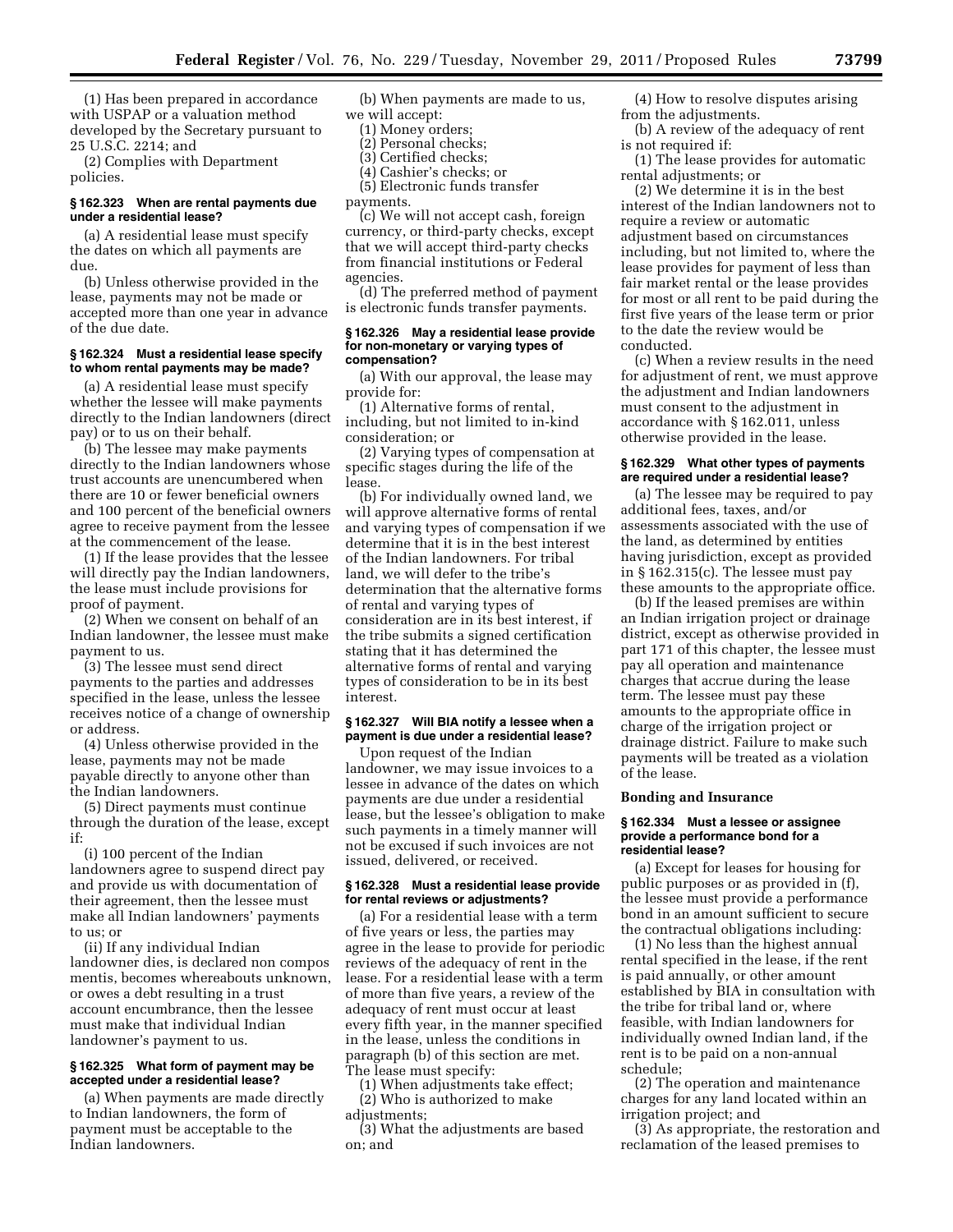their condition at the commencement of the lease term or some other specified condition.

(b) The performance bond must be deposited with us and made payable only to us, and may not be modified without our approval.

(c) The lease must provide that we may adjust security or performance bond requirements at any time to reflect changing conditions.

(d) We may require that the surety provide any supporting documents needed to show that the performance bond will be enforceable, and that the surety will be able to perform the guaranteed obligations.

(e) The surety must provide notice to us at least 60 days before canceling a performance bond so that we may notify the lessee of its obligation to provide a substitute performance bond. Failure to provide a substitute performance bond will be a violation of the lease.

(f) We may waive the requirement for a performance bond upon the request of the Indian landowner, if the waiver is in the best interest of the Indian landowner, including if the lease is for less than fair market rental or nominal rent. We may revoke the waiver and require a performance bond at any time if the waiver is no longer in the best interest of the Indian landowner.

#### **§ 162.335 What forms of performance bonds may be accepted under a residential lease?**

(a) We will only accept a performance bond in one of the following forms:

(1) Cashiers' checks;

(2) Certificates of deposit issued by a federally insured financial institution authorized to do business in the United States;

(3) Irrevocable letters of credit issued by a federally insured financial institution authorized to do business in the United States;

(4) Negotiable Treasury securities; or

(5) Surety bond issued by a company approved by the U.S. Department of the Treasury.

(b) All forms of performance bonds must:

(1) Indicate on their face that BIA approval is required for redemption;

(2) Be accompanied by a statement granting full authority to BIA to make an immediate claim upon or sell them if lessee violates the lease;

(3) Be irrevocable during the term of the performance bond; and

(4) Be automatically renewable during the term of the lease.

#### **§ 162.336 What is the bond release process under a residential lease?**

(a) Upon expiration, termination, or cancellation of the lease, the lessee must submit a written request for a performance bond release to BIA.

(b) Upon receipt of a request under paragraph (a) of this section, BIA will confirm with the tribe, for tribal land or, where feasible, with the Indian landowners for individually owned Indian land, that the lessee has complied with all lease obligations, then release the performance bond to the lessee unless we determine that the bond must be redeemed to fulfill the contractual obligations.

#### **§ 162.337 Must a lessee provide insurance for a residential lease?**

Except as provided in paragraph (c) of this section, a lessee must provide insurance necessary to protect the interests of the Indian landowners and in an amount sufficient to protect all insurable improvements on the premises.

(a) The insurance may include property, liability and/or casualty insurance, depending on the Indian landowners' interests to be protected.

(b) Both the Indian landowners and the United States must be identified as additional insured parties.

(c) We may waive the requirement for insurance upon the request of the Indian landowner, if a waiver is in the best interest of the Indian landowner, including if the lease is for less than fair market rental or nominal compensation. We may revoke the waiver and require insurance at any time if the waiver is no longer in the best interest of the Indian landowner.

#### **Approval**

#### **§ 162.338 What documents must the parties submit to obtain BIA approval of a residential lease?**

A lessee or the Indian landowner must submit the following documents to us to obtain BIA approval of a residential lease:

(a) A lease executed by the Indian landowner and the lessee that complies with the requirements of this part;

(b) A valuation, if required under § 162.321;

(c) Organizational documents, certificates, filing records, and resolutions or other authorization documents, including evidence of the representative's authority to execute a lease, if the lessee is a corporation, limited liability company, partnership, joint venture, or other legal entity, except a tribal entity, to show that the lease will be enforceable and that the legal entity is in good standing and authorized to conduct business in the jurisdiction where the land is located;

(d) A performance bond, where required;

(e) Statement from the appropriate tribal authority that the proposed use is in conformance with applicable tribal law;

(f) Reports, surveys, and site assessments as needed to facilitate compliance with applicable Federal and tribal land use requirements;

(g) A preliminary site plan identifying the proposed location of residential development, roads and utilities, if applicable;

(h) Information to assist us in our evaluation of the factors in 25 U.S.C. 415(a);

(i) Information to facilitate BIA's analysis under applicable environmental and cultural resources laws; and

(j) Any additional documentation we determine to be reasonably necessary for approval.

#### **§ 162.339 What is the approval process for a residential lease?**

(a) Before we approve a residential lease, we must determine that the lease is in the best interest of the Indian landowners. In making that determination, we will:

(1) Review the lease and supporting documents;

(2) Ensure compliance with all applicable laws and ordinances;

(3) Assure ourselves that adequate consideration has been given to the factors in 25 U.S.C. 415(a);

(4) Require any lease modifications or mitigation measures necessary to satisfy any requirements including any other Federal or tribal land use requirements; and

(5) If the lease is a negotiated lease, defer to the Indian landowners' determination that the lease is in their best interest, to the maximum extent possible.

(b) When we receive a residential lease proposal and all of the supporting documents that conform to this part, we will, within 30 days of receiving the documents at the appropriate BIA office, approve, disapprove, return the submission for revision, or notify the parties in writing that we need additional time to review the lease. Our letter notifying the parties that we need additional time to review the lease must identify our initial concerns and invite the parties to respond within 15 days. We have 30 days from sending the notification to make a determination whether to approve or disapprove the lease.

(c) If we fail to meet the deadlines in this section, then the parties may take appropriate action under part 2 of this chapter.

(d) We will make any lease approval or disapproval determination and the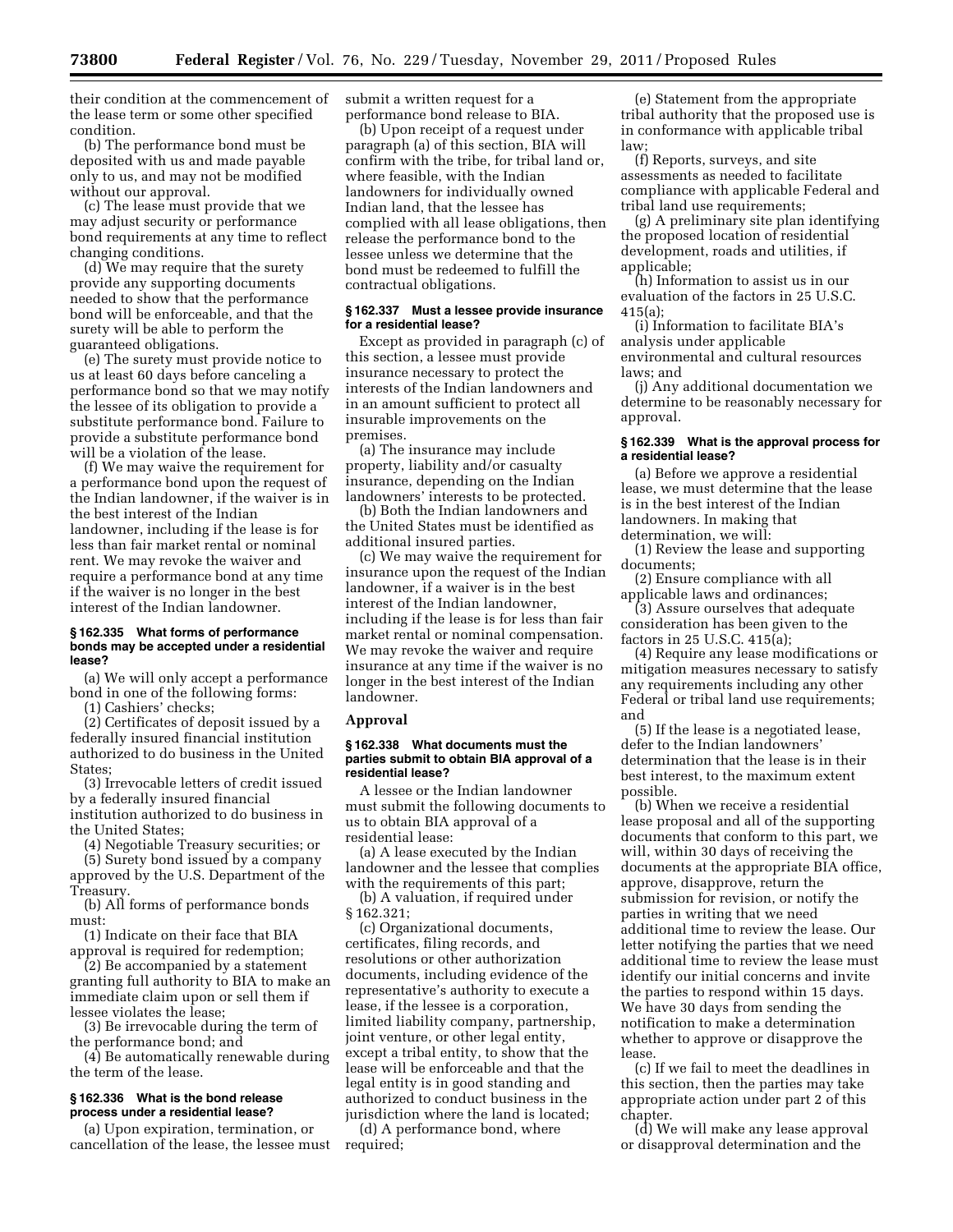basis for the determination, along with notification of appeal rights under part 2 of this chapter, in writing and will send the determination and notification to the parties to the lease.

(e) Any residential lease issued under the authority of the Native American Housing Assistance and Self-Determination Act, 25 U.S.C. 4211(a)*,*  whether on tribal land or on individually owned Indian land, must be approved by us and by the affected tribe.

(f) We will provide approved residential leases on tribal land to the lessee and provide a copy to the tribe. We will provide approved residential leases on individually owned Indian land to the lessee, and make copies available to the Indian landowners upon written request.

#### **§ 162.340 When will a residential lease be effective?**

(a) A residential lease will be effective on the date that we approve the lease, notwithstanding any appeal that may be filed under part 2 of this chapter.

(b) The lease may specify a date on which the obligations between the parties are triggered. Such date may be before or after the approval date under paragraph (a) of this section.

#### **§ 162.341 Must residential lease documents be recorded?**

(a) A residential lease, amendment, assignment, leasehold mortgage, and sublease must be recorded in our Land Titles and Records Office with jurisdiction over the leased land.

(1) We will record the lease or other document immediately following our approval.

(2) When our approval of an assignment or sublease is not required, the parties must record the assignment or sublease in the Land Title and Records Office with jurisdiction over the leased land.

(b) The tribe must record the following leases in the Land Titles and Records Office with jurisdiction over the leased lands, even though BIA approval is not required:

(1) Leases of tribal land that a corporate entity leases to a third party under 25 U.S.C. 477; and

(2) Leases of tribal land under a special act of Congress authorizing leases without our approval under certain conditions.

#### **§ 162.342 What action may BIA take if a residential lease disapproval decision is appealed?**

(a) If a party appeals our decision to disapprove a lease, assignment, amendment, sublease, or leasehold mortgage, then the official to whom the

appeal is made may require the lessee to post an appeal bond in an amount necessary to protect the Indian landowners against financial losses and damage to trust resources likely to result from the delay caused by an appeal. The requirement to post an appeal bond will apply in addition to all of the other requirements in part 2 of this chapter.

(b) The appellant may not appeal the appeal bond decision. The appellant may, however, request that the official to whom the appeal is made reconsider the bond decision, based on extraordinary circumstances. Any reconsideration decision is final for the Department.

#### **Amendments**

#### **§ 162.343 May the parties amend a residential lease?**

(a) The parties may amend a residential lease by obtaining:

(1) The lessee's signature;

(2) The Indian landowners' consent pursuant to the requirements contained in § 162.344; and

(3) BIA approval of the amendment under § 162.345 and § 162.346.

(b) The parties may not amend a residential lease if the lease expressly prohibits amendments.

#### **§ 162.344 What are the consent requirements for an amendment of a residential lease?**

(a) The Indian landowners, or their representatives under § 162.012, must consent to an amendment of a residential lease in the same percentages and manner as a new residential lease under § 162.011, unless the requirements in paragraphs (a)(1) or (a)(2) of this section are met.

(1) The approved residential lease establishes that individual Indian landowners are deemed to have consented if they do not object in writing to the amendment after a specified period of time following Indian landowners' receipt of the amendment. If the lease provides for deemed consent, it must require the parties to submit to us: a copy of the executed amendment or other documentation of the Indian landowners' consent; proof of mailing of the amendment to any Indian landowners who are deemed to have consented; and any other pertinent information to us for review.

(2) The approved residential lease authorizes one or more representatives to consent to an amendment on behalf of all Indian landowners. The lease may also designate us as the Indian landowners' representative for the purposes of consent to an amendment.

(b) Unless specifically authorized in the lease, the written power of attorney, or court document, Indian landowners may not be deemed to have consented to, and an Indian landowner's designated representative may not negotiate or consent to, an amendment that would:

(1) Reduce the payment obligations or terms to the Indian landowners;

(2) Increase or decrease the lease area; or

(3) Terminate or change the term of the lease.

#### **§ 162.345 What is the approval process for an amendment of a residential lease?**

We have 30 days from receipt of the executed amendment, proof of required consents, and required documentation to make a determination whether to approve the amendment or notify the parties in writing that we need additional time to review the amendment.

(a) Our letter notifying the parties that we need additional time to review the amendment must identify our initial concerns and invite the parties to respond within 15 days. We have 30 days from sending the notification to make a determination whether to approve or disapprove the amendment.

(b) If we fail to send either a determination or notification within 30 days from receipt of the required documents or 30 days from sending the notification, the amendment is deemed approved to the extent consistent with Federal law. We will retain our full enforcement authority for amendments that are deemed approved.

(c) Our determination whether to approve the amendment will be in writing and will state the basis for our approval or disapproval.

#### **§ 162.346 How will BIA decide whether to approve an amendment of a residential lease?**

(a) We may only disapprove a residential lease amendment if:

(1) The required consents have not been obtained from the parties to the lease and any mortgagees or sureties;

(2) The lessee is in violation of the lease; or

(3) We find a compelling reason to withhold our approval in order to protect the best interests of the Indian landowners.

(b) We may not unreasonably withhold approval of an amendment.

#### **Assignments**

#### **§ 162.347 May a lessee assign a residential lease?**

A lessee may assign a residential lease by meeting the consent requirements in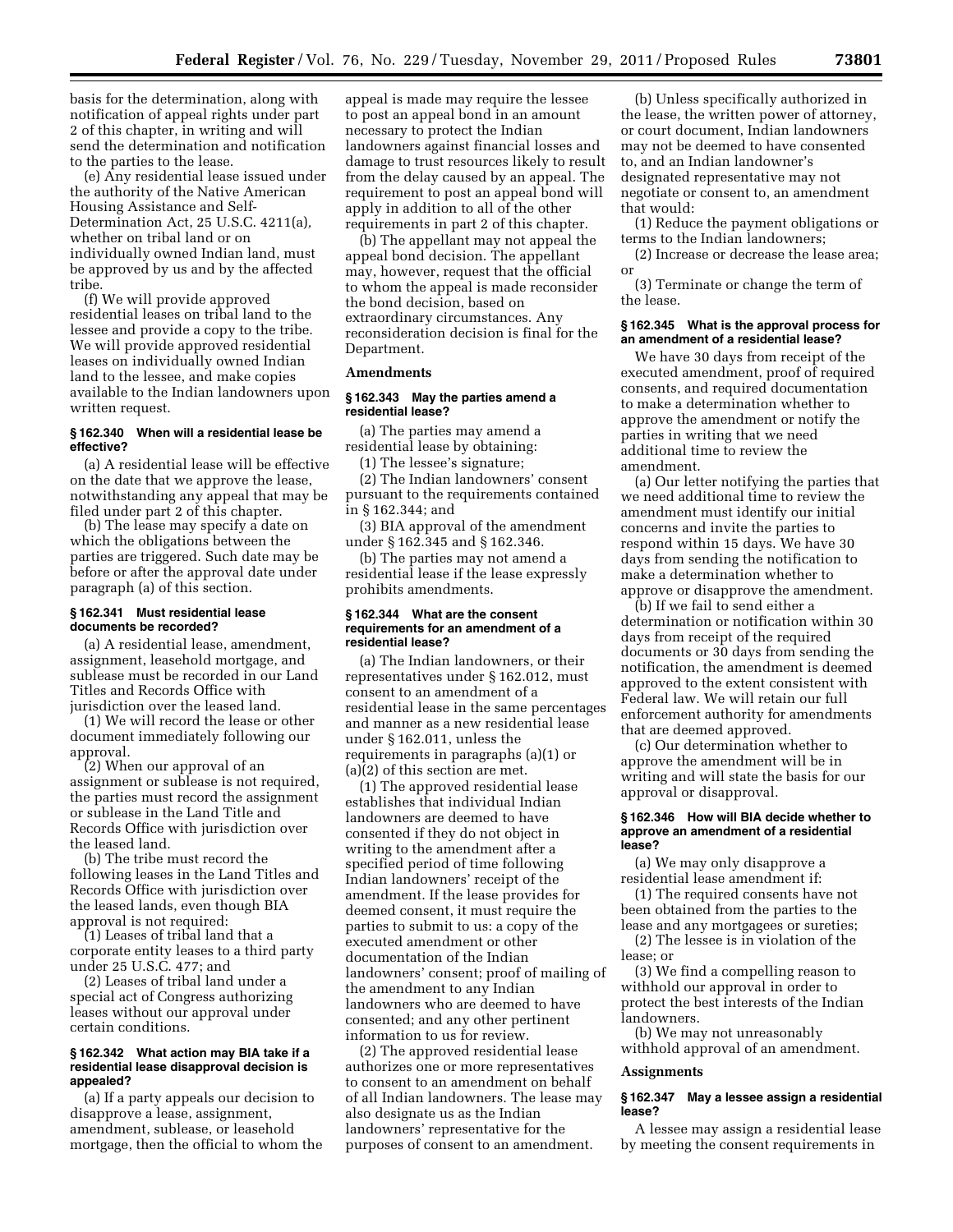§ 162.348 and obtaining our approval of the assignment under § 162.349 and § 162.350, unless the lease expressly prohibits assignments.

#### **§ 162.348 What are the consent requirements for an assignment of a residential lease?**

(a) The Indian landowners, or their representatives under § 162.012, must consent to an assignment of a residential lease in the same percentages and manner as a new residential lease under § 162.011, unless the requirements in paragraphs  $(a)(1)$ ,  $(a)(2)$ , or  $(a)(3)$  of this section are met.

(1) The assignee agrees in writing to assume all of the lessee's obligations under the lease, including bonding requirements, and:

(i) The lease provides for assignments without further consent of the Indian landowners or with consent in specified percentages and manner; or

(ii) The assignee is a leasehold mortgagee or its designee, acquiring the lease either through foreclosure or by conveyance.

(2) The lease establishes that individual Indian landowners are deemed to have consented where they do not object in writing to the assignment after a specified period of time following landowners' receipt of the assignment. If the lease provides for deemed consent, it must require the parties to submit to us: a copy of the executed assignment or other documentation of the Indian landowners' consent; proof of mailing of the assignment to any Indian landowners who are deemed to have consented; and any other pertinent information for us to review.

(3) The lease authorizes one or more of the Indian landowners to consent on behalf of all Indian landowners. The lease may also designate us as the Indian landowners' representative for the purposes of consenting to an assignment.

(b) The lessee must obtain the consent of the holders or any bonds or mortgages.

#### **§ 162.349 What is the approval process for an assignment of a residential lease?**

(a) The lessee may assign the lease without our approval if:

(1) The assignee is a leasehold mortgagee or its designee, acquiring the lease either through foreclosure or by conveyance;

(2) The assignee agrees in writing to assume all of the obligations of the lease; and

(3) The assignee agrees in writing that any transfer of the lease will be in accordance with applicable law under § 162.013.

(b) We have 30 days from receipt of the executed assignment, proof of required consents, and required documentation to make a determination whether to approve the assignment or notify the parties that we need additional information. Our determination whether to approve the assignment will be in writing and will state the basis for our approval or disapproval.

(c) If we fail to meet the deadline in this section, the lessee or Indian landowners may take appropriate action under part 2 of this chapter.

#### **§ 162.350 How will BIA decide whether to approve an assignment of a residential lease?**

(a) We may only disapprove an assignment of a residential lease if:

(1) The Indian landowners have not consented, and their consent is required;

(2) The lessee's mortgagees or sureties have not consented;

(3) The lessee is in violation of the lease;

(4) The assignee does not agree to be bound by the terms of the lease;

(5) The proposed use by the assignee will require an amendment to the lease; or

(6) We find a compelling reason to withhold our approval in order to protect the best interests of the Indian landowners.

(b) In making the finding required by paragraph (a)(6) of this section, we may consider whether:

(1) The value of any part of the leased premises not covered by the assignment would be adversely affected; and

(2) If a performance bond is required, the assignee has bonded its performance and provided supporting documents that demonstrate that the lease will be enforceable against the assignee, and that the assignee will be able to perform its obligations under the lease or assignment.

(c) If the lease was approved at less than fair market rental and the assignee is not a co-owner or member of the Indian landowners' immediate family, the assignment must provide for the assignee to pay fair market rental to the Indian landowner.

(d) We may not unreasonably withhold approval of an assignment.

#### **Subleases**

#### **§ 162.351 May a lessee sublease a residential lease?**

(a) A lessee may sublease a residential lease by meeting the consent requirements in § 162.352 and obtaining our approval of the sublease under § 162.353 and § 162.354, or by meeting

the conditions in paragraph (b) of this section, unless the lease expressly prohibits subleases.

(b) Where the sublease is part of a housing development for public purposes, the lessee may sublease without meeting consent requirements or obtaining BIA approval of the sublease, as long as:

(1) The lease provides for subleasing without meeting consent requirements or obtaining BIA approval;

(2) We have approved a general plan for the development; and

(3) We have approved a sublease form and general rent schedule for use in the project.

#### **§ 162.352 What are the consent requirements for a sublease of a residential lease?**

(a) The Indian landowners must consent to a sublease of a residential lease in the same percentages and manner as a new residential lease pursuant to § 162.011, unless the requirements in paragraphs (a)(1) or (a)(2) of this section are met.

(1) The lease establishes that individual Indian landowners are deemed to have consented where they do not object in writing to the sublease after a specified period of time following landowners' receipt of the sublease. If the lease provides for deemed consent, it must require the parties to submit to us: a copy of the executed sublease or other documentation of the landowners' consent; proof of mailing of the sublease to any Indian landowners who are deemed to have consented; and any other pertinent information for us to review.

(2) The lease authorizes one or more of the Indian landowners to consent on behalf of all Indian landowners. The lease may also designate us as the Indian landowners' representative for the purposes of consenting to a sublease.

(b) The lessee must obtain the consent of any sureties.

#### **§ 162.353 What is the approval process for a sublease of a residential lease?**

We have 30 days from receipt of the executed sublease, proof of required consents, and required documentation to make a determination whether to approve the sublease or notify the parties in writing that we need additional time to review the sublease.

(a) Our letter notifying the parties that we need additional time to review the sublease must identify our initial concerns and invite the parties to respond within 15 days. We have 30 days from sending the notification to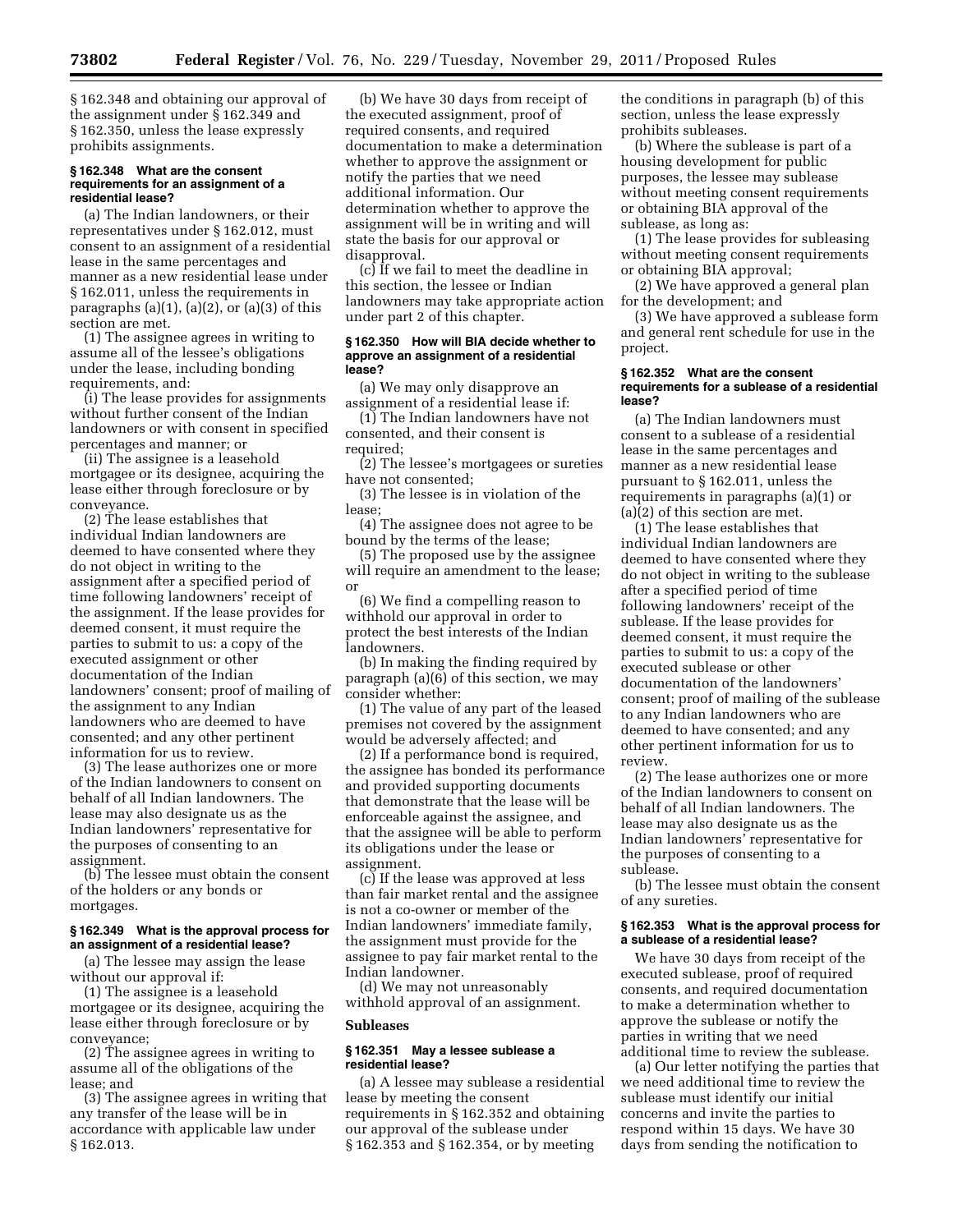make a determination whether to approve or disapprove the sublease. Our determination whether to approve the sublease will be in writing and will state the basis for our approval or disapproval.

(b) If we fail to send either a determination or notification within 30 days from receipt of required documents or from sending the notification, the sublease is deemed approved to the extent consistent with Federal law. We will retain our full enforcement authority for subleases that are deemed approved.

#### **§ 162.354 How will BIA decide whether to approve a sublease of a residential lease?**

(a) We may only disapprove a sublease of a residential lease if:

(1) The Indian landowners have not consented, and their consent is required;

(2) The lessee's mortgagees or sureties have not consented;

(3) The lessee is in violation of the lease;

(4) The lessee will not remain liable under the lease;

(5) The sublessee does not agree to be bound by the terms of the lease;

(6) The proposed use by the sublessee will require an amendment of the lease; or

(7) We find a compelling reason to withhold our approval in order to protect the best interests of the Indian landowners.

(b) In making the finding required by paragraph (a)(7) of this section, we will consider whether:

(1) The value of any part of the leased premises not covered by the sublease would be adversely affected; and

(2) If a performance bond is required by the sublease, the sublessee has bonded its performance and provided supporting documents that demonstrate that the lease will be enforceable against the sublessee, and that the sublessee will be able to perform its obligations under the lease or sublease.

(c) If the lease was approved at less than fair market rental, and the sublessee is not a co-owner or a member of the Indian landowner's immediate family, the sublease must provide for the sublessee to pay fair market rental to the Indian landowner.

(d) We may not unreasonably withhold approval of a sublease.

#### **Leasehold Mortgages**

#### **§ 162.355 May a lessee mortgage a residential lease?**

A lessee may mortgage a residential lease by meeting the consent requirements in § 162.356 and obtaining BIA approval of the leasehold mortgage

under in § 162.357 and § 162.358, unless the lease expressly prohibits leasehold mortgages.

#### **§ 162.356 What are the consent requirements for a leasehold mortgage of a residential lease?**

The Indian landowners, or their representatives under § 162.012, must consent to a leasehold mortgage under a residential lease in the same percentages and manner as a new residential lease under § 162.011, unless the requirements in paragraphs (a), (b), or (c) of this section are met.

(a) The lease contains a general authorization for a leasehold mortgage and states what law would apply in case of foreclosure.

(b) The lease establishes that individual Indian landowners are deemed to have consented where they do not object in writing to the leasehold mortgage after a specified period of time following landowners' receipt of the leasehold mortgage. If the lease provides for deemed consent, it must require the parties to submit to us: A copy of the executed leasehold mortgage or other documentation of the Indian landowners' consent; proof of mailing of the leasehold mortgage to any Indian landowners who are deemed to have consented; and any other pertinent information for us to review.

(c) The lease authorizes one or more representatives to consent to a leasehold mortgage on behalf of all Indian landowners. The lease may also designate us as the Indian landowners' representative for the purposes of consenting to a leasehold mortgage.

#### **§ 162.357 What is the approval process for a leasehold mortgage of a residential lease?**

(a) We have 30 days from receipt of the executed leasehold mortgage, proof of required consents, and required documentation to make a determination whether to approve the leasehold mortgage or notify the parties that we need additional information. Our determination whether to approve the leasehold mortgage will be in writing and will state the basis for our approval or disapproval.

(b) If we fail to meet the deadline in this section, the lessee may take appropriate action under part 2 of this chapter.

#### **§ 162.358 How will BIA decide whether to approve a leasehold mortgage of a residential lease?**

(a) We may only disapprove the leasehold mortgage if:

(1) The Indian landowners have not consented, and their consent is required;

(2) The holders of lessee's bond have not consented; or

(3) We find a compelling reason to withhold our approval in order to protect the best interests of the Indian landowners.

(b) In making the finding required by paragraph (a)(3) of this section, we will consider whether:

(1) The lessee's ability to comply with the lease would be adversely affected by any new loan obligations;

(2) Any lease provisions would require modification to be consistent with the mortgage;

(3) The remedies available to us or to Indian landowners would be limited (beyond any additional notice and cure rights to be afforded to the mortgagee) in the event of a lease violation; and

(4) Any rights of the Indian landowners would be subordinated or adversely affected in the event of a loan default by the lessee.

(c) We may not unreasonably withhold approval of a leasehold mortgage.

#### **Effectiveness, Compliance, and Enforcement**

#### **§ 162.359 When will an amendment, assignment, sublease, or leasehold mortgage under a residential lease be effective?**

(a) An amendment, assignment, sublease, or leasehold mortgage under a residential lease will be effective upon our approval, notwithstanding any appeal that may be filed under part 2 of this chapter, unless approval is not required under § 162.008(b), § 162.349(a), or § 162.351(b), or the conditions in paragraph (b) of this section apply. We will provide copies of approved documents to the party requesting approval, and upon request, to other parties to the agreement.

(b) If the amendment or sublease was deemed approved pursuant to § 162.345(b) or § 162.353(b), the amendment or sublease becomes effective 45 days from the date the parties mailed or delivered the document to us for our review.

(c) An assignment or sublease that does not require landowner consent or BIA approval shall be effective upon execution by the parties.

#### **§ 162.360 What happens if BIA disapproves an amendment, assignment, sublease, or leasehold mortgage?**

If we disapprove an amendment, assignment, sublease, or leasehold mortgage of a residential lease, we will notify the parties immediately and advise them of their right to appeal the decision under part 2 of this chapter.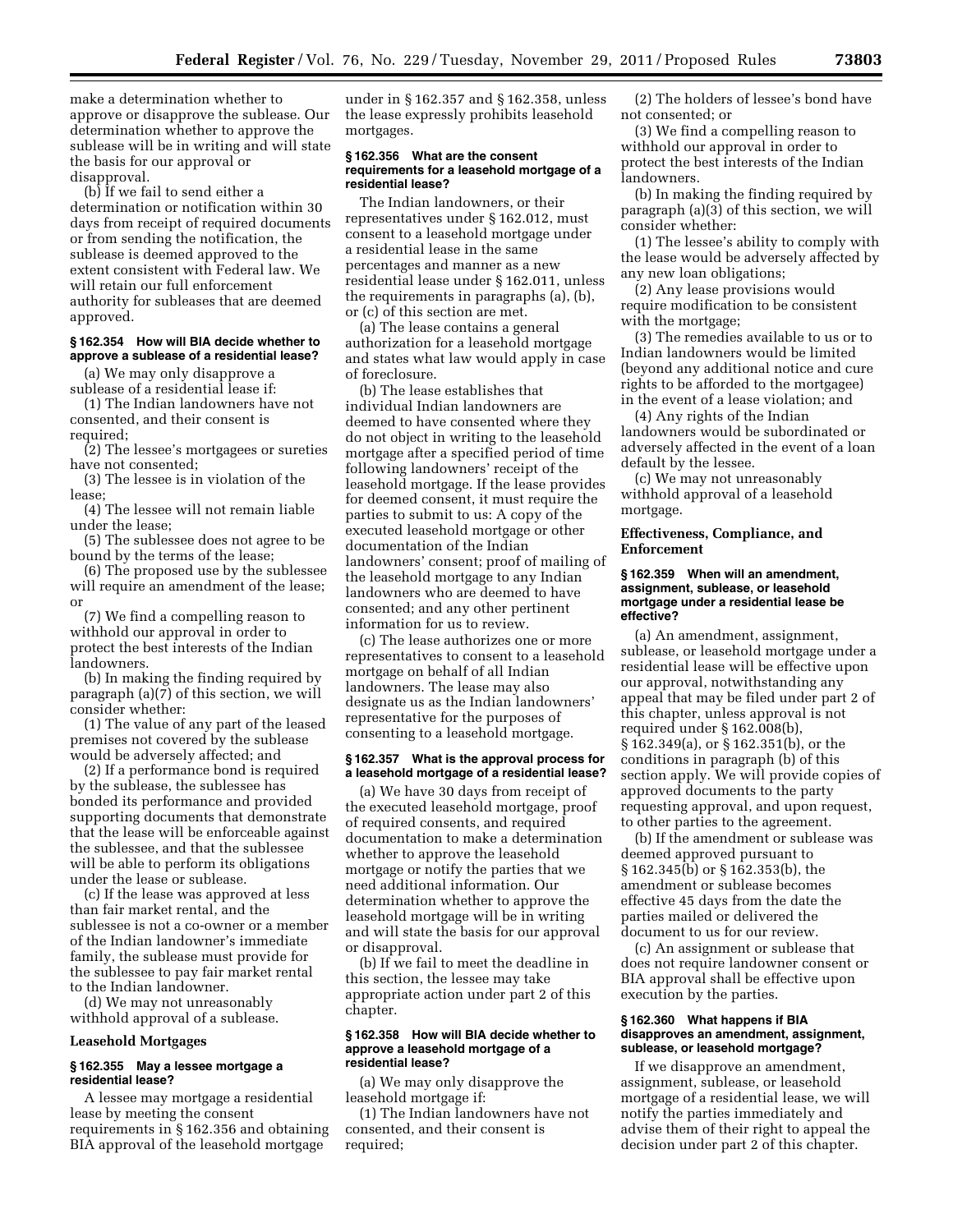#### **§ 162.361 May BIA investigate compliance with a residential lease?**

(a) We may enter the leased premises at any reasonable time, upon reasonable notice, to protect the interests of the Indian landowners and ensure that the lessee is in compliance with the requirements of the lease.

(b) If the Indian landowner notifies us that a specific lease violation has occurred, we will promptly initiate an appropriate investigation.

#### **§ 162.362 May a residential lease provide for negotiated remedies in the event of a violation?**

(a) A residential lease of tribal land may provide either or both parties with negotiated remedies in the event of a lease violation, including, but not limited to, the power to terminate the lease. If the lease provides the parties with the power to terminate the lease, BIA approval of the termination is not required and the termination is effective without BIA cancellation. The parties must notify us of the termination so that we may record it in the Land Titles and Records Office.

(b) A residential lease of individually owned Indian land may provide either or both parties with negotiated remedies, so long as the lease also specifies the manner in which those remedies may be exercised by or on behalf of the Indian landowners of the applicable percentage of interests under § 162.011 of this part. If the lease provides the parties with the power to terminate the lease, BIA concurrence with the termination is required to ensure that the Indian landowners of the applicable percentage of interests have consented. BIA will record the termination in the Land Titles and Records Office.

(c) The parties must notify any surety or mortgagee of a termination of a residential lease.

(d) Negotiated remedies may apply in addition to, or instead of, the cancellation remedy available to us, as specified in the lease.

(e) A residential lease may provide for lease disputes to be resolved in tribal court or any other court of competent jurisdiction, by a tribal governing body in the absence of a tribal court, or through an alternative dispute resolution method. We may not be bound by decisions made in such forums, but we will defer to ongoing proceedings, as appropriate, in deciding whether to exercise any of the remedies available to us.

#### **162.363 What will BIA do about a violation of a residential lease?**

(a) If we determine there has been a violation of the conditions of a

residential lease other than a violation of payment provisions covered by paragraph (b) of this section, we will promptly send the lessee and its sureties and any mortgagee a notice of violation by certified mail, return receipt requested.

(1) We will send a copy of the notice of violation to the tribe for tribal land, or provide constructive notice to Indian landowners for individually owned Indian land.

(2) Within 10 business days of the receipt of a notice of violation, the lessee must:

(i) Cure the violation and notify us in writing that the violation has been cured;

(ii) Dispute our determination that a violation has occurred; or

(iii) Request additional time to cure the violation.

(3) If a violation is determined to have occurred, we will make a reasonable attempt to notify the Indian landowners.

(4) We may order the lessee to stop work.

(b) A lessee's failure to pay rent in the time and manner required by a residential lease is a violation of the lease, and we will issue a notice of violation in accordance with this paragraph.

(1) We will send the lessees and its sureties a notice of violation by certified mail, return receipt requested:

(i) Promptly following the date on which the payment was due, if the lease requires that rental payments be made to us; or

(ii) Promptly following the date on which we receive actual notice of nonpayment from the Indian landowners, if the lease provides for payment directly to the Indian landowners.

(2) We will send a copy of the notice of violation to the tribe for tribal land, or provide constructive notice to Indian landowners for individually owned Indian land.

(3) The lessee must provide adequate proof of payment as required in the notice of violation.

(c) The lessee and its sureties will continue to be responsible for the obligations contained in the lease until the lease is terminated, cancelled, or expires.

#### **§ 162.364 What will BIA do if the lessee does not cure a violation of a residential lease on time?**

(a) If the lessee does not cure a violation of a residential lease within the requisite time period, or provide adequate proof of payment as required in the notice of violation, we will consult with the tribe for tribal land or, where feasible, with Indian landowners for individually owned Indian land, and determine whether:

(1) We should cancel the lease; (2) The Indian landowners wish to invoke any remedies available to them under the lease;

(3) We should invoke other remedies available under the lease or applicable law, including, collection on any available performance bond or, for failure to pay rent, referral of the debt to the Department of the Treasury for collection; or

(4) The lessee should be granted additional time in which to cure the violation.

(b) We may take action to recover unpaid rent and any associated late payment charges.

(1) We do not have to cancel the lease or give any further notice to the lessee before taking action to recover unpaid rent.

(2) We may still take action to recover any unpaid rent if we cancel the lease.

(c) If we decide to cancel the lease, we will send the lessee and its sureties and any mortgagees a cancellation letter by certified mail, return receipt requested within 5 business days of our decision. We will send a copy of the cancellation letter to the tribe for tribal land, and will provide Indian landowners for individually owned Indian land with actual or constructive notice of the cancellation. The cancellation letter will:

(1) Explain the grounds for cancellation;

(2) If applicable, notify the lessee of the amount of any unpaid rent or late payment charges due under the lease;

(3) Notify the lessee of their right to appeal under part 2 of this chapter, including the possibility that the official to whom the appeal is made may require the lessee to post an appeal bond;

(4) Order the lessee to vacate the property within 31 days of the date of receipt of the cancellation letter, if an appeal is not filed by that time; and

(5) Require any other action BIA deems necessary to protect the Indian landowners.

(d) We may invoke any other remedies available to us under the lease, including collecting on any available performance bond, and the Indian landowner may pursue any available remedies under tribal law.

#### **§ 162.365 Will late payment charges or special fees apply to delinquent payments due under a residential lease?**

(a) Late payment charges will apply as specified in the lease. The failure to pay such amounts will be treated as a lease violation.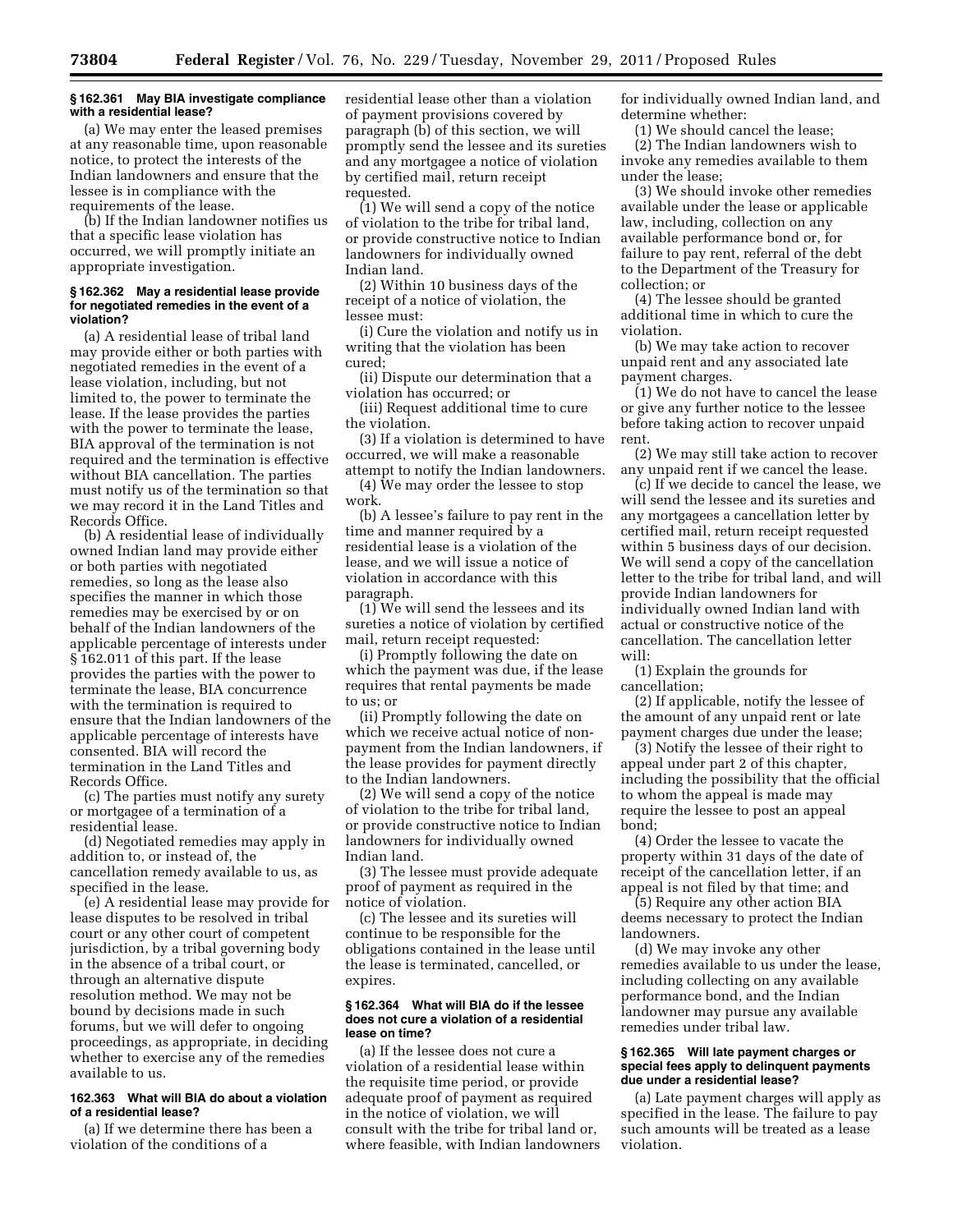(b) The following special fees may be assessed to cover administrative costs incurred by the United States in the collection of the debt, if rent is not paid in the time and manner required, in addition to late payment charges that must be paid to the Indian landowners under the lease:

| The lessee will<br>pav              | For $\ldots$                                                                         |
|-------------------------------------|--------------------------------------------------------------------------------------|
| (a) $$50.00$<br>(b) \$15.00         | Dishonored checks.<br>Processing of each<br>notice or demand<br>letter.              |
| (c) 18 percent of bal-<br>ance due. | Treasury processing<br>following referral<br>for collection of de-<br>linguent debt. |

#### **§ 162.366 How will payment rights relating to a residential lease be allocated between the Indian landowners and the lessee?**

The residential lease may allocate rights to payment for insurance proceeds, trespass damages, condemnation awards, settlement funds, and other payments between the Indian landowners and the lessee. If not specified in the insurance policy, order, award, judgment, or other document including the lease, the Indian landowners will be entitled to receive such payments.

#### **§ 162.367 When will a cancellation of a residential lease be effective?**

(a) A cancellation involving a residential lease will not be effective until 31 days after the lessee receives a cancellation letter from us, or 41 days from the date we mailed the letter, whichever is earlier.

(b) The cancellation decision will be stayed if an appeal is filed unless the cancellation is made immediately effective under part 2 of this chapter. While a cancellation decision is stayed, the lessee must continue to pay rent and comply with the other terms of the lease.

#### **§ 162.368 What will BIA do if a lessee remains in possession after a residential lease expires or is cancelled?**

If a lessee remains in possession after the expiration or cancellation of a residential lease, we may treat the unauthorized possession as a trespass under applicable law. Unless the applicable percentage of Indian landowners under § 162.011 have notified us in writing that they are engaged in good faith negotiations with the holdover lessee to obtain a new lease, we may take action to recover possession on behalf of the Indian landowners, and pursue any additional remedies available under applicable

law, such as forcible entry and detainer action.

#### **§ 162.369 Will BIA regulations concerning appeal bonds apply to cancellation decisions involving residential leases?**

(a) Except as provided in paragraph (b) of this section, the appeal bond provisions in part 2 of this chapter will apply to appeals from lease cancellation decisions.

(b) The lessee may not appeal the appeal bond decision. The lessee may, however, request that the official to whom the appeal is made reconsider the appeal bond decision, based on extraordinary circumstances. Any reconsideration decision is final for the Department.

#### **§ 162.370 When will BIA issue a decision on an appeal from a residential leasing decision?**

BIA will issue a decision on an appeal from a leasing decision within 30 days of receipt of all pleadings.

#### **§ 162.371 What happens if the lessee abandons the leased premises?**

If a lessee abandons the leased premises, we will treat the abandonment as a violation of the lease. The lease may specify a period of nonuse after which the lease premises will be considered abandoned.

#### **Subpart D—Business Leases**

#### **Business Leasing General Provisions**

#### **§ 162.401 What types of leases does this subpart cover?**

(a) This subpart covers both ground leases (undeveloped land) and leases of developed land (together with the improvements thereon) on Indian land, including:

(1) Leases for residential purposes that are not covered in subpart C;

(2) Leases for business purposes that are not covered in subpart E;

(3) Leases for religious, educational, recreational, cultural, or other public purposes; and

(4) Commercial or industrial leases for retail, office, manufacturing, storage, biomass, waste-to-energy, or other business purposes.

(b) Leases covered by this subpart may authorize the construction of single-purpose or mixed use projects designed for use by any number of lessees or occupants.

#### **§ 162.402 Is there a model business lease form?**

There is no model business lease because of the need for flexibility in negotiating and writing business leases; however, we may provide other guidance, such as checklists and sample lease provisions to assist in the lease negotiation process. Additionally, we may assist the Indian landowners, upon their request, in developing appropriate lease provisions or in using tribal lease forms that conform to the requirements of this part.

#### **Lease Requirements**

#### **§ 162.411 How long may the term of a business lease run?**

(a) A business lease must provide for a definite term, state if there is an option to renew and, if so, provide for a definite term for the renewal period. Unless authorized by paragraph (b), a business lease may have an initial term not to exceed 25 year and one renewal period not to exceed 25 years.

(b) If a Federal statute provides for a longer maximum term (*e.g.,* 25 U.S.C. 415(a) allows for a maximum term of 99 years for certain tribes), the lease may provide for a primary term, and one renewal not to exceed 25 years, so long as the maximum term, including the renewal, does not exceed the maximum term established by statute.

(c) The lease term, including any renewal, must be reasonable, given the:

- (1) Purpose of the lease;
- (2) Type of financing; and
- (3) Level of investment.

(d) Where all of the trust or restricted interests in a tract are owned by a deceased Indian whose heirs and devisees have not yet been determined, the maximum term may not exceed two years.

(e) The lease may not be extended by holdover.

#### **§ 162.412 What must the lease include if it contains an option to renew?**

(a) If the lease provides for an option to renew, the lease must specify:

(1) The time and manner in which the option must be exercised or is automatically effective;

(2) That confirmation of the renewal will be submitted to us;

(3) Whether Indian landowner consent to the renewal is required;

(4) That the lessee must provide

notice to the Indian landowner and any mortgagees of the renewal;

(5) The additional consideration, if any, that will be due upon the exercise of the option to renew or the commencement of the renewal term;

(6) That any change in the terms of the lease will be considered an amendment subject to consent and BIA approval requirements pursuant to § 162.444; and

(7) Any other conditions for renewal (*e.g.,* the lessee may not be in violation of the lease at the time of renewal).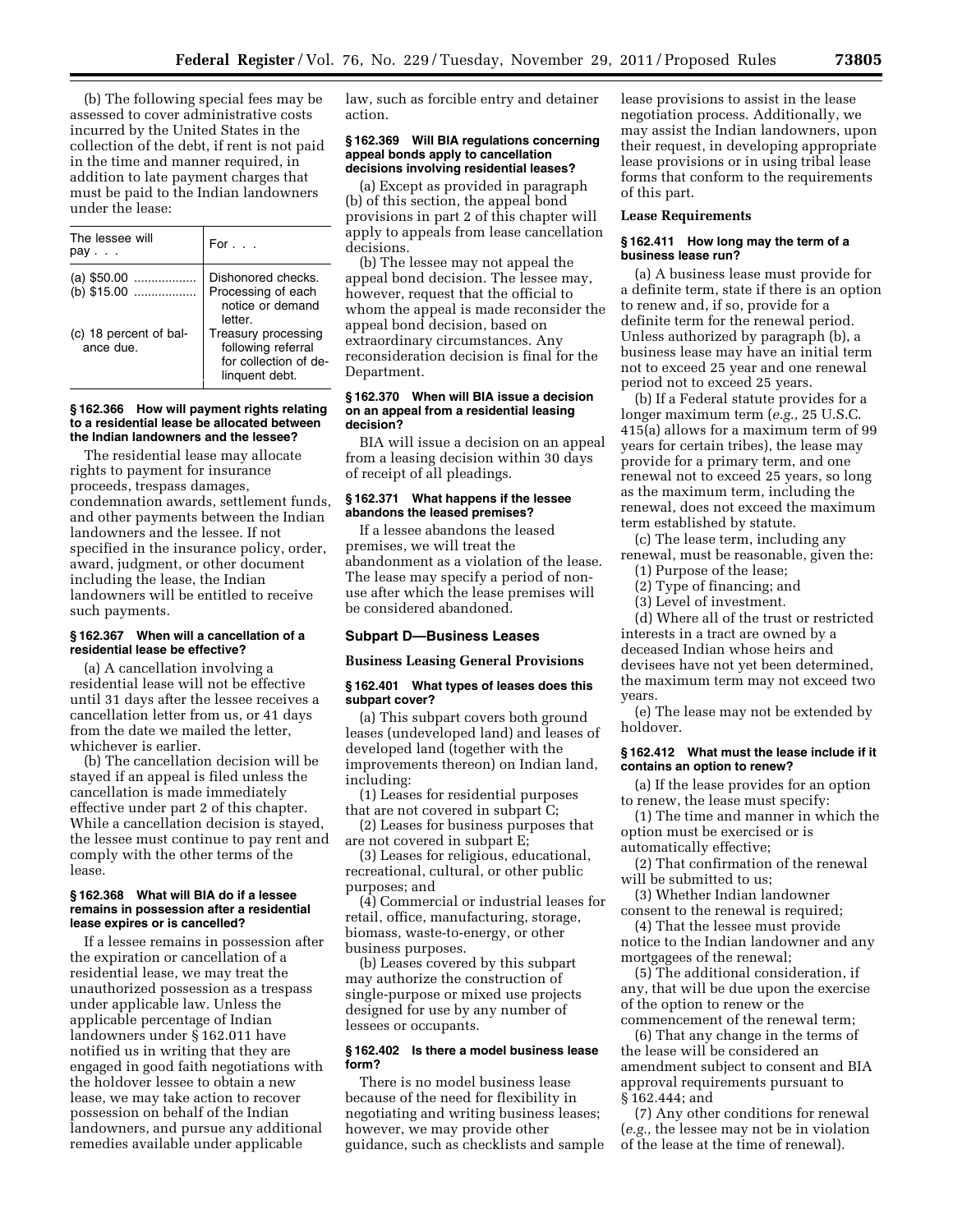(b) We must record any renewal of a lease in the Land Title and Records Office.

#### **§ 162.413 Are there mandatory provisions that a business lease must contain?**

(a) All business leases must identify: (1) The tract or parcel of land being leased;

(2) The purpose of the lease and authorized uses of the leased premises;

(3) The parties to the lease; (4) The term of the lease;

(5) The owner being represented and the authority under which such action is being taken, where one executes a lease in a representative capacity;

(6) The citation of the statute that authorizes our approval;

(7) Who is responsible for constructing, owning, operating, maintaining, and managing improvements pursuant to § 162.415;

(8) Payment requirements and late payment charges, including interest;

(9) Due diligence requirements under § 162.417 (unless the lease is for religious, educational, recreational, cultural, or other public purposes);

(10) Insurance requirements under § 162.437; and

(11) Bonding requirements under § 162.434. If a performance bond is required, the lease must state that the lessee must obtain the consent of the surety for any legal instrument that directly affects their obligations and liabilities.

(b) All business leases must include the following provisions:

(1) The obligations of the lessee and its sureties to the Indian landowners are also enforceable by the United States, so long as the land remains in trust or restricted status;

(2) Nothing in the lease would prevent or delay termination of Federal trust responsibilities for the land during the lease's term;

(3) There must not be any unlawful conduct, creation of a nuisance, illegal activity, or negligent use or waste of the leased premises;

(4) The lessee must comply with all applicable laws, ordinances, rules, regulations, and other legal requirements under § 162.013;

(5) The lessee indemnifies and holds the United States and the Indian landowners harmless from any loss, liability, or damages resulting from the lessee's use or occupation of the leased premises (this provision is not mandatory if the lessee would be prohibited by law from making such an agreement);

(6) The lessee indemnifies the United States and the Indian landowners against all liabilities or costs relating to

the use, handling, treatment, removal, storage, transportation, or disposal of hazardous materials, or the release or discharge of any hazardous material from the leased premises that occurs during the lease term, regardless of fault, unless the liability or cost arises from the gross negligence or willful misconduct of the Indian landowner (this provision is not mandatory if the lessee would be prohibited by law from making such an agreement);

(7) In the event that historic properties, archeological resources, human remains, or other cultural items not previously reported are encountered during the course of any activity associated with this lease, all activity in the immediate vicinity of the properties, resources, remains, or items will cease and the lessee will contact BIA and the tribe that has jurisdiction over the land to determine how to proceed and appropriate disposition;

(8) BIA has the right, at any reasonable time during the term of the lease and upon reasonable notice, to enter upon the leased premises for inspection; and

(9) Unless otherwise indicated, this is a lease of the trust and restricted interests in the property described and is not a lease of any undivided fee interests. All rental payments by the lessee will be distributed to the trust and restricted landowners and life estate holders on trust and restricted land only. The lessee will be responsible for accounting to the owners of any fee interests that may exist in the property being leased.

(c) We may treat any provision of a lease, sublease, amendment, assignment, or leasehold mortgage that is in violation of Federal law as a violation of the lease.

#### **§ 162.414 May improvements be made under a business lease?**

The lessee may construct improvements under a business lease if the business lease specifies, or provides for the development of:

(a) A plan that describes the type and location of any improvements to be built by the lessee; and

(b) A schedule for construction of the improvements.

#### **§ 162.415 How must a business lease address ownership of improvements?**

(a) A business lease must specify who will own any improvements the lessee builds during the lease term and may specify that any improvements the lessee builds may be conveyed to the Indian landowners during the lease term. In addition, the lease must indicate whether each specific

improvement the lessee builds will, upon the expiration or termination of the lease:

(1) Remain on the leased premises, in a condition satisfactory to the Indian landowners, and become the property of the Indian landowners;

(2) Be removed within a time period specified in the lease, at the lessee's expense, with the leased premises to be restored as close as possible to their condition before construction of such improvements; or

(3) Be disposed of by other specified means.

(b) A lease that requires the lessee to remove the improvements must also provide the Indian landowners with an option to take possession of and title to the improvements if the improvements are not removed within the specified time period.

(c) Any permanent improvements on the leased land shall be subject to 25 CFR 1.4 and, in addition, shall not be subject to any fee, tax, assessment, levy, or other such charge imposed by any State or political subdivision of a State, without regard to ownership of those improvements. Improvements may be subject to taxation by the Indian tribe with jurisdiction.

#### **§ 162.416 How will BIA enforce removal requirements in a business lease?**

We may take appropriate enforcement action in consultation with the tribe for tribal land or, where feasible, with Indian landowners for individually owned Indian land, to ensure removal of the improvements or restoration of the premises at the lessee's expense. We may take such enforcement action after termination or expiration of the lease. We may collect and hold the performance bond until removal and restoration are completed.

#### **§ 162.417 What requirements for due diligence must a business lease include?**

(a) If improvements are to be built, the business lease must include due diligence requirements that require the lessee to complete construction of any improvements within the schedule specified in the lease. The lessee must provide the Indian landowners and BIA good cause as to the nature of any delay, the anticipated date of construction of facilities, and evidence of progress toward commencement of construction, if construction does not occur, or is not expected to be completed, within the time period specified in the lease.

(b) Failure of the lessee to comply with the due diligence requirements of the lease is a violation of the lease and may lead to cancellation of the lease under § 162.464.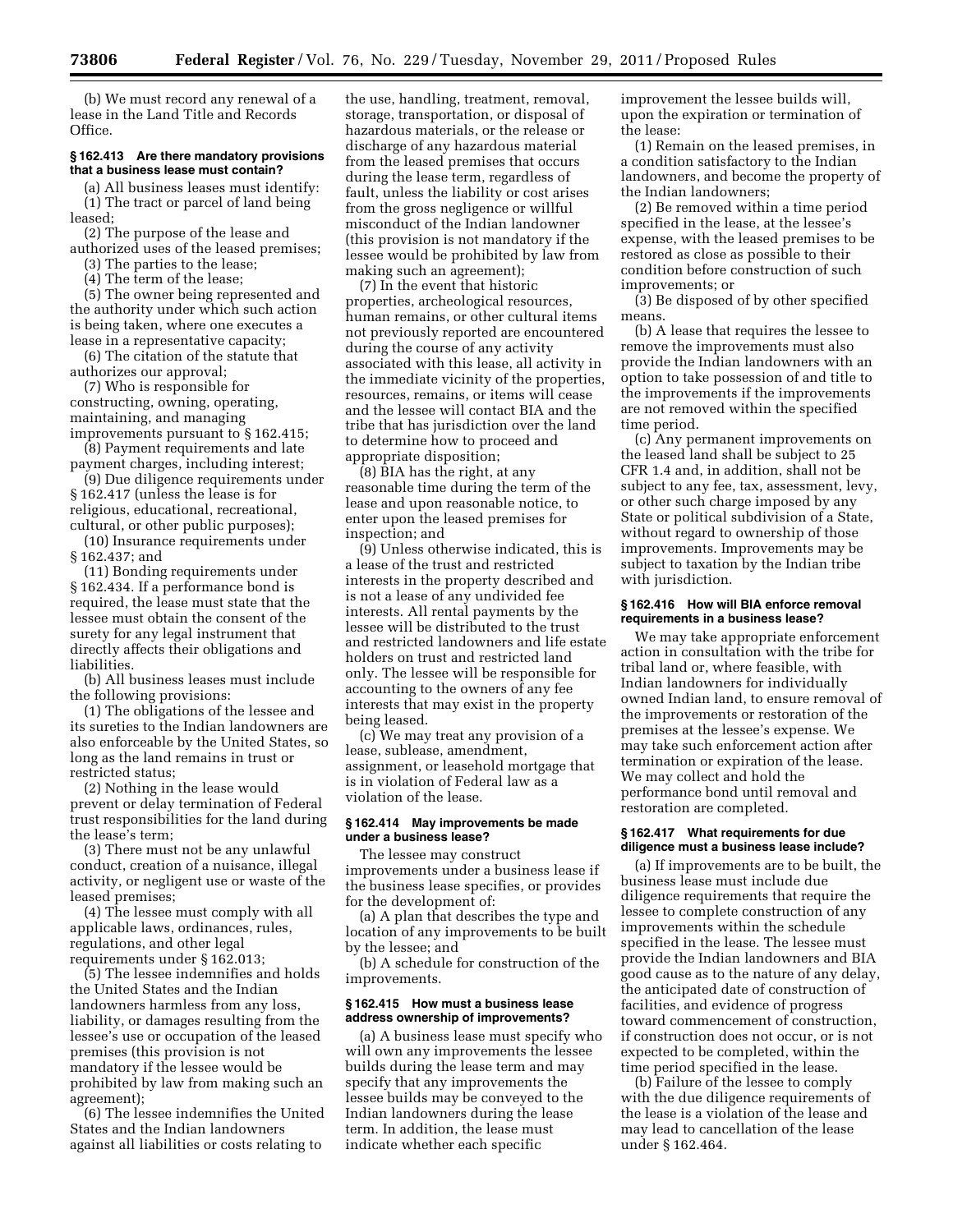(c) BIA may waive the requirements in this section if such waiver is in the best interest of the Indian landowners.

(d) The requirements of this section do not apply to leases for religious, educational, recreational, cultural, or other public purposes.

#### **§ 162.418 May a business lease allow compatible uses?**

A business lease may provide for the Indian landowner to use, or authorize others to use, the leased premises for other uses compatible with the purpose of the business lease and consistent with the terms of the business lease. Any such use or authorization by the Indian landowner will not reduce or offset the monetary compensation for the business lease.

#### **§ 162.419 How must a business lease describe the land?**

(a) A business lease must describe the leased premises by reference to an official or certified survey pursuant to § 162.438(j) of this part.

(b) If the tract is fractionated we will describe the undivided trust interest in the leased premises.

#### **Monetary Compensation Requirements**

#### **§ 162.420 How much monetary compensation must be paid under a business lease?**

(a) A business lease of tribal land may allow for any payment amount negotiated by the tribe as long as the tribe provides the tribal authorization required by § 162.421(a). The tribe may request, in writing, that we require fair market rental, in which case we will determine fair market rental in accordance with § 162.422 and will approve the lease only if it requires payment of not less than fair market rental. Unless the tribe makes such a request, BIA will not require a valuation or appraisal or determine fair market rental, but instead will defer to the tribe's determination that the negotiated compensation is in its best interest.

(b) A business lease of individually owned Indian land must require payment of not less than fair market rental before any adjustments, based on a fixed amount, a percentage of the projected income, or some other method, unless paragraphs (1) or (2) of this section permit a lesser amount. The lease must establish how the fixed amount, percentage, or combination will be calculated and the frequency at which the payments will be made.

(1) We may approve a lease of individually owned Indian land that provides for the payment of nominal compensation, or less than a fair market rental, if:

(i) The Indian landowners execute a written waiver of the right to receive fair market rental; and

(ii) We determine it is in the Indian landowners' best interest, based on factors including, but not limited to:

(A) The lessee is a member of the individual Indian landowner's immediate family as defined in § 162.003;

(B) The lessee is a co-owner in the leased tract;

(C) A special relationship or circumstances exist that we believe warrant approval of the lease; or

(D) The lease is for religious, educational, recreational, cultural, or other public purposes.

(2) We may approve a lease that provides for payment of less than a fair market rental during the predevelopment or construction periods, if we determine it is in the Indian landowners' best interest. The lease must specify the amount of the compensation and the applicable periods.

(3) Where the owners of the applicable percentage of interests under § 162.011 of this part execute a business lease on behalf of all of the Indian landowners of a fractionated tract, the lease must provide that the nonconsenting Indian landowners, and those on whose behalf we have consented, receive a fair market rental.

#### **§ 162.421 Will BIA require a valuation to determine fair market rental for a business lease?**

(a) We will not require valuations or appraisals for negotiated business leases of tribal land, or of any undivided tribal interest in a fractionated tract, if the tribe submits a tribal authorization expressly stating that it:

(1) Has negotiated compensation satisfactory to the tribe;

(2) Waives valuation and appraisal; and

(3) Has determined that accepting such negotiated compensation and waiving valuation and appraisal is in its best interest.

(b) The tribe may request that BIA require a valuation or appraisal, in which case BIA must determine fair market rental in accordance with § 162.422.

(c) We may only waive the valuation requirement for business leases on individually owned Indian land if:

(1) The lease is for religious, educational, recreational, cultural, or other public purposes; and

(2) 100 percent of the Indian landowners submit to us a written request to waive the valuation requirement; and

(3) We determine that the waiver is in the best interest of the Indian landowners, taking into consideration the landowners' written request.

(d) We have 30 days from receipt of the waiver request in paragraph (c) of this section to make a determination. Our determination whether to approve the request will be in writing and will state the basis for our approval or disapproval. If we fail to meet the 30 day deadline, the lessee or Indian landowners may take appropriate action under part 2 of this chapter.

#### **§ 162.422 What type of valuation may be used to determine fair market rental for a business lease?**

(a) We will use an appraisal to determine the fair market rental before we approve a business lease of individually owned Indian land, or at the request of the tribe for tribal land, unless we approve another type of valuation pursuant to paragraph (d).

(b) We will either:

(1) Prepare an appraisal; or

(2) Use an approved appraisal from the Indian landowner or lessee.

(c) We will approve an appraisal for use only if it:

(1) Has been prepared in accordance with USPAP or a valuation method developed by the Secretary pursuant to 25 U.S.C. 2214; and

(2) Complies with Departmental policies regarding appraisals, including third-party appraisals.

(d) Upon receipt of a tribal authorization, we may use some other type of valuation for a business lease on tribal land, if it conforms to USPAP or a valuation method developed by the Secretary pursuant to 25 U.S.C. 2214.

#### **§ 162.423 When are monetary compensation payments due under a business lease?**

(a) A business lease must specify the dates on which all payments are due.

(b) Unless otherwise provided in the lease, payments may not be made or accepted more than one year in advance of the due date.

#### **§ 162.424 Must a business lease specify to whom monetary compensation payments may be made?**

(a) A business lease must specify whether the lessee will make payments directly to the Indian landowners (direct pay) or to us on their behalf.

(b) The lessee may make payments directly to the Indian landowners whose trust accounts are unencumbered when there are 10 or fewer beneficial owners and 100 percent of the beneficial owners agree to receive payment directly from the lessee.

(1) If the lease provides that the lessee will directly pay the Indian landowners,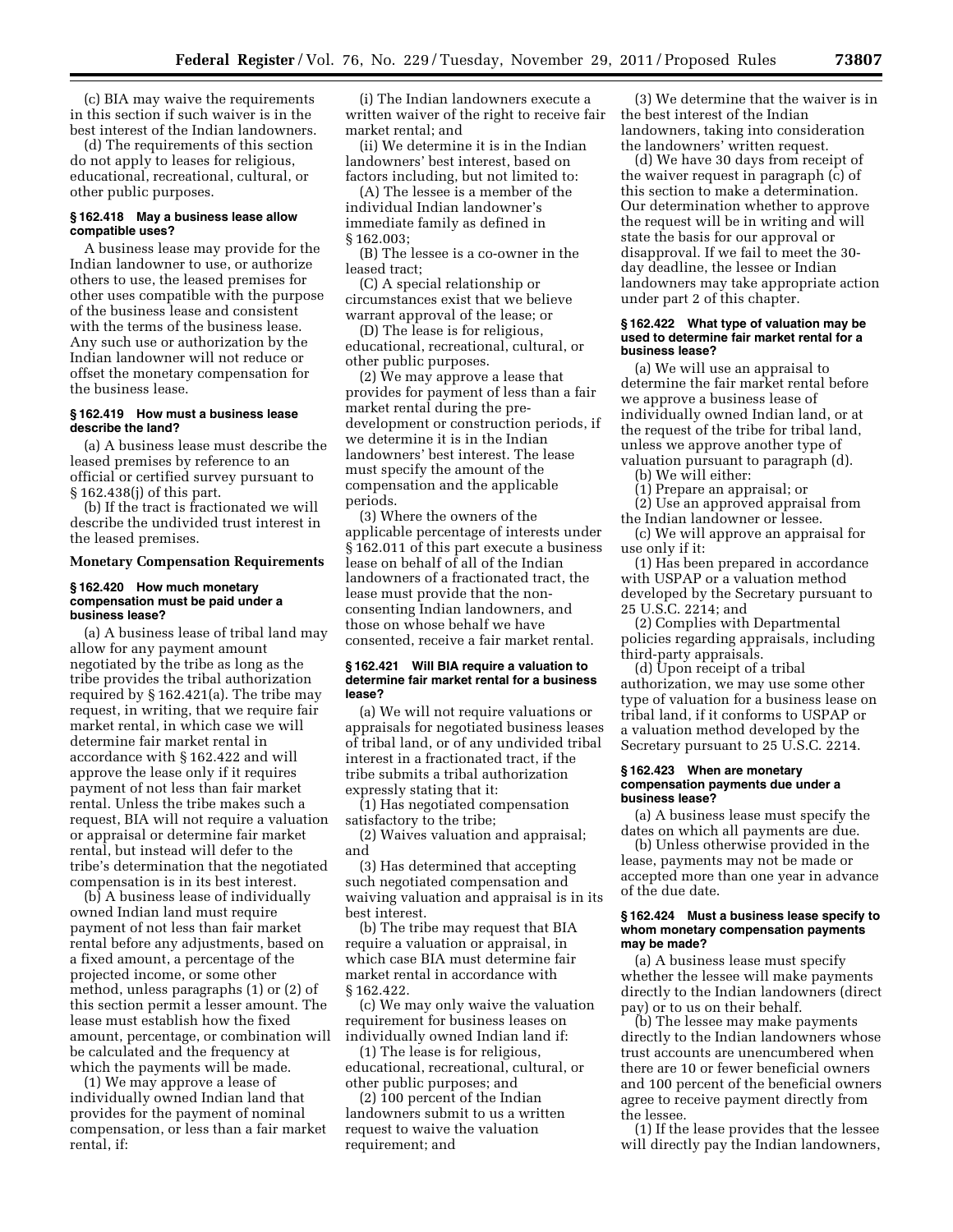the lease must also require that the lessee provide us with certification of payment.

(2) When we consent on behalf of an Indian landowner, the lessee must make payment to us.

(3) The lessee must send direct payments to the parties and addresses specified in the lease, unless the lessee receives notice of a change of ownership or address.

(4) Unless otherwise provided in the lease, compensation payments may not be made payable directly to anyone other than the Indian landowners.

(5) Direct payments must continue through the duration of the lease, except if:

(i) 100 percent of the Indian landowners agree to suspend direct pay and provide us with documentation of their agreement, then the lessee must make all Indian landowners' payments to us; or

(ii) If any individual Indian landowner dies, is declared non compos mentis, becomes whereabouts unknown, or owes a debt resulting in a trust account encumbrance, then the lessee must make that individual Indian landowner's payment to us.

#### **§ 162.425 What form of monetary compensation payment may be accepted under a business lease?**

(a) When payments are made directly to Indian landowners, the form of payment must be acceptable to the Indian landowners.

(b) When payments are made to us, we will accept:

- (1) Money orders;
- (2) Certified checks;
- (3) Cashier's checks; or
- (4) Electronic funds transfer

payments.

(c) We will not accept cash, personal checks, foreign currency, or third-party checks except for third-party checks from financial institutions.

(d) The preferred method of payment is electronic funds transfer payments.

#### **§ 162.426 May the business lease provide for non-monetary or varying types of compensation?**

(a) With our approval, the lease may provide for:

(1) Alternative forms of

compensation, including but not limited to payments based on percentage of income or in-kind consideration; or

(2) Varying types of compensation at specific stages during the life of the lease, including but not limited to fixed annual payments during construction and payments based on income during an operational period.

(b) For individually owned land, we will approve alternative forms of

compensation and varying types of compensation if we determine that it is in the best interest of the Indian landowners. For tribal land, we will defer to the tribe's determination that the alternative forms of rental and varying types of consideration are in its best interest, if the tribe submits a signed certification stating that it has determined the alternative forms of rental and varying types of consideration to be in its best interest.

#### **§ 162.427 Will BIA notify a lessee when a payment is due under a business lease?**

Upon request of the Indian landowner, we may issue invoices to a lessee in advance of the dates on which payments are due under a business lease, but the lessee's obligation to make such payments in a timely manner will not be excused if such invoices are not issued, delivered, or received.

#### **§ 162.428 Must a business lease provide for compensation reviews or adjustments?**

(a) A review of the adequacy of compensation must occur at least every fifth year, in the manner specified in the lease, unless the conditions in paragraph (b) of this section are met. The lease must specify:

(1) When adjustments take effect;

(2) Who is authorized to make adjustments;

(3) What the adjustments are based on; and

(4) How disputes arising from the adjustments are resolved.

(b) A review of the adequacy of compensation is not required if:

(1) The lease provides for automatic adjustments; or

(2) We determine it is in the best interest of the Indian landowners not to require a review or automatic adjustment based on circumstances including, but not limited to, the following:

(1) The lease provides for payment of less than fair market rental;

(2) The lease is for religious, educational, recreational, cultural, or other public purposes; or

(3) The lease provides for most or all of the compensation to be paid during the first five years of the lease term or prior to the date the review would be conducted.

(c) When a review results in the need for adjustment of compensation, we must approve the adjustment and Indian landowners must consent to the adjustment in accordance with § 162.011, unless otherwise provided in the lease.

#### **§ 162.429 What other types of payments are required under a business lease?**

(a) The lessee may be required to pay additional fees, taxes, and/or assessments associated with the use of the land, as determined by entities having jurisdiction, except as provided in § 162.415(c). The lessee must pay these amounts to the appropriate office.

(b) If the leased premises are within an Indian irrigation project or drainage district, except as otherwise provided in part 171 of this chapter, the lessee must pay all operation and maintenance charges that accrue during the lease term. The lessee must pay these amounts to the appropriate office in charge of the irrigation project or drainage district. Failure to make such payments will be treated as a violation of the lease.

(c) Where the property is subject to at least one other lease for another compatible use, the lessees may agree among themselves as to how to allocate payment of the Indian irrigation operation and maintenance charges.

#### **Bonding and Insurance**

#### **§ 162.434 Must a lessee provide a performance bond for a business lease?**

(a) Except as provided in paragraph (f) of this section, the lessee must provide a performance bond in an amount sufficient to secure the contractual obligations including:

(1) No less than the highest annual rental specified in the lease, if compensation is paid annually, or other amount established by BIA in consultation with the tribe for tribal land or, where feasible, with Indian landowners for individually owned Indian land, if the compensation is to be paid on a non-annual schedule;

(2) The construction of any required improvements;

(3) The operation and maintenance charges for any land located within an irrigation project; and

(4) The restoration and reclamation of the leased premises, to their condition at the commencement of the lease term or some other specified condition.

(b) The performance bond must be deposited with us and made payable only to us, and may not be modified without our approval.

(c) The lease must provide that we may adjust security or performance bond requirements at any time to reflect changing conditions.

(d) We may require that the surety provide any supporting documents needed to show that the performance bond will be enforceable, and that the surety will be able to perform the guaranteed obligations.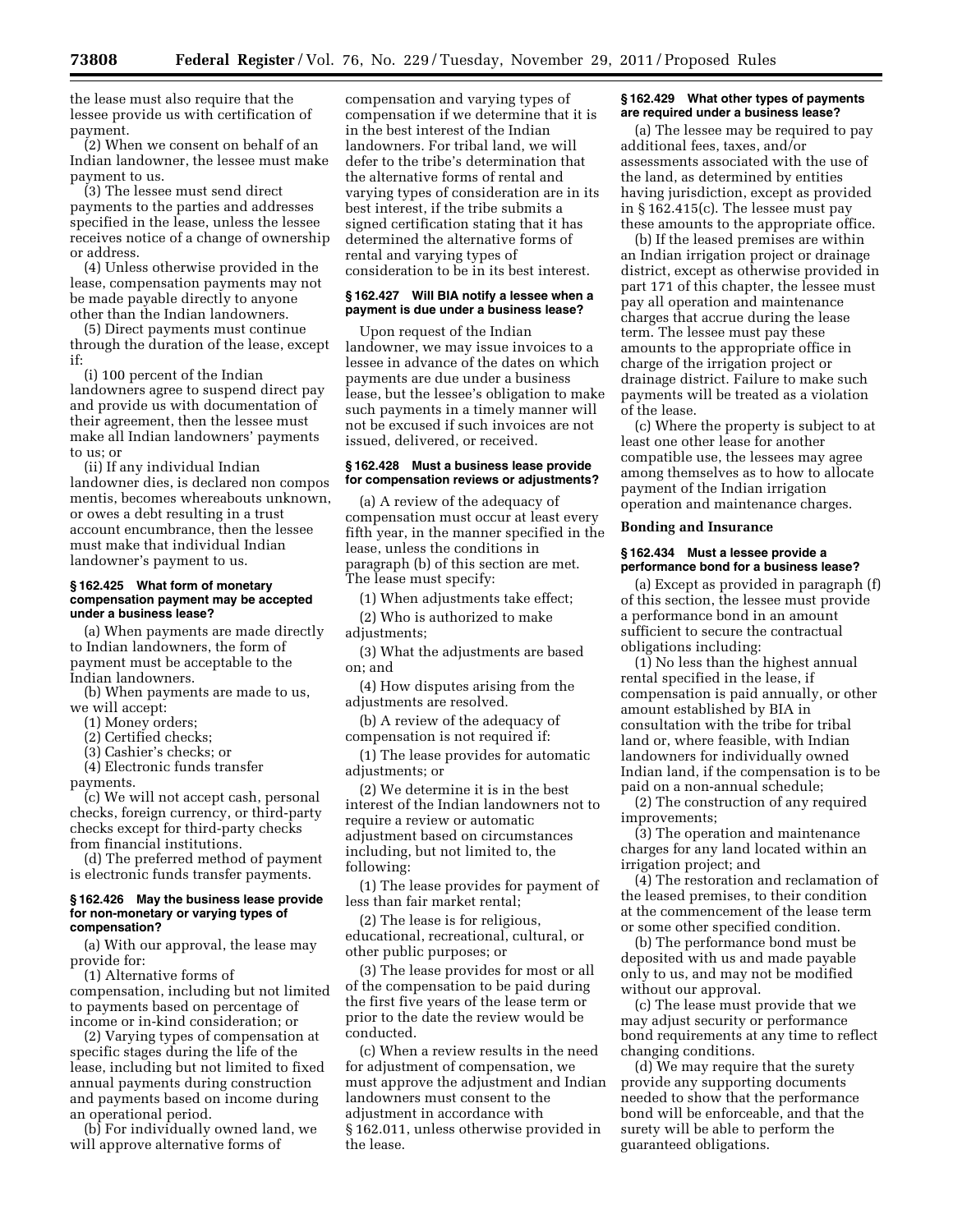(e) The surety must provide notice to us at least 60 days before canceling a performance bond so that we may notify the lessee of its obligation to provide a substitute performance bond and require collection of the bond prior to the cancellation date. Failure to provide a substitute performance bond will be a violation of the lease.

(f) We may waive the requirement for a performance bond if the lease is for religious, educational, recreational, cultural, or other public purposes, or upon the request of the Indian landowner, if a waiver is in the best interest of the Indian landowner. We may revoke the waiver and require a performance bond at any time if the waiver is no longer in the best interest of the Indian landowner.

#### **§ 162.435 What forms of performance bond may be accepted under a business lease?**

(a) We will only accept a performance bond in one of the following forms:

(1) Certificates of deposit issued by a federally insured financial institution authorized to do business in the United States;

(2) Irrevocable letters of credit issued by a federally insured financial institution authorized to do business in the United States;

(3) Negotiable Treasury securities; or

(4) Surety bond issued by a company approved by the U.S. Department of the Treasury.

(b) All forms of performance bonds must:

(1) Indicate on their face that BIA approval is required for redemption;

(2) Be accompanied by a statement granting full authority to BIA to make an immediate claim upon or sell them if the lessee violates the lease;

(3) Be irrevocable during the term of the performance bond; and

(4) Be automatically renewable during the term of the lease.

#### **§ 162.436 What is the bond release process under a business lease?**

(a) Upon expiration, termination, or cancellation of the lease, the lessee may submit a written request for a performance bond release to BIA.

(b) Upon receipt of a request under paragraph (a) of this section, BIA will confirm with the tribe, for tribal land or, where feasible, with the Indian landowners for individually owned Indian land, that the lessee has complied with all lease obligations, then release the performance bond to the lessee, unless we determine that the bond must be redeemed to fulfill the contractual obligations.

#### **§ 162.437 Must a lessee provide insurance for a business lease?**

Except as provided in paragraph (c) of this section, a lessee must provide insurance necessary to protect the interests of the Indian landowners and in the amount sufficient to protect all insurable improvements on the premises, unless otherwise provided in the lease.

(a) Such insurance may include property, crop, liability and/or casualty insurance, depending on the Indian landowners' interests to be protected.

(b) Both the Indian landowners and the United States must be identified as additional insured parties.

(c) We may waive the requirement for insurance upon the request of the Indian landowner, if a waiver is in the best interest of the Indian landowner, including if the lease is for less than fair market rental or nominal compensation. We may revoke the waiver and require insurance at any time if the waiver is no longer in the best interest of the Indian landowner.

#### **Approval**

#### **§ 162.438 What documents must the parties submit to obtain BIA approval of a business lease?**

A lessee or the Indian landowner must submit the following documents to us to obtain BIA approval of a business lease:

(a) A lease executed by the Indian landowner and the lessee that complies with the requirements of this part;

(b) An appraisal or other valuation under § 162.421, if appropriate;

(c) Organizational documents, certificates, filing records, and resolutions or other authorization documents, including evidence of the representative's authority to execute a lease, if the lessee is a corporation, limited liability company, partnership, joint venture, or other legal entity, to show that the lease will be enforceable and that the legal entity is in good standing and authorized to conduct business in the jurisdiction where the land is located;

(d) A performance bond, where required:

(e) Statement from appropriate tribal authority that the proposed use is in conformance with applicable tribal law;

(f) Environmental and archeological reports, surveys, and site assessments as needed to facilitate compliance with applicable Federal and tribal environmental and land use requirements;

(g) A restoration and reclamation plan (and any subsequent modifications to the plan), if appropriate;

(h) Documents that demonstrate the lessee's technical capability to construct, operate, maintain, and terminate the proposed project and the lessee's history in successfully designing, constructing, or obtaining the funding for a project similar to the proposed project, if appropriate;

(i) A preliminary plan of development that describes the type and location of any improvements the lessee plans to construct and a schedule showing the tentative commencement and completion dates for those improvements, if appropriate;

(j) An official or a certified survey of the leased premises that includes the legal description of the land encumbered by the lease and a description of each tract of trust or restricted land in the lease and the acreage of each. We will review the survey under the DOI Standards for Indian Trust Land Boundary Evidence;

(k) Information to assist us in our evaluation of the factors in 25 U.S.C. 415(a); and

(l) Any additional documentation we determine to be reasonably necessary for approval.

#### **§ 162.439 What is the approval process for a business lease?**

(a) Before we approve a business lease, we must determine that the lease is in the best interest of the Indian landowners. In making that determination, we will:

(1) Review the lease and supporting documents;

(2) Identify potential environmental impacts and ensure compliance with all applicable environmental laws, land use laws, and ordinances;

(3) Assure ourselves that adequate consideration has been given to the factors in 25 U.S.C. 415(a).

(4) Require any lease modifications or mitigation measures necessary to satisfy any requirements including any other Federal or tribal land use requirements; and

(5) If the lease is a negotiated lease, defer to the Indian landowners' determination that the lease is in their best interest, to the maximum extent possible.

(b) When we receive a business lease and all of the supporting documents that conform to this part, we will, within 60 days of the date of receipt of the documents at the appropriate BIA office, approve, disapprove, return the submission for revision, or notify the parties in writing that we need additional time to review the lease. Our letter notifying the parties that we need additional time to review the lease must identify our initial concerns and invite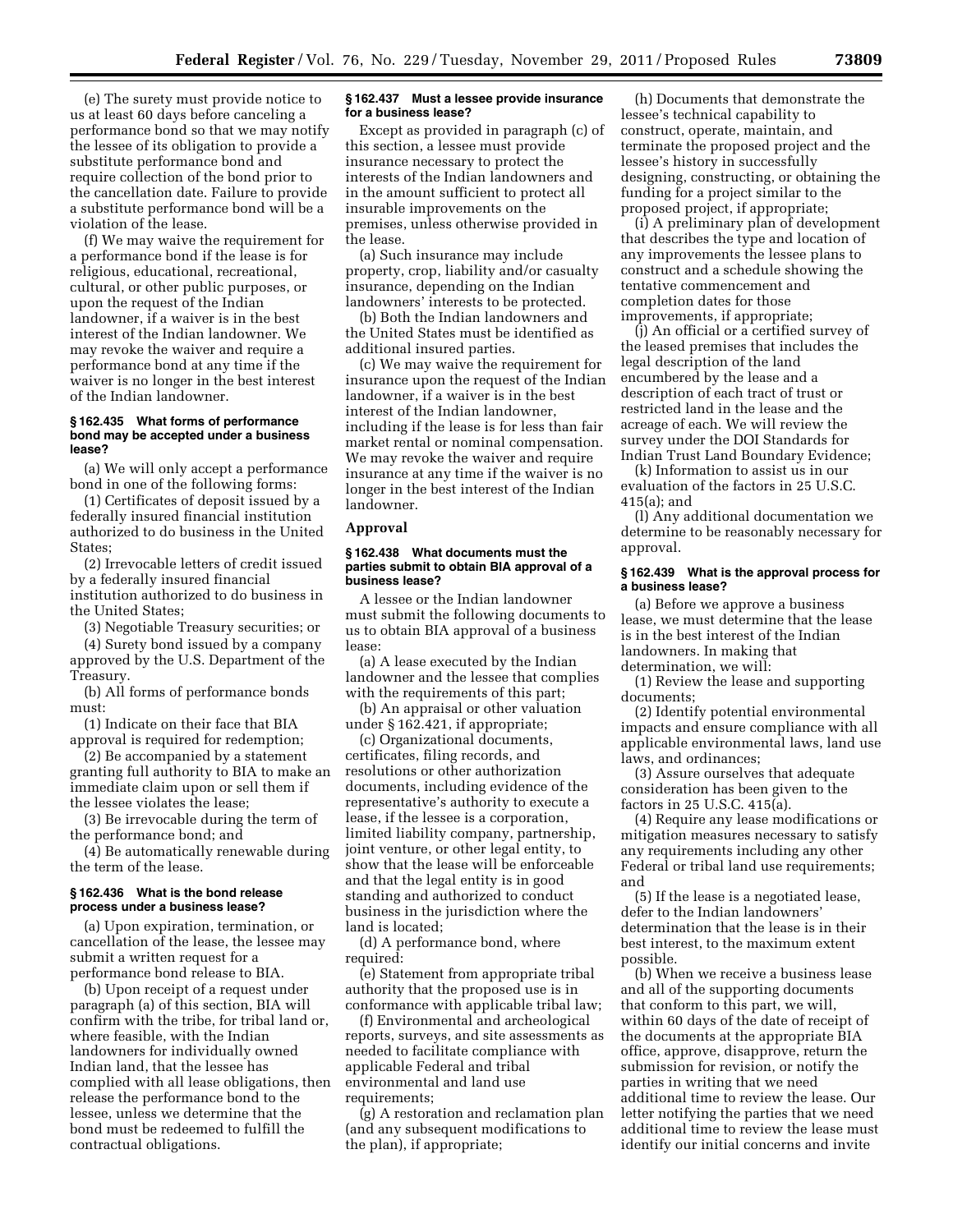the parties to respond within 15 days. We have 30 days from sending the notification to make a determination whether to approve or disapprove the sublease.

(c) If we fail to the deadlines in this section, then the parties may take appropriate action under part 2 of this chapter.

(d) Any lease approval or disapproval determination and the basis for the determination, along with notification of appeal rights under part 2 of this chapter, will be made in writing and will be sent to the parties to the lease.

(e) We will provide approved business leases on tribal land to the lessee and provide a copy to the tribe. We will provide approved business leases on individually owned Indian land to the lessee, and make copies available to the Indian landowners upon written request.

#### **§ 162.440 When will a business lease be effective?**

(a) A business lease will be effective on the date on which we approve the lease, notwithstanding any appeal that may be filed under part 2 of this chapter.

(b) The lease may specify a date on which the obligations between the parties to a business lease are triggered. Such date may be before or after the approval date under paragraph (a) of this section.

#### **§ 162.441 Must business lease documents be recorded?**

(a) A business lease, amendment, assignment, leasehold mortgage, and sublease must be recorded in our Land Titles and Records Office with jurisdiction over the leased land.

(1) We will record the lease or other document immediately following our approval.

(2) If our approval is not required, the parties must record the assignment or sublease in the Land Title and Records Office with jurisdiction over the leased land.

(b) The tribe must record the following leases in the Land Title and Records Office with jurisdiction over the leased lands, even though BIA approval is not required:

(1) Leases of tribal land a corporate entity leases to a third party under 25 U.S.C. 477; and

(2) Leases of tribal land under a special act of Congress authorizing leases without our approval under certain conditions.

#### **§ 162.442 What action may BIA take if a lease disapproval decision is appealed?**

(a) If a party appeals our decision to disapprove a lease, assignment,

amendment, sublease or leasehold mortgage, then the official to whom the appeal is made may require the lessee to post an appeal bond in an amount necessary to protect the Indian landowners against financial losses and damage to trust resources likely to result from the delay caused by an appeal. The requirement to post an appeal bond will apply in addition to all of the other requirements in part 2 of this chapter.

(b) The appellant may not appeal the appeal bond decision. The appellant may, however, request that the official to whom the appeal is made reconsider the bond decision, based on extraordinary circumstances. Any reconsideration decision is final for the Department.

#### **Amendments**

#### **§ 162.443 May the parties amend a business lease?**

(a) The parties may amend a business lease by obtaining:

(1) The lessee's signature;

(2) The Indian landowners' consent pursuant to the requirements contained in § 162.444; and

(3) BIA approval of the amendment under § 162.445 and § 162.446.

(b) The parties may not amend a business lease if the lease expressly prohibits amendments.

#### **§ 162.444 What are the consent requirements for an amendment to a business lease?**

(a) The Indian landowners, or their representatives under § 162.012, must consent to an amendment in the same percentages and manner as a new business lease pursuant to § 162.011, unless the requirements in paragraphs  $(a)(1)$  or  $(a)(2)$  of this section are met.

(1) The approved business lease establishes that individual Indian landowners are deemed to have consented where they do not object in writing to the amendment after a specified period of time following landowners' receipt of the amendment. If the lease provides for deemed consent, it must require the parties to submit to us: A copy of the executed amendment or other documentation of the Indian landowners' consent; proof of mailing of the amendment to any Indian landowners who are deemed to have consented; and any other pertinent information for us to review.

(2) The approved business lease authorizes one or more representatives to consent to an amendment on behalf of all Indian landowners. The lease may also designate us as the Indian landowners' representative for the purposes of consenting to an amendment.

(b) Unless specifically authorized in the lease, the written power of attorney, or court document, Indian landowners may not be deemed to have consented, and an Indian landowner's designated representative may not negotiate or consent to an amendment that would:

(1) Reduce the payment obligations or terms to the Indian landowners;

(2) Increase or decrease the lease area; or

(3) Terminate or change the term of the lease.

#### **§ 162.445 What is the approval process for an amendment to a business lease?**

We have 30 days from receipt of the executed amendment, proof of required consents, and required documentation to make a determination whether to approve the amendment or notify the parties in writing that we need additional time to review the amendment.

(a) Our letter notifying the parties that we need additional time to review the amendment must identify our initial concerns and invite the parties to respond within 15 days. We have 30 days from sending the notification to make a determination whether to approve or disapprove the amendment.

(b) If we fail to send either a determination or a notification within 30 days from receipt of required documents and completion of environmental reviews or 30 days from sending the notification, the amendment is deemed approved to the extent consistent with Federal law. We will retain our full enforcement authority for amendments that are deemed approved.

(c) Our determination whether to approve the amendment will be in writing and will state the basis for our approval or disapproval.

#### **§ 162.446 How will BIA decide whether to approve an amendment to a business lease?**

(a) We may only disapprove a business lease amendment if:

(1) The required consents have not been obtained from the parties to the lease and any mortgagees or sureties;

(2) The lessee is in violation of the lease; or

(3) We find a compelling reason to withhold our approval in order to protect the best interests of the Indian landowners.

(b) We may not unreasonably withhold approval of an amendment.

#### **Assignments**

#### **§ 162.447 May a lessee assign a business lease?**

(a) A lessee may assign a business lease by meeting the consent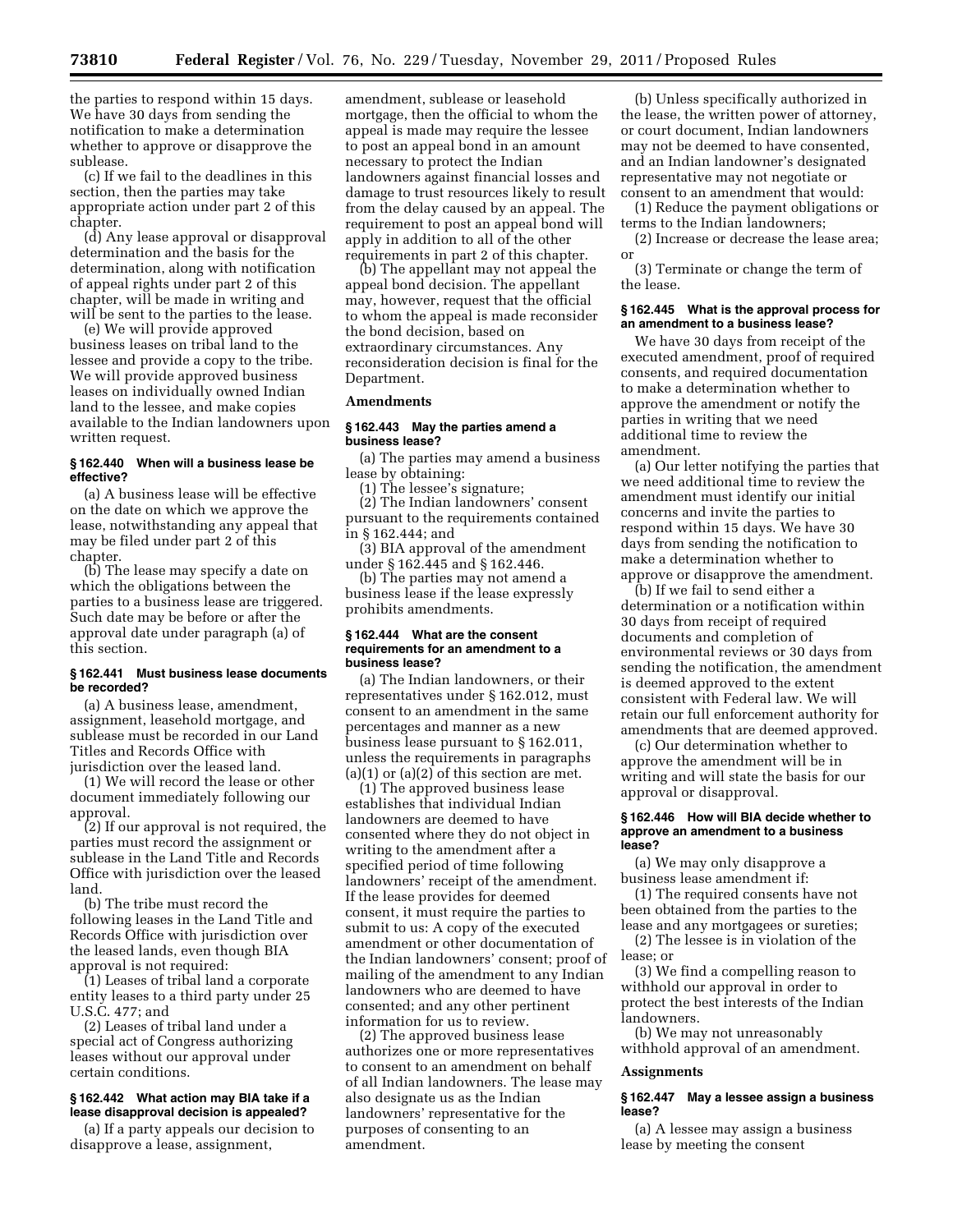requirements contained in § 162.448 and obtaining our approval of the assignment under § 162.449 and § 162.450, or by meeting the conditions in paragraphs (b) or (c) of this section, unless the lease expressly prohibits assignments.

(b) Where provided in the lease, the lessee may assign the lease to the following without meeting consent requirements or obtaining BIA approval of the assignment, as long as the lessee notifies BIA of the assignment within 30 days:

(1) Not more than two distinct legal entities specified in the lease; or

(2) The lessee's wholly owned subsidiaries.

(c) If a sale or foreclosure under an approved mortgage of the leasehold interest occurs and the mortgagee is the purchaser, the mortgagee/purchaser may assign the leasehold interest without meeting the consent requirements or obtaining BIA approval, as long as the assignee accepts and agrees in writing to be bound by all the terms and conditions of the lease.

#### **§ 162.448 What are the consent requirements for an assignment of a business lease?**

(a) The Indian landowners, or their representatives under § 162.012, must consent to an assignment of a business lease in the same percentages and manner as a new business lease pursuant to § 162.011, unless the requirements in paragraphs (a)(1) or (a)(2) of this section are met.

(1) The approved business lease establishes that individual Indian landowners are deemed to have consented where they do not object in writing to the assignment after a specified period of time following landowners' receipt of the assignment. If the lease provides for deemed consent, it must require the parties to submit to us: A copy of the executed assignment or other documentation of the Indian landowners' consent; proof of mailing to any Indian landowners who are deemed to have consented; and any other pertinent information to us for review.

(2) The approved business lease authorizes one or more representatives to consent to an assignment on behalf of all Indian landowners. The lease may also designate us as the Indian landowners' representative for the purposes of consenting to an assignment.

(b) The lessee must obtain the consent of the holders of any bonds or mortgages.

#### **§ 162.449 What is the approval process for an assignment of a business lease?**

(a) We have 30 days from receipt of the executed assignment, proof of required consents, and required documentation to make a determination whether to approve the assignment or notify the parties that we need additional information. Our determination whether to approve the assignment will be in writing and will state the basis for our approval or disapproval.

(b) If we fail to meet the deadline in this section, the lessee or Indian landowners may take appropriate action under part 2 of this chapter.

#### **§ 162.450 How will BIA decide whether to approve an assignment of a business lease?**

(a) We may only disapprove an assignment of a business lease if:

(1) The required consents have not been obtained from the parties to the lease or the lessee's mortgagees or sureties;

(2) The lessee is in violation of the lease;

(3) The assignee does not agree to be bound by the terms of the lease; or

(4) We find a compelling reason to withhold our approval in order to protect the best interests of the Indian landowners.

(b) In making the finding required by paragraph (a)(4) of this section, we may consider whether:

(1) The value of any part of the leased premises not covered by the assignment would be adversely affected; and

(2) If a performance bond is required, the assignee has bonded its performance and provided supporting documents that demonstrate that the lease will be enforceable against the assignee, and that the assignee will be able to perform its obligations under the lease or assignment.

(c) We may not unreasonably withhold approval of an assignment.

#### **Subleases**

#### **§ 162.451 May a lessee sublease a business lease?**

(a) A lessee may sublease a business lease by meeting the consent requirements contained in § 162.452 and obtaining our approval of the sublease under § 162.453 and § 162.454, or by meeting the conditions in paragraph (b) of this section, unless the lease expressly prohibits subleases.

(b) Where the sublease is part of a commercial development or residential development, the lessee may sublease without meeting consent requirements or obtaining BIA approval of the sublease, as long as:

(1) The lease provides for subleasing without meeting consent requirements or obtaining BIA approval;

(2) We have approved a general plan and rent schedule for the development;

(3) We have approved a sublease form for use in the project; and

(4) The parties provide BIA with a copy of the executed sublease within 30 days.

#### **§ 162.452 What are the consent requirements for a sublease of a business lease?**

The Indian landowners must consent to a sublease of a business lease in the same percentages and manner as a new business lease under § 162.011, unless the requirements in paragraphs (a) or (b) of this section are met.

(a) The lease establishes that individual Indian landowners are deemed to have consented where they do not object in writing to the sublease after a specified period of time following landowners' receipt of the sublease. If the lease provides for deemed consent, it must require the parties to submit to us: A copy of the executed sublease or other documentation of the Indian landowners' consent; proof of mailing of the sublease to any Indian landowners who are deemed to have consented; and any other pertinent information for us to review.

(b) The lease authorizes one or more representatives to consent to a sublease on behalf of all Indian landowners. The lease may also designate us as the Indian landowners' representative for the purposes of consenting to a sublease.

#### **§ 162.453 What is the approval process for a sublease of a business lease?**

BIA has 30 days from receipt of the executed sublease, proof of required consents, and required documentation to make a determination whether to approve the sublease or notify the parties in writing that we need additional time to review the sublease.

(a) Our letter notifying the parties that we need additional time to review the sublease must identify our initial concerns and invite the parties to respond within 15 days. We have 30 days from sending the notification to make a determination whether to approve or disapprove the sublease.

(b) If we fail to send either a determination or a notification within 30 days from receipt of required documents or 30 days from sending the notification, the sublease is deemed approved to the extent consistent with Federal law. We will retain our full enforcement authority for subleases that are deemed approved.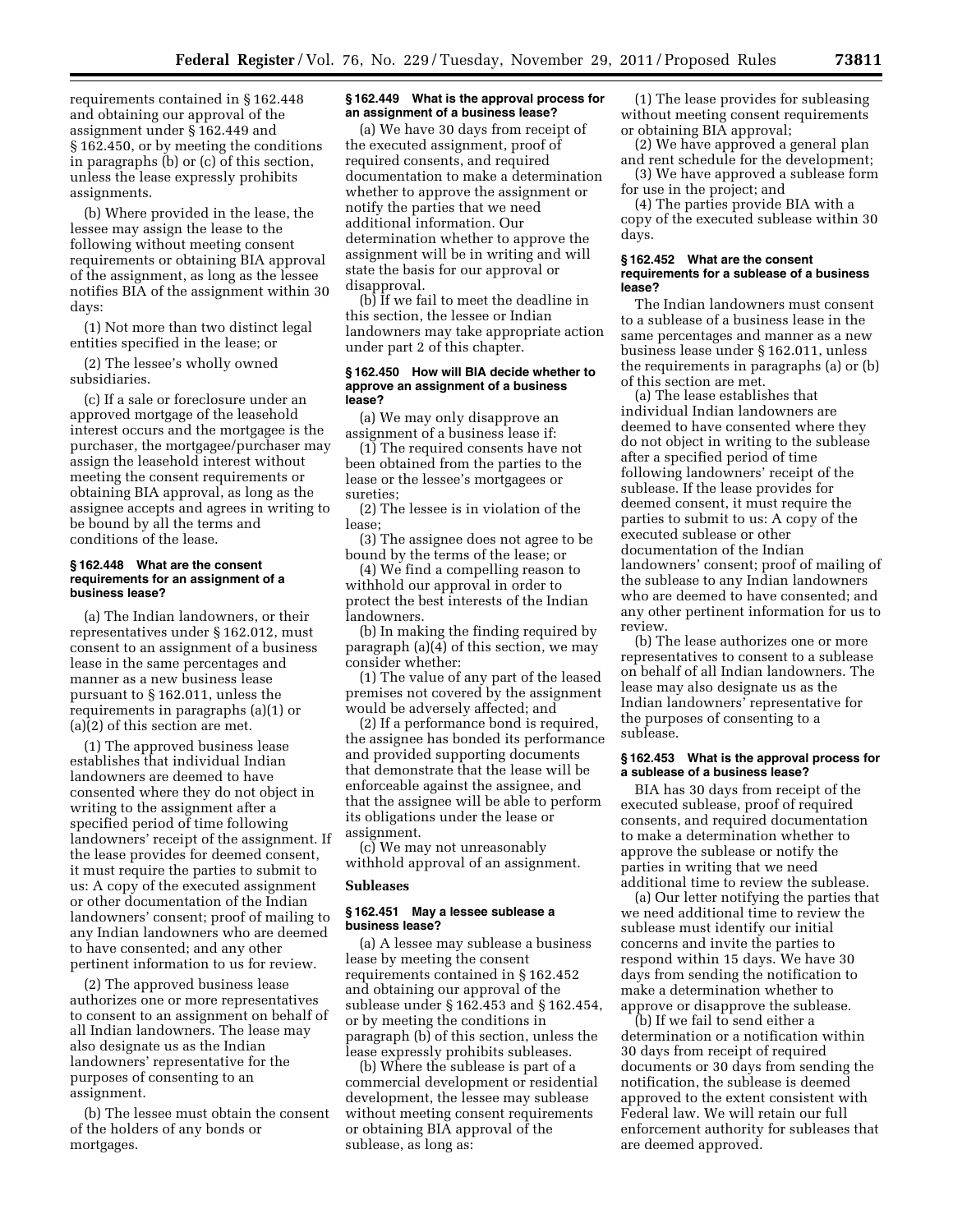#### **§ 162.454 How will BIA decide whether to approve a sublease of a business lease?**

(a) We may only disapprove a sublease of a business lease if:

(1) The required consents have not been obtained from the parties to the lease and any mortgagees or sureties;

(2) The lessee is in violation of the lease;

(3) The lessee will not remain liable under the lease;

(4) The sublessee does not agree to be bound by the terms of the lease; or

(5) We find a compelling reason to withhold our approval in order to protect the best interests of the Indian landowners.

(b) In making the finding requirement by paragraph (a)(5) of this section, we will consider whether:

(1) The value of any part of the leased premises not covered by the sublease would be adversely affected; and

(2) If a performance bond is required by the sublease, the sublessee has bonded its performance and provided supporting documents that demonstrate that the lease will be enforceable by the lessee against the sublessee, and that the sublessee will be able to perform its obligations under the lease.

(c) We may not unreasonably withhold approval of a sublease.

#### **Leasehold Mortgages**

#### **§ 162.455 May a lessee mortgage a business lease?**

(a) A lessee may mortgage a business lease by meeting the consent requirements contained in § 162.456 and obtaining our approval of the leasehold mortgage under § 162.457 and § 162.458, unless the lease expressly prohibits leasehold mortgages.

(b) Refer to § 162.447(c) for information on what happens if a sale or foreclosure under an approved mortgage of the leasehold interest occurs.

#### **§ 162.456 What are the consent requirements for a leasehold mortgage under a business lease?**

The Indian landowners, or their representatives under § 162.012, must consent to a leasehold mortgage under a business lease in the same percentages and manner as a new business lease under § 162.011, unless the requirements in paragraphs (a), (b), or (c) of this section are met.

(a) The lease contains a general authorization for a leasehold mortgage and states what law would apply in case of foreclosure.

(b) The lease establishes that individual Indian landowners are deemed to have consented where they do not object in writing to the leasehold

mortgage after a specified period of time following landowners' receipt of the leasehold mortgage. If the lease provides for deemed consent, it must require the parties to submit to us: A copy of the executed leasehold mortgage or other documentation of the Indian landowners' consent; proof of mailing of the leasehold mortgage to any Indian landowners who are deemed to have consented; and any other pertinent information for us to review.

(c) The lease authorizes one or more representatives to consent to a leasehold mortgage on behalf of all Indian landowners. The lease may also designate us as the Indian landowners' representative for the purposes of consenting to a leasehold mortgage.

#### **§ 162.457 What is the approval process for a leasehold mortgage under a business lease?**

(a) We have 30 days from receipt of the executed leasehold mortgage, proof of required consents, and required documentation to make a determination whether to approve the leasehold mortgage or notify the parties in writing that we need additional time to review the leasehold mortgage. Our determination whether to approve the leasehold mortgage will be in writing and will state the basis for our approval or disapproval.

(b) If we fail to meet the deadline in this section, the lessee may take appropriate action under part 2 of this chapter.

#### **§ 162.458 How will BIA decide whether to approve a leasehold mortgage under a business lease?**

(a) We may only disapprove a leasehold mortgage under a business lease if:

(1) The required consents have not been obtained from the parties to the lease and the lessee's sureties;

(2) The leasehold mortgage covers more than the lessee's interest in the leased premises or encumbers unrelated collateral; or

(3) We find a compelling reason to withhold our approval in order to protect the best interests of the Indian landowners.

(b) In making the finding required by paragraph (a)(3) of this section, we will consider whether:

(1) The lessee's ability to comply with the lease would be adversely affected by any new loan obligations;

(2) Any lease provisions would be modified by the leasehold mortgage;

(3) The remedies available to us or to the Indian landowners would be limited (beyond any additional notice and cure rights to be afforded to the mortgagee), in the event of a lease violation; and

(4) Any rights of the Indian landowners would be subordinated or adversely affected in the event of a loan default by the lessee.

(c) We may not unreasonably withhold approval of a leasehold mortgage.

**Effectiveness, Compliance, and Enforcement** 

#### **§ 162.459 When will an amendment, assignment, sublease, or leasehold mortgage under a business lease be effective?**

(a) An amendment, assignment, sublease, or leasehold mortgage under a business lease will be effective when approved, notwithstanding any appeal that may be filed under part 2 of this chapter, unless approval is not required under § 162.008(b), § 162.447(b), or § 162.451(b), or the conditions in paragraph (b) of this section apply. We will provide the approved documents to the party requesting approval and, upon request, to the other parties to the agreement.

(b) If the amendment or sublease was deemed approved pursuant to § 162.445(b) or § 162.453(b), the amendment or sublease becomes effective 45 days from the date the parties mailed or delivered the document to us for our review.

(c) An assignment or sublease that does not require landowner consent or BIA approval shall be effective upon execution by the parties.

#### **§ 162.460 What happens if BIA disapproves an amendment, assignment, sublease, or leasehold mortgage under a business lease?**

If we disapprove an amendment, assignment, sublease, or leasehold mortgage of a business lease, we will notify the parties immediately and advise them of their right to appeal the decision under part 2 of this chapter.

#### **§ 162.461 May BIA investigate compliance with a business lease?**

(a) We may enter the leased premises at any reasonable time, upon reasonable notice, to protect the interests of the Indian landowners and to determine if the lessee is in compliance with the requirements of the lease.

(b) If the Indian landowner notifies us that a specific lease violation has occurred, we will promptly initiate an appropriate investigation.

#### **§ 162.462 May a business lease provide for negotiated remedies in the event of a violation?**

(a) A business lease of tribal land may provide either or both parties with negotiated remedies in the event of a lease violation, including, but not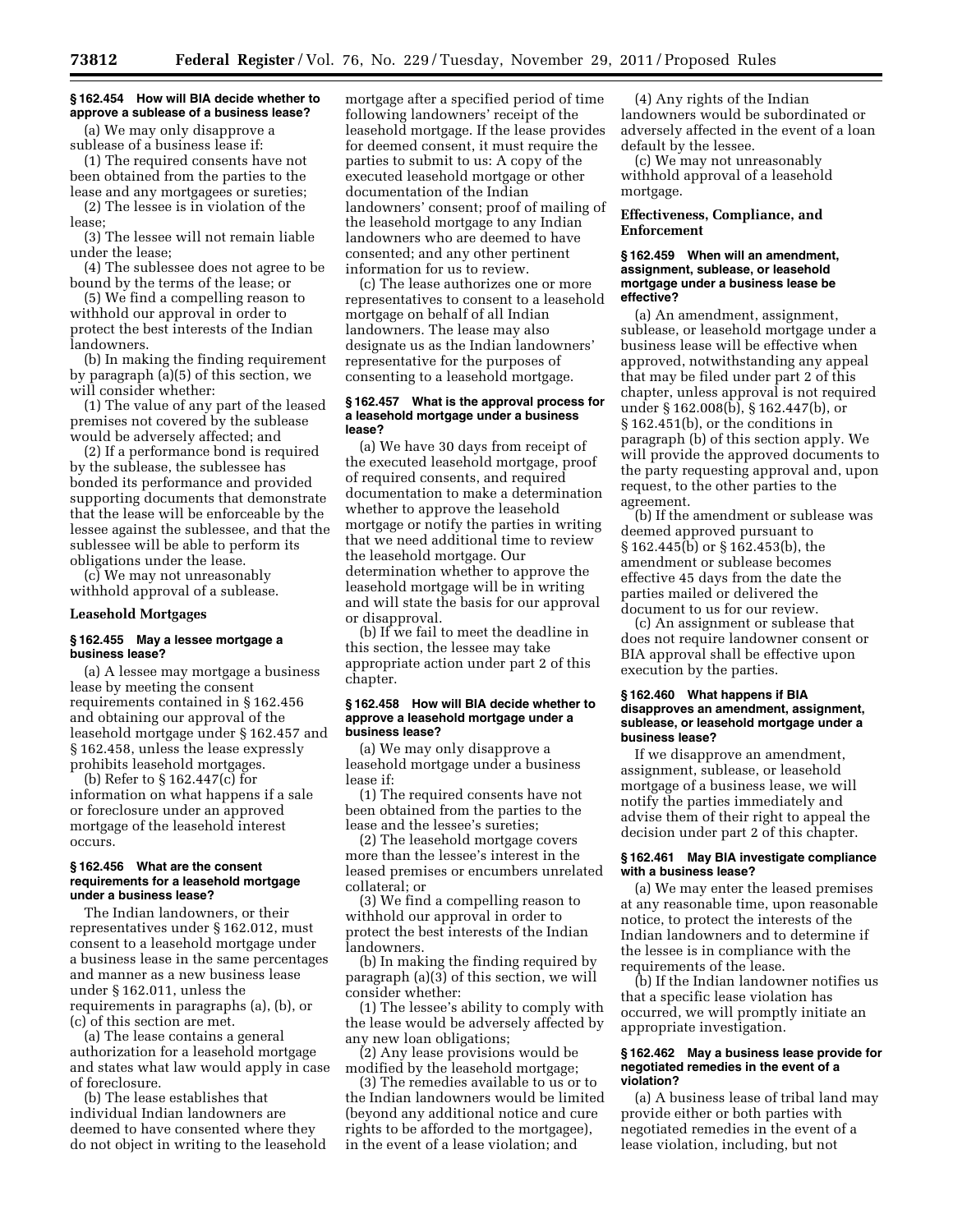limited to, the power to terminate the lease. If the lease provides the parties with the power to terminate the lease, BIA approval of the termination is not required and the termination is effective without BIA cancellation. The parties must notify us of the termination so that we may record it in the Land Titles and Records Office.

(b) A business lease of individually owned Indian land may provide either or both parties with negotiated remedies, so long as the lease also specifies the manner in which those remedies may be exercised by or on behalf of the applicable percentage of Indian landowners under § 162.011 of this part. If the lease provides the parties with the power to terminate the lease, BIA concurrence with the termination is required to ensure that the Indian landowners of the applicable percentage of interests have consented. BIA will record the termination in the Land Titles and Records Office.

(c) The parties must notify any surety or mortgagee of a termination of a business lease.

(d) Negotiated remedies may apply in addition to, or instead of, the cancellation remedy available to us, as specified in the lease.

(e) A business lease may provide for lease disputes to be resolved in tribal court or any other court of competent jurisdiction, by a tribal governing body in the absence of a tribal court, or through an alternative dispute resolution method. We may not be bound by decisions made in such forums, but we will defer to ongoing proceedings, as appropriate, in deciding whether to exercise any of the remedies available to us.

#### **§ 162.463 What will BIA do about a violation of a business lease?**

(a) If we determine there has been a violation of the conditions of a business lease, other than a violation of payment provisions covered by paragraph (b) of this section, we will promptly send the lessee and its sureties and any mortgagee a notice of violation by certified mail, return receipt requested.

(1) We will send a copy of the notice of violation to the tribe for tribal land, or provide constructive notice to Indian landowners for individually owned Indian land.

(2) Within 10 business days of the receipt of a notice of violation, the lessee must:

(i) Cure the violation and notify us in writing that the violation has been cured;

(ii) Dispute our determination that a violation has occurred; or

(iii) Request additional time to cure the violation.

(3) If a violation is determined to have occurred, we will make a reasonable attempt to notify the Indian landowners.

(4) We may order the lessee to stop work.

(b) A lessee's failure to pay compensation in the time and manner required by a residential lease is a violation of the lease, and we will issue a notice of violation in accordance with this paragraph.

(1) We will send the lessees and its sureties a notice of violation by certified mail, return receipt requested:

(i) Promptly following the date on which the payment was due, if the lease requires that payments be made to us; or

(ii) Promptly following the date on which we receive actual notice of nonpayment from the Indian landowners, if the lease provides for payment directly to the Indian landowners.

(2) We will send a copy of the notice of violation to the tribe for tribal land, or provide constructive notice to the Indian landowners for individually owned Indian land.

(3) The lessee must provide adequate proof of payment as required in the notice of violation.

(c) The lessee and its sureties will continue to be responsible for the obligations contained in the lease until the lease is terminated, cancelled, or expires.

#### **§ 162.464 What will BIA do if the lessee does not cure a violation of a business lease on time?**

(a) If the lessee does not cure a violation of a business lease within the requisite time period, or provide adequate proof of payment as required in the notice of violation, we will consult with the tribe for tribal land or, where feasible, Indian landowners for individually owned Indian land, and determine whether:

(1) We should cancel the lease;

(2) The Indian landowners wish to invoke any remedies available to them under the lease;

(3) We should invoke other remedies available under the lease or applicable law, including, collection on any available performance bond or, for failure to pay compensation, referral of the debt to the Department of the Treasury for collection; or

(4) The lessee should be granted additional time in which to cure the violation.

(b) We may take action to recover unpaid compensation and any associated late payment charges.

(1) We do not have to cancel the lease or give any further notice to the lessee

before taking action to recover unpaid compensation.

 $(2)$  We may still take action to recover any unpaid compensation if we cancel the lease.

(c) If we decide to cancel the lease, we will send the lessee and its sureties and any mortgagees a cancellation letter by certified mail, return receipt requested, within 5 business days of our decision. We will send a copy of the cancellation letter to the tribe for tribal land, and will provide Indian landowners for individually owned Indian land with actual or constructive notice of the cancellation. The cancellation letter will:

(1) Explain the grounds for cancellation;

(2) If applicable, notify the lessee of the amount of any unpaid compensation or late payment charges due under the lease;

(3) Notify the lessee of their right to appeal under part 2 of this chapter, including the possibility that the official to whom the appeal is made may require the lessee to post an appeal bond;

(4) Order the lessee to vacate the property within 31 days of the date of receipt of the cancellation letter, if an appeal is not filed by that time; and

(5) Require any other action BIA deems necessary to protect the Indian landowners.

(d) We may invoke any other remedies available to us under the lease, including collecting on any available performance bond, and the Indian landowner may pursue any available remedies under tribal law.

#### **§ 162.465 Will late payment charges or special fees apply to delinquent payments due under a business lease?**

(a) Late payment charges will apply as specified in the lease. The failure to pay such amounts will be treated as a lease violation.

(b) The following special fees may be assessed to cover administrative costs incurred by the United States in the collection of the debt, if compensation is not paid in the time and manner required, in addition to the late payment charges that must be paid to the Indian landowners under the lease:

| The lessee will<br>pav              | For $\ldots$                                                                         |
|-------------------------------------|--------------------------------------------------------------------------------------|
| (a) $$50.00$<br>(b) \$15.00         | Dishonored checks.<br>Processing of each<br>notice or demand<br>letter               |
| (c) 18 percent of bal-<br>ance due. | Treasury processing<br>following referral<br>for collection of de-<br>linguent debt. |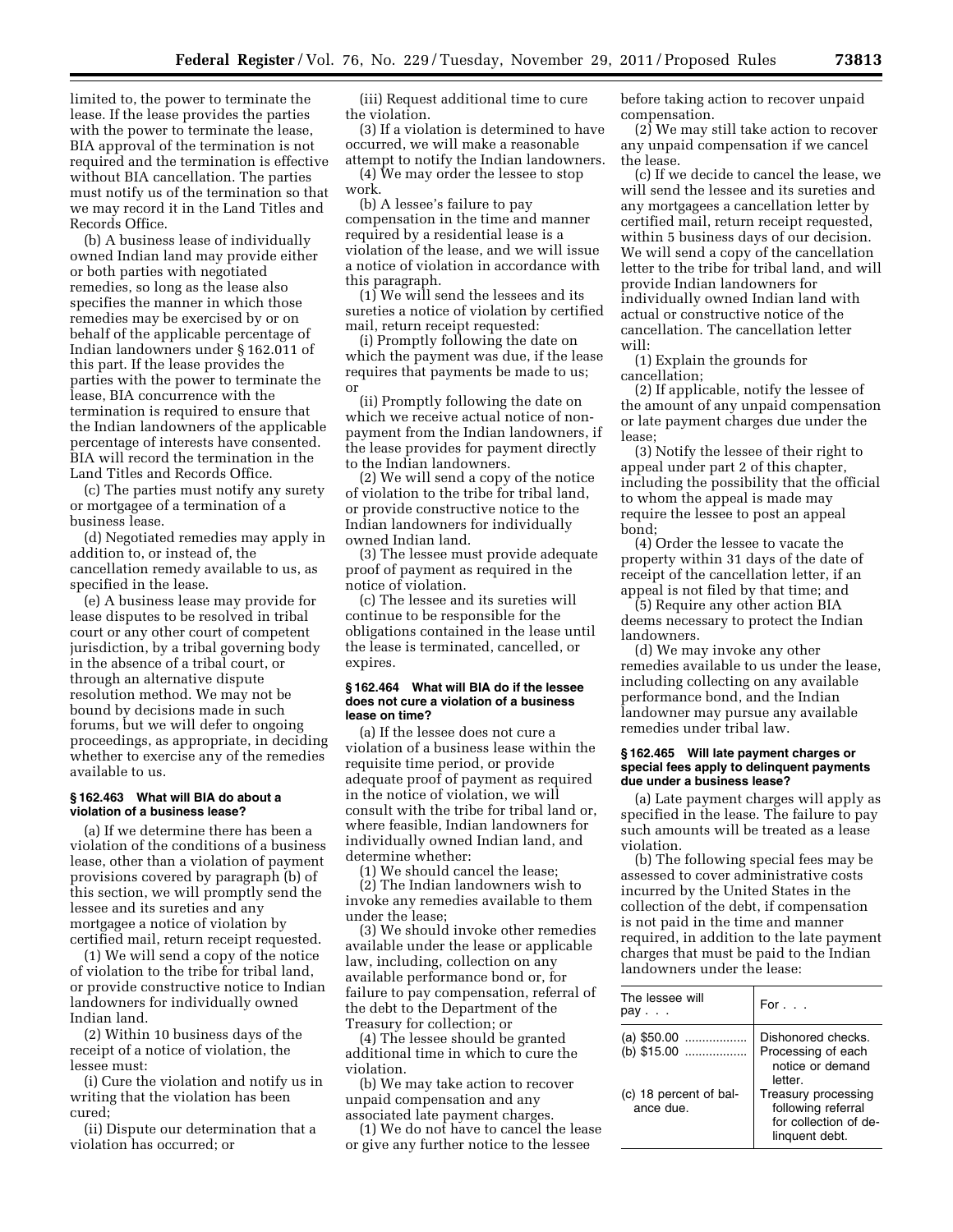#### **§ 162.466 How will payment rights relating to a business lease be allocated between the Indian landowners and the lessee?**

The business lease may allocate rights to payment for insurance proceeds, trespass damages, condemnation awards, settlement funds, and other payments between the Indian landowners and the lessee. If not specified in the insurance policy, order, award, judgment, or other document including the lease, the Indian landowners or lessees will be entitled to receive such payments.

#### **§ 162.467 When will a cancellation of a business lease be effective?**

(a) A cancellation involving a business lease will not be effective until 31 days after the lessee receives a cancellation letter from us, or 41 days from the date we mailed the letter, whichever is earlier.

(b) The cancellation decision will be stayed if an appeal is filed unless the cancellation is made immediately effective under part 2 of this chapter. While a cancellation decision is stayed, the lessee must continue to pay compensation and comply with the other terms of the lease.

#### **§ 162.468 What will BIA do if a lessee remains in possession after a business lease expires or is cancelled?**

If a lessee remains in possession after the expiration or cancellation of a business lease, we may treat the unauthorized possession as a trespass under applicable law. Unless the applicable percentage of Indian landowners under § 162.011 have notified us in writing that they are engaged in good faith negotiations with the holdover lessee to obtain a new lease, we may take action to recover possession on behalf of the Indian landowners, and pursue any additional remedies available under applicable law, such as forcible entry and detainer action.

#### **§ 162.469 Will BIA regulations concerning appeal bonds apply to cancellation decisions involving business leases?**

(a) Except as provided in paragraph (b) of this section, the appeal bond provisions in part 2 of this chapter will apply to appeals from lease cancellation decisions.

(b) The lessee may not appeal the appeal bond decision. The lessee may, however, request that the official to whom the appeal is made reconsider the appeal bond decision, based on extraordinary circumstances. Any reconsideration decision is final for the Department.

#### **§ 162.470 When will BIA issue a decision on an appeal from a business leasing decision?**

BIA will issue a decision on an appeal from a business leasing decision within 60 days of receipt of all pleadings.

#### **§ 162.471 What happens if the lessee abandons the leased premises?**

If a lessee abandons the leased premises, we will treat the abandonment as a violation of the lease. The lease may specify a period of nonuse after which the lease premises will be considered abandoned.

14. Remove subpart F in its entirety (§ 162.600–§ 162.623) and redesignate § 162.500–§ 162.503 in subpart E as § 162.600–§ 162.603 in subpart F under the following heading:

#### **Subpart F—Special Requirements for Certain Reservations**

15. Add a new subpart E to read as follows:

#### **Subpart E—Wind and Solar Resource Leases**

#### **General Provisions Applicable to Both WEELs and WSR Leases**

Sec.

- 162.501 What types of leases does this subpart cover?
- 162.502 Who must obtain a WEEL or WSR lease?
- 162.503 Is there a model WEEL or WSR lease?

#### **WEELs**

- 162.511 What is the purpose of a WEEL? 162.512 How long may the term of a WEEL run?
- 162.513 Are there mandatory provisions a WEEL must contain?
- 162.514 May improvements be made under a WEEL?
- 162.515 How must a WEEL address ownership of improvements?
- 162.516 How will BIA enforce removal requirements in a WEEL?
- 162.517 What requirements for due diligence must a WEEL include?
- 162.518 May a WEEL allow for compatible uses by the Indian landowner?
- 162.519 Who owns the energy resource information obtained under the WEEL?
- 162.520 May a lessee incorporate its WEEL analyses into its WSR lease analyses?
- 162.521 May a WEEL contain an option for a lessee to enter into a WSR lease?
- 162.522 How may a lessee obtain an extension of an option period?

#### **Monetary Compensation Requirements**

- 162.523 How much compensation must be paid under a WEEL?
- 162.524 Will BIA require a valuation for a WEEL?

#### **Bonding and Insurance**

- 162.525 Must a lessee provide a
- performance bond for a WEEL? 162.526 Reserved.

162.527 Must a lessee provide insurance for a WEEL?

#### **Approval**

- 162.528 What documents must the parties submit to obtain BIA approval of a WEEL?
- 162.529 What is the approval process for a WEEL?

#### **Administration**

162.530 May the parties amend, assign, sublease, or mortgage a WEEL? 162.531 Reserved.

#### **Compliance and Enforcement**

- 162.532 How does BIA ensure compliance with a WEEL?
- 162.533 What will BIA do if a lessee does not cure a violation of a WEEL on time?
- 162.534 Under what circumstance may a WEEL be terminated or cancelled?

#### **WSR Leases**

- 162.535 What is the purpose of a WSR lease?
- 162.536 Must I obtain a WEEL before obtaining a WSR lease?
- 162.537 How long may the term of a WSR lease run?
- 163.538 What must the lease include if it contains an option to renew?
- 162.539 Are there mandatory provisions a WSR lease must contain?
- 162.540 May improvements be made under a WSR lease?
- 162.541 How must a WSR lease address ownership of improvements?
- 162.542 How will BIA enforce removal requirements in a WSR lease?
- 162.543 What requirements for due diligence must a WSR lease include?
- 162.544 May a WSR lease allow compatible uses?
- 162.545 How must a WSR lease describe the land?

#### **Monetary Compensation Requirements**

- 162.546 How much monetary compensation must be paid under a WSR lease?
- 162.547 Will BIA require a valuation to determine fair market rental of a WSR lease?
- 162.548 What type of valuation may be used to determine fair market rental for a WSR lease?
- 162.549 When are monetary compensation payments due under a WSR lease?
- 162.550 Must a WSR lease specify to whom monetary compensation payments may be made?
- 162.551 What form of monetary compensation payment may be accepted under a WSR lease?
- 162.552 May the WSR lease provide for non-monetary or varying types of compensation?
- 162.553 Will BIA notify a lessee when a payment is due under a WSR lease?
- 162.554 Must a WSR lease provide for compensation reviews or adjustments?
- 162.555 What other types of payments are required under a WSR lease?

#### **Bonding and Insurance**

162.559 Must a lessee provide a performance bond for a WSR lease?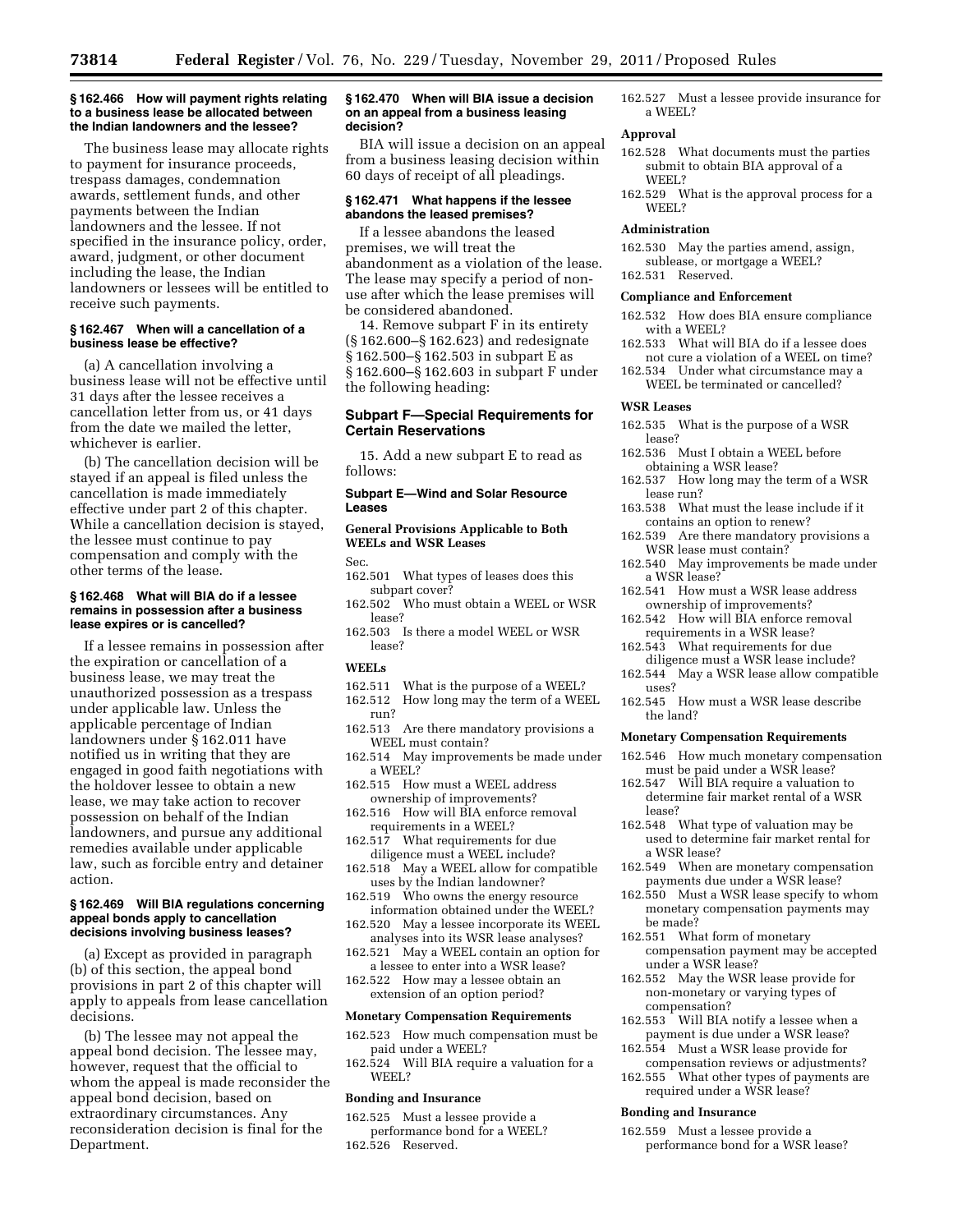- 162.560 What forms of performance bond may be accepted under a WSR lease? 162.561 What is the bond release process
- under a WSR lease?
- 162.562 Must a lessee provide insurance for a WSR lease?

#### **Approval**

- 162.563 What documents must the parties submit to obtain BIA approval of a WSR lease?
- 162.564 What is the approval process for a WSR lease?
- 162.565 When will a WSR lease be effective?
- 162.566 Must WEEL and WSR lease documents be recorded?
- 162.567 What action may BIA take if a lease disapproval decision is appealed?

#### **Amendments**

- 162.568 May the parties amend a WSR lease?
- 162.569 What are the consent requirements for an amendment to a WSR lease?
- 162.570 What is the approval process for an amendment to a WSR lease?
- 162.571 How will BIA decide whether to approve an amendment to a WSR lease?

#### **Assignments**

- 162.572 May a lessee assign a WSR lease? 162.573 What are the consent requirements
- for an assignment of a WSR lease? 162.574 What is the approval process for an
- assignment of a WSR lease? 162.575 How will BIA decide whether to
- approve an assignment of a WSR lease?

#### **Subleases**

- 162.576 May a lessee sublease a WSR lease? 162.577 What are the consent requirements
- for a sublease of a WSR lease? 162.578 What is the approval process for a
- sublease of a WSR lease? 162.579 How will BIA decide whether to
- approve a sublease of a WSR lease?

#### **Leasehold Mortgages**

- 162.580 May a lessee mortgage a WSR lease?
- 162.581 What are the consent requirements for a leasehold mortgage of a WSR lease? 162.582 What is the approval process for a
- leasehold mortgage of a WSR lease? 162.583 How will BIA decide whether to
- approve a leasehold mortgage of a WSR lease?

#### **Effectiveness, Compliance, and Enforcement**

- 162.584 When will an amendment, assignment, sublease, or leasehold mortgage under a WSR lease be effective?
- 162.585 What happens if BIA disapproves an amendment, assignment, sublease, or leasehold mortgage of a WSR lease?
- 162.586 May BIA investigate compliance with a WSR lease?
- 162.587 May a WSR lease provide for negotiated remedies in the event of a violation?
- 162.588 What will BIA do about a violation of a WSR lease?
- 162.589 What will BIA do if a lessee does not cure a violation of a WSR lease on time?
- 162.590 Will late payment charges or special fees apply to delinquent payments due under a WSR lease?
- 162.591 How will payment rights relating to WSR leases be allocated between the Indian landowners and the lessee?
- 162.592 When will a cancellation of a WSR lease be effective?
- 162.593 What will BIA do if a lessee remains in possession after a WSR lease expires or is cancelled?
- 162.594 Will BIA regulations concerning appeal bonds apply to cancellation decisions involving WSR leases?
- 162.595 When will BIA issue a decision on an appeal from a WSR leasing decision?
- 162.596 What happens if the lessee abandons the leased premises?

#### **Subpart E—Wind and Solar Resource Leases**

#### **General Provisions Applicable to WEELs and WSR Leases**

#### **§ 162.501 What types of leases does this subpart cover?**

(a) This subpart covers:

(1) Wind energy evaluation leases (WEELs), which are short-term leases that authorize possession of Indian land for the purpose of installing, operating, and maintaining instrumentation, and associated infrastructure, such as meteorological towers, to evaluate wind resources for electricity generation; and

(2) Wind and solar resource (WSR) leases, which are leases that authorize possession of Indian land for the purpose of installing, operating, and maintaining instrumentation, facilities, and associated infrastructure, such as wind turbines and solar panels, to harness wind and/or solar energy to generate and supply electricity:

(i) For resale on a for-profit or nonprofit basis;

(ii) To a utility grid serving the public generally; or

(iii) To users within the local community (*e.g.,* on and adjacent to a reservation).

(b) If the generation of electricity is solely to support a use approved under subpart B, Agricultural Leases; subpart C, Residential Leases; or subpart D Business Leases (including religious, educational, recreational, cultural, or other public purposes), for the same parcel of land, then the installation, operation, and maintenance of instrumentation, facilities, and associated infrastructure are governed by subpart B, C, or D, as appropriate.

#### **§ 162.502 Who must obtain a WEEL or WSR lease?**

(a) Except as provided in § 162.008(b) and 162.501, anyone seeking to possess Indian land to conduct activities associated with the evaluation of wind resources must obtain a WEEL.

(b) Except as provided in § 162.008(b) and 162.501, anyone seeking to possess Indian land to conduct activities associated with the development of wind and/or solar resources must obtain a WSR lease.

(c) A tribe that conducts wind and solar resource activities on its tribal land does not need a WEEL or WSR under this subpart.

#### **§ 162.503 Is there a model WEEL or WSR lease?**

There is no model WEEL or WSR lease because of the need for flexibility in negotiating and writing WEELs and WSR leases; however, we may provide other guidance, such as checklists and a sample lease to assist in the lease negotiation process. Additionally, we may assist the Indian landowners, upon their request, in developing appropriate lease provisions or in using tribal lease forms that conform to the requirements of this part.

#### **WEELs**

#### **§ 162.511 What is the purpose of a WEEL?**

A WEEL is a short-term lease that allows the lessee to use trust or restricted lands for the purpose of evaluating wind resources. The lessee may use information collected under the WEEL to assess the potential for wind energy development, and determine future placement and type of wind energy technology to use in developing the energy resource potential of the leased area.

#### **§ 162.512 How long may the term of a WEEL run?**

(a) A WEEL must provide for a definite term, state if there is an option to renew and, if so, provide for a definite term for the renewal period. WEELs are for project evaluation purposes, and therefore may have:

(1) An initial term that is no longer than 3 years; and

(2) One renewal period not to exceed 3 years.

(b) The exercise of the option to renew must be in writing and the WEEL must specify:

(1) The time and manner in which the option must be exercised; and

(2) Additional consideration, if any, that will be due upon the exercise of the option to renew or the commencement of the renewal term.

#### **§ 162.513 Are there mandatory provisions a WEEL must contain?**

(a) All WEELs must identify:

(1) The tract or parcel of land being leased;

(2) The purpose of the WEEL and authorized uses of the leased premises;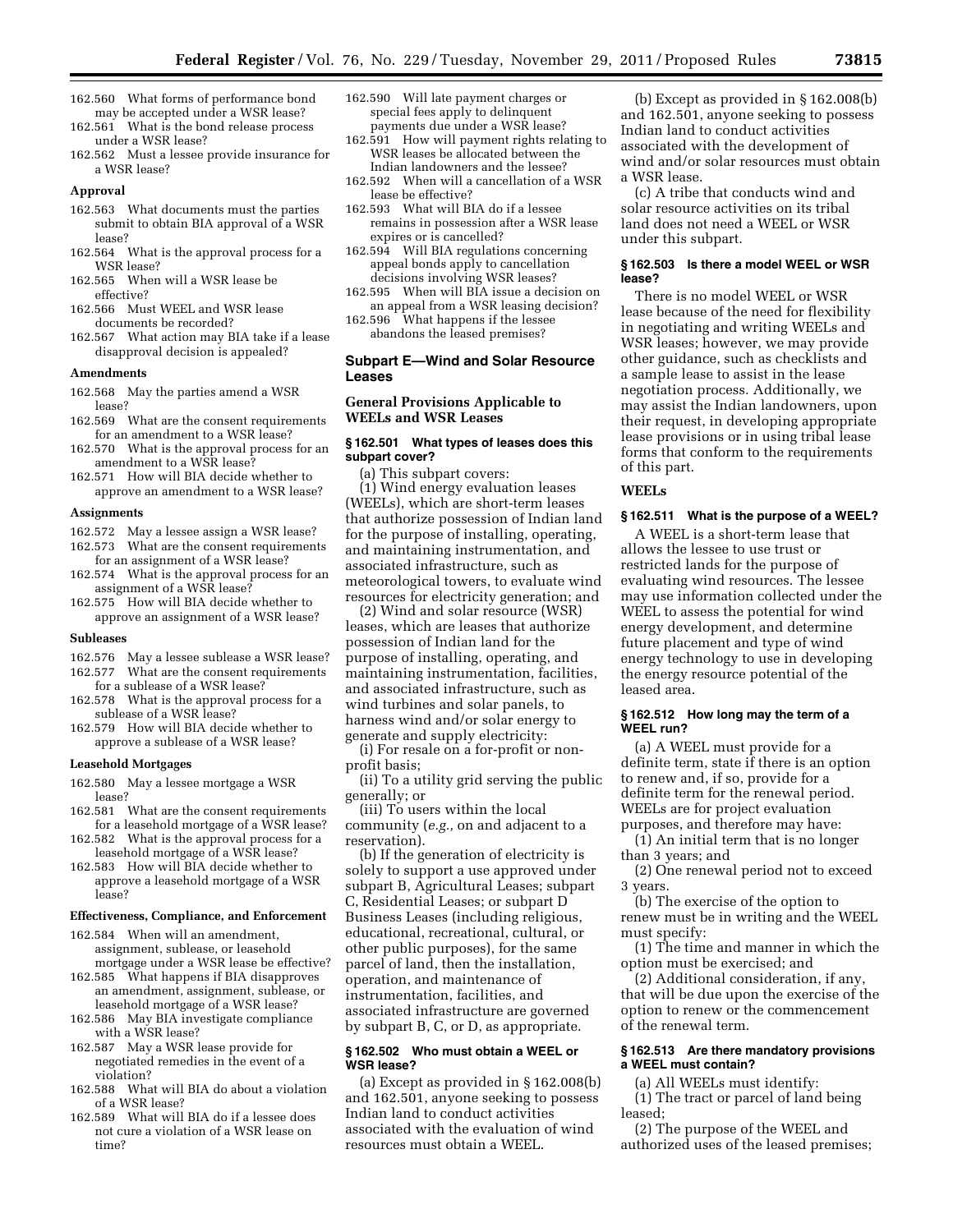**73816 Federal Register** / Vol. 76, No. 229 / Tuesday, November 29, 2011 / Proposed Rules

(3) The parties to the WEEL;

(4) The term of the WEEL;

(5) The owner being represented and the authority under which such action is being taken, where one executes the WEEL in a representative capacity;

(6) The citation of the statute that authorizes our approval;

(7) Who is responsible for constructing, owning, operating, maintaining, and managing

improvements, pursuant to § 162.515; (8) Payment requirements and late payment charges, including interest; and

(9) Due diligence requirements, pursuant to § 162.517;

(b) All WEELs must include the provisions:

(1) There must not be any unlawful conduct, creation of a nuisance, illegal activity, or negligent use or waste of leased premises;

(2) The obligations of the lessee and its sureties to the Indian landowners are also enforceable by the United States, so long as the land remains in trust or restricted status;

(3) Nothing in the lease would prevent or delay termination of Federal trust responsibilities for the land during the lease's term;

(4) The lessee must comply with all applicable laws, ordinances, rules, regulations, and other legal requirements under § 162.013;

(5) The lessee indemnifies and holds the United States and the Indian landowners harmless from any loss, liability, or damages resulting from the lessee's use of the leased premises, unless the lessee would be prohibited by law from making such an agreement;

(6) In the event that historic properties, archeological resources, human remains, or other cultural items, not previously reported are encountered during the course of any activity associated with this lease, all activity in the immediate vicinity of the properties, resources, remains, or items will cease, and the lessee will contact BIA and the tribe that has jurisdiction to determine how to proceed and appropriate disposition; and

(7) BIA has the right, at any reasonable time during the term of the lease, and upon reasonable notice, to enter upon the leased premises for inspection.

#### **§ 162.514 May improvements be made under a WEEL?**

(a) A WEEL anticipates the installation of facilities and associated infrastructure of a size and magnitude necessary for evaluation of wind resource capacity and potential effects of development. These facilities and

associated infrastructure are considered improvements. An equipment installation plan must be submitted with the lease pursuant to § 162.528(f).

(b) If any of the following changes are made to the equipment installation plan, the Indian landowners must approve the revised plan and the lessee must provide a copy of the revised plan to BIA:

(1) Location of improvements;

(2) Type of improvements; or

(3) Delay of 90 days or more in any phase of development.

#### **§ 162.515 How must a WEEL address ownership of improvements?**

(a) A WEEL must specify who will own any improvements the lessee installs during the lease term. In addition, the WEEL must indicate whether any improvements the lessee installs:

(1) Will remain on the premises upon expiration or termination of the lease whether or not there is conversion of the WEEL to a WSR lease, in a condition satisfactory to the Indian landowners;

(2) May be conveyed to the Indian landowners during the WEEL term;

(3) Will be removed within a time period specified in WEEL, at the lessee's expense, with the leased premises to be restored as close as possible to their condition before installation of such improvements; or

(4) Will be disposed of by other specified means.

(b) A WEEL that requires the lessee to remove the improvements must also provide the Indian landowners with an option to take possession and title to the improvements if the improvements are not removed within the specified time period.

(c) Any permanent improvements on the leased land shall be subject to 25 CFR 1.4 and, in addition, shall not be subject to any fee, tax, assessment, levy, or other such charge imposed by any State or political subdivision of a State, without regard to ownership of those improvements. Improvements may be subject to taxation by the Indian tribe with jurisdiction.

#### **§ 162.516 How will BIA enforce removal requirements in a WEEL?**

We may take appropriate enforcement action in consultation with the tribe for tribal land or, where feasible, Indian landowners for individually owned Indian land, to ensure removal of the improvements or restoration of the premises at the lessee's expense. We may take such enforcement action after termination or expiration of the WEEL.

#### **§ 162.517 What requirements for due diligence must a WEEL include?**

(a) A WEEL must require the lessee to undertake the following due diligence:

(1) Install testing and monitoring facilities within 12 months after the effective date of the WEEL or other period designated in the WEEL and consistent with the plan of development; and

(2) Provide the Indian landowners and BIA with an explanation as to good cause for any delay, the anticipated date of installation of facilities, and evidence of progress toward installing or completing testing and monitoring facilities, if installation does not occur, or is not expected to be completed, within the time period specified in paragraph (a)(1) of this section.

(b) Failure of the lessee to comply with the due diligence requirements of the WEEL is a violation of the WEEL and may lead to cancellation of the WEEL and the requirement that the lessee transfer of ownership of energy resource information collected under the WEEL to the Indian landowner under § 162.519.

#### **§ 162.518 May a WEEL allow for compatible uses by the Indian landowner?**

The WEEL may provide for the Indian landowner to use the leased premises for other noncompeting uses compatible with the purpose of the WEEL. This may include the right to lease the premises for other compatible purposes. Any such use by the Indian landowner will not reduce or offset the monetary compensation for the WEEL.

#### **§ 162.519 Who owns the energy resource information obtained under the WEEL?**

(a) The WEEL must specify the ownership of any energy resource information the lessee obtains during the WEEL term.

(b) Unless otherwise specified in the WEEL, the energy resource information the lessee obtains through the leased activity becomes the property of Indian landowner at the termination or expiration of the WEEL or upon failure by the lessee to diligently install testing and monitoring facilities on the leased premises in accordance with § 162.517.

(c) BIA will keep confidential any information it is provided that is marked confidential or proprietary and that is exempt from public release, to the extent allowed by law.

#### **§ 162.520 May a lessee incorporate its WEEL analyses into its WSR lease analyses?**

Any analyses a lessee uses to bring a WEEL activity into compliance with applicable laws, ordinances, rules, regulations under § 162.013 and any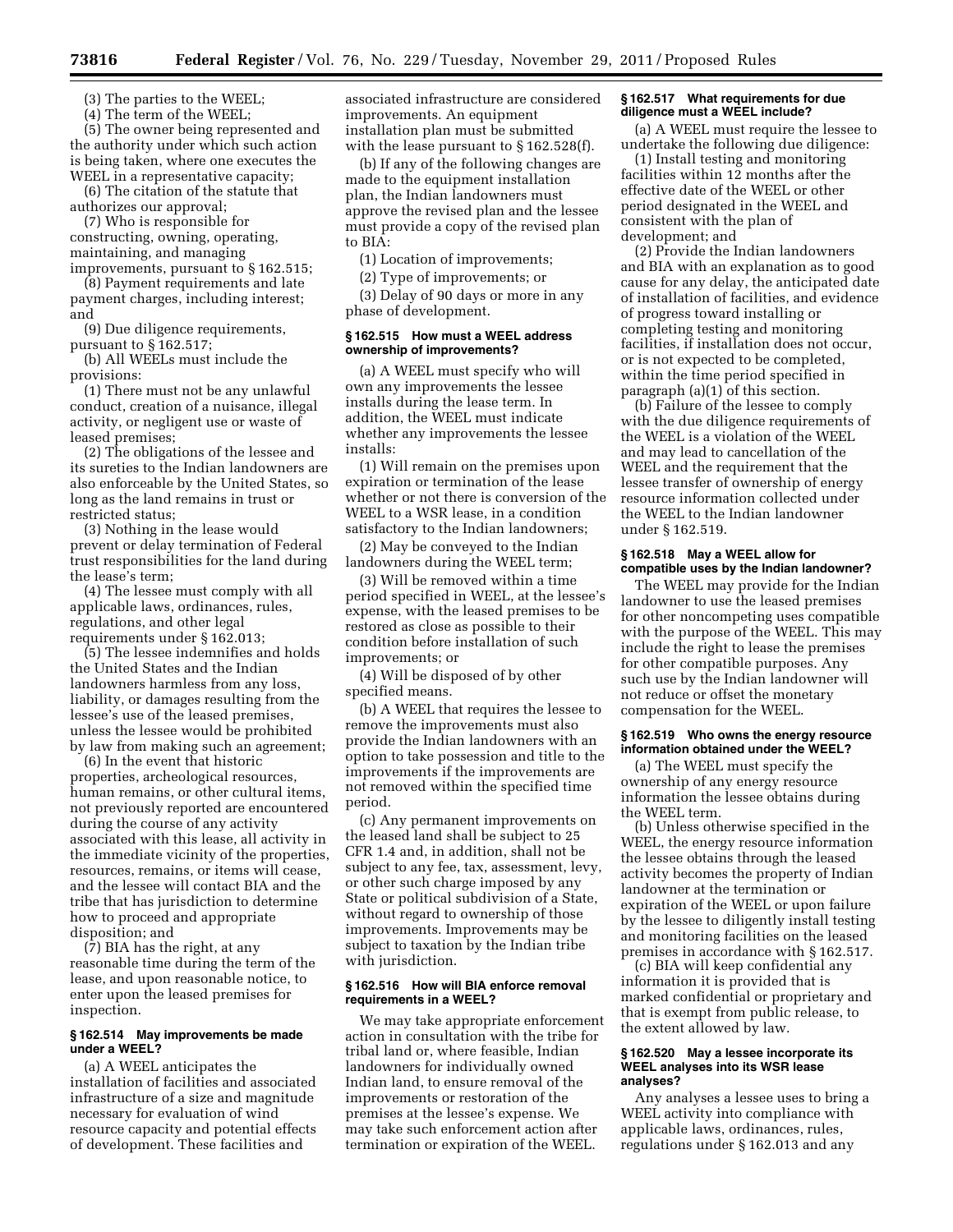other legal requirements may be incorporated by reference, as appropriate, into the analyses of a proposed WSR lease.

#### **§ 162.521 May a WEEL contain an option for the lessee to enter into a WSR lease?**

(a) A WEEL may provide for an option period following the expiration of the WEEL term during which time the lessee and the Indian landowner have the option to enter into a WSR lease if:

(1) The option period is no more than 3 years, except as provided in § 162.522;

(2) The intent to install energy resource development facilities is stated at the time of the initial WEEL application;

(3) The WSR lease will be limited to the land covered by the WEEL, or a portion thereof;

(4) The WEEL imposes due diligence requirements on the lessee;

(5) The WEEL states the circumstances in which the option period may be terminated; and

(6) The WSR lease will be the direct result of energy resource information gathered from the WEEL activities and associated data.

(b) Our approval of a WEEL that contains an option to enter into a WSR lease does not guarantee or imply our approval of any WSR lease.

#### **§ 162.522 How may a lessee obtain an extension of an option period?**

(a) A lessee may request extension of the option period for a term of no more than 3 years.

(b) We will approve the extension if:

(1) The parties agree in writing to the extension and have already submitted a proposed WSR lease to us for approval; and

(2) The extension is necessary for us to complete the lease approval process.

#### **Monetary Compensation Requirements**

#### **§ 162.523 How much compensation must be paid under a WEEL?**

(a) The WEEL must state how much compensation will be paid.

(b) A WEEL must specify the date on which compensation will be due.

(c) Failure to make timely payments is a violation of the WEEL and may lead to cancellation of the WEEL.

(d) The lease compensation requirements of §§ 162.549 through 162.555, also apply to WEELs.

#### **§ 162.524 Will BIA require a valuation for a WEEL?**

BIA will not require a valuation for a WEEL.

**Bonding and Insurance** 

#### **§ 162.525 Must a lessee provide a performance bond for a WEEL?**

The lessee is not required to provide a performance bond for a WEEL.

#### **§ 162.526 [Reserved].**

#### **§ 162.527 Must a lessee provide insurance for a WEEL?**

Except as provided in paragraph (d) of this section, a lessee must provide insurance necessary to protect the interests of Indian landowners and in the amount sufficient to protect all insurable improvements on the leased premises, unless otherwise provided in the WEEL.

(a) Such insurance may include property, crop, liability and/or casualty insurance, depending on the Indian landowners' interests to be protected.

(b) Both the Indian landowners and the United States must be identified as additional insured parties.

(c) Lease insurance may be increased and extended for use as the required WSR lease insurance.

(d) We may waive the requirement for insurance upon the request of the Indian landowner, if a waiver is in the best interest of the Indian landowner, including if the lease is for less than fair market rental or nominal compensation. We may revoke the waiver and require insurance at any time if the waiver is no longer in the best interest of the Indian landowner.

#### **Approval**

#### **§ 162.528 What documents must the parties submit to obtain BIA approval of a WEEL?**

A lessee or the Indian landowner must submit the following documents to us to obtain BIA approval of a WEEL:

(a) A WEEL executed by the Indian landowners and the lessee that complies with the requirements of this part;

(b) Organizational documents, certificates, filing records, and resolutions or other authorization documents, including evidence of the representative's authority to execute a lease, if the lessee is a corporation, limited liability company, partnership, joint venture, or other legal entity, to show that the WEEL will be enforceable and that the legal entity is in good standing and authorized to conduct business in the jurisdiction where the land is located;

(c) Proof of insurance, as required by § 162.527;

(d) Statement from the appropriate tribal authority that the proposed use is in conformance with applicable tribal law;

(e) Environmental and archeological reports, surveys, and site assessments as needed to facilitate compliance with applicable Federal and tribal environmental and land use requirements;

(f) An equipment installation plan; (g) A restoration and reclamation plan (and any subsequent modifications to the plan);

(h) An official or certified survey of the leased premises that includes the legal description of the land encumbered by the WEEL and a description of each tract of trust or restricted land in the WEEL and the acreage of each. We will review the survey under the DOI Standards for Indian Trust Land Boundary Evidence;

(i) Documents that demonstrate the technical capability of the lessee or lessee's agent to construct, operate, maintain, and terminate resource evaluation facilities and history in successfully designing, constructing, or obtaining the funding for a resource evaluation project (for example, documents evidencing lessee's actual ownership, development, or management of a successful similar size project within the last 5 years);

(j) Information to assist us in our evaluation of the factors in 25 U.S.C. 415(a); and

(k) Any additional documentation we determine to be reasonably necessary for approval.

#### **§ 162.529 What is the approval process for a WEEL?**

(a) Before we approve a WEEL, we must determine that the WEEL is in the best interest of the Indian landowners. In making that determination, we will:

(1) Review the WEEL and supporting documents;

(2) Identify potential environmental impacts and ensure compliance with all applicable environmental laws, land use laws, and ordinances;

(3) Assure ourselves that adequate consideration has been given to the factors in 25 U.S.C. 415(a); and

(4) Require any lease modifications or mitigation measures necessary to satisfy any requirements including any other Federal or tribal land use requirements.

(b) When we receive a WEEL and all of the supporting documents that conform to this part, we will, within 20 days of the date of receipt of the documents at the appropriate BIA office, approve, disapprove, return the submission for revision, or notify the parties in writing that we need additional time to review the WEEL. Our letter notifying the parties that we need additional time to review the WEEL must identify our initial concerns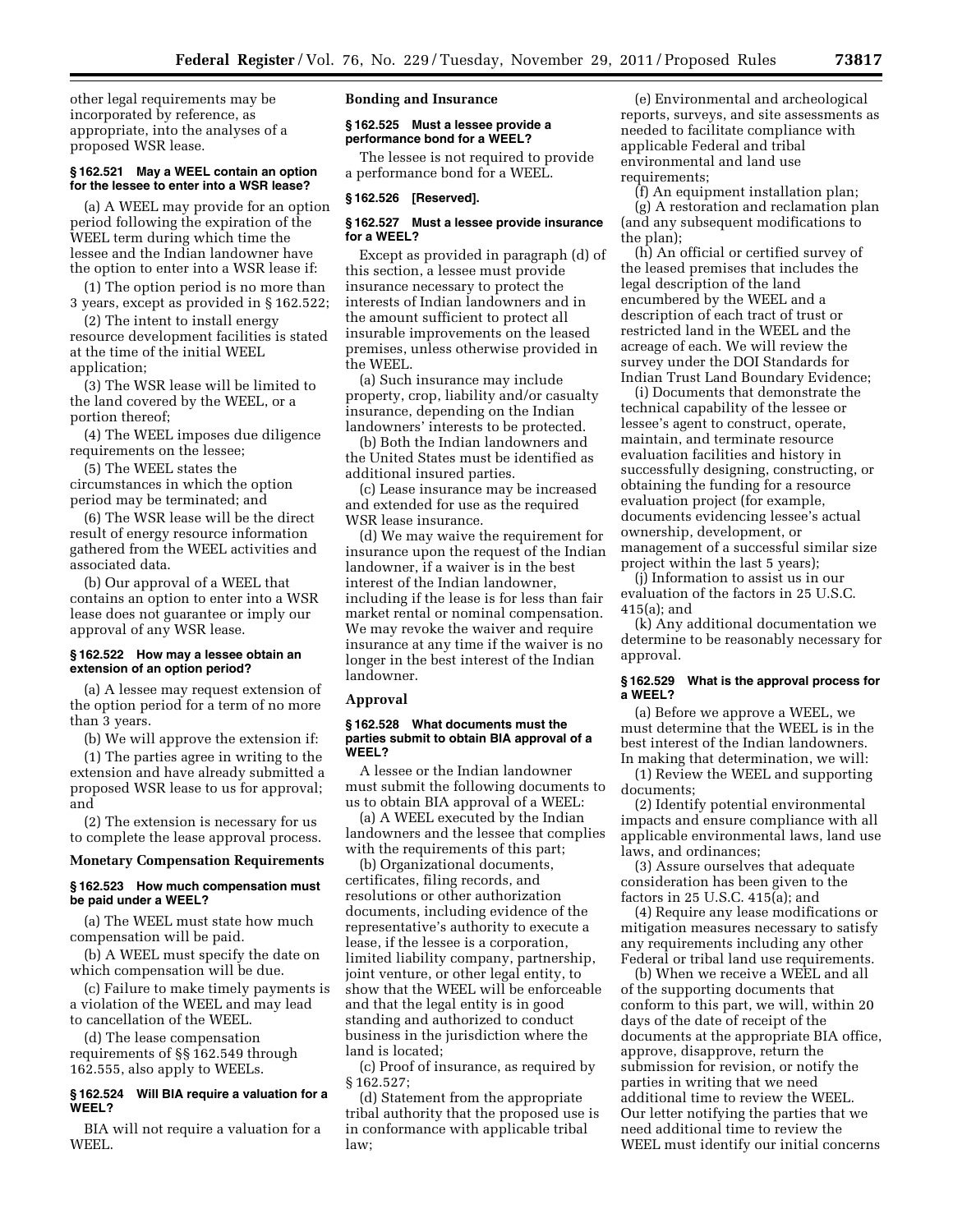and invite the parties to respond within 15 days. We have 30 days from sending the notification to make a determination whether to approve or disapprove the sublease.

(c) If we fail to meet the deadline in this section, then the parties may take appropriate action under part 2 of this chapter.

(d) In reviewing a WEEL for approval, we will defer to the Indian landowners' determination that the WEEL is in their best interest, to the maximum extent possible.

(e) Any WEEL approval or disapproval determination and the basis for the determination, along with notification of rights to appeal the determination under part 2 of this chapter, will be made in writing and will be sent to the parties.

#### **Administration**

#### **§ 162.530 May the parties amend, assign, sublease, or mortgage a WEEL?**

The parties may amend, assign, sublease, or mortgage a WEEL by following the procedures and requirements for amending, assigning, subleasing, or mortgaging a WSR lease.

#### **§ 162.531 [Reserved]**

#### **Compliance and Enforcement**

#### **§ 162.532 How does BIA ensure compliance with a WEEL?**

(a) If we determine that a WEEL has been violated, we will promptly send the lessee and its sureties a notice of violation. We may also order the lessee to stop work. The notice of violation must be provided by certified mail, return receipt requested.

(b) Within 5 days of the receipt of the notice of violation, the lessee must:

(1) Cure the violation and notify us in writing that the violation has been cured;

(2) Dispute our determination that a violation has occurred; or

(3) Request additional time to cure the violation.

(c) If we determine that a violation has occurred, we will make a reasonable attempt to notify the Indian landowners.

#### **§ 162.533 What will BIA do if a lessee does not cure a violation of a WEEL on time?**

(a) If the lessee does not cure a violation of a WEEL within the requisite time period, we will consult with the tribe for tribal land or, where feasible, Indian landowners for individually owned Indian land, and determine whether:

(1) We should cancel the WEEL, or

(2) The Indian landowners wish to invoke any remedies available to them under the WEEL; or

(3) We should invoke any other remedies available to us under the WEEL.

(b) If we decide to cancel the WEEL, we will send the lessee and its sureties and any mortgagees a cancellation letter by certified mail, return receipt requested, within 5 business days of our decision. We will send a copy of the cancellation letter to the tribe for tribal land, and will provide Indian landowners for individually owned Indian land with actual or constructive notice of the cancellation. The cancellation letter will:

(1) Explain the grounds for cancellation;

(2) If applicable, notify the lessee of the amount of any unpaid compensation or late payment charges due under the WEEL;

(3) Notify the lessee of their right to appeal under part 2 of this chapter;

(4) Order the lessee to vacate the property within 31 days of the date of receipt of the cancellation letter, if an appeal is not filed by that time; and

(5) Order the lessee to take any other action we deem necessary to protect the Indian landowners.

(c) The cancellation will not be effective until 31 days after the lessee receives a cancellation letter from us, or 41 days from the date the letter is mailed, whichever is earlier.

(d) The cancellation decision will be stayed if the lessee files an appeal unless the cancellation is made immediately effective under part 2 of this chapter. While a cancellation decision is stayed, the lessee must continue to pay compensation and comply with the other terms of the WEEL.

(e) Nothing in this part affects BIA's ability to take emergency action to protect the leased premises under § 162.021.

#### **§ 162.534 Under what circumstances may a WEEL be terminated or cancelled?**

(a) A WEEL must state whether, and under what conditions, an Indian landowner may terminate the WEEL.

(b) We may cancel the WEEL if we have determined cancellation is appropriate under § 162.523 (failure to make timely payments) or § 162.533 (failure to cure a violation within the requisite time).

#### **WSR Leases**

#### **§ 162.535 What is the purpose of a WSR lease?**

A WSR lease authorizes a lessee to possess Indian land to conduct activities related to the installation, operation, and maintenance of wind and/or solar energy resource development projects.

Activities include installing instrumentation facilities, and infrastructure associated with the generation, transmission, and storage of electricity and other related activities.

#### **§ 162.536 Must I obtain a WEEL before obtaining a WSR lease?**

You may enter into a WSR lease independent of a WEEL. While you may enter into a lease as a direct result of energy resource information gathered from a WEEL activity, obtaining a WEEL is not a precondition to entering into a WSR lease.

#### **§ 162.537 How long may the term of a WSR lease run?**

(a) A WSR lease must provide for a definite lease term, state if there is an option to renew and, if so, provide for a definite term for the renewal period. Unless authorized by paragraph (b), leases for WSR development purposes may have an initial term not to exceed 25 years and one renewal period not to exceed 25 years.

(b) If a statute provides for a longer maximum term (*e.g.,* 25 U.S.C. 415(a) allows for a maximum term of 99 years for certain tribes), the lease may provide for a primary term, and one renewal not to exceed 25 years, so long as the maximum term, including the renewal, does not exceed the maximum term established by statute.

(c) The lease term, including any renewal, must be reasonable, given the

- (1) Purpose of the lease;
- (2) Type of financing; and

(3) Level of investment.

(d) Where all of the trust or restricted interests in a tract are owned by a deceased Indian whose heirs and devisees have not yet been determined, the maximum term may not exceed two years.

(e) The lease may not be extended by holdover.

#### **§ 162.538 What must the lease include if it contains an option to renew?**

(a) If the lease provides for an option to renew, the lease must specify:

(1) The time and manner in which the option must be exercised or is automatically effective;

(2) That confirmation of the renewal will be submitted to us;

(3) Whether Indian landowner consent to the renewal is required;

(4) That the lessee must provide notice to the Indian landowner and any mortgagees of the renewal;

(5) The additional consideration, if any, that will be due upon the exercise of the option to renew or the commencement of the renewal term; and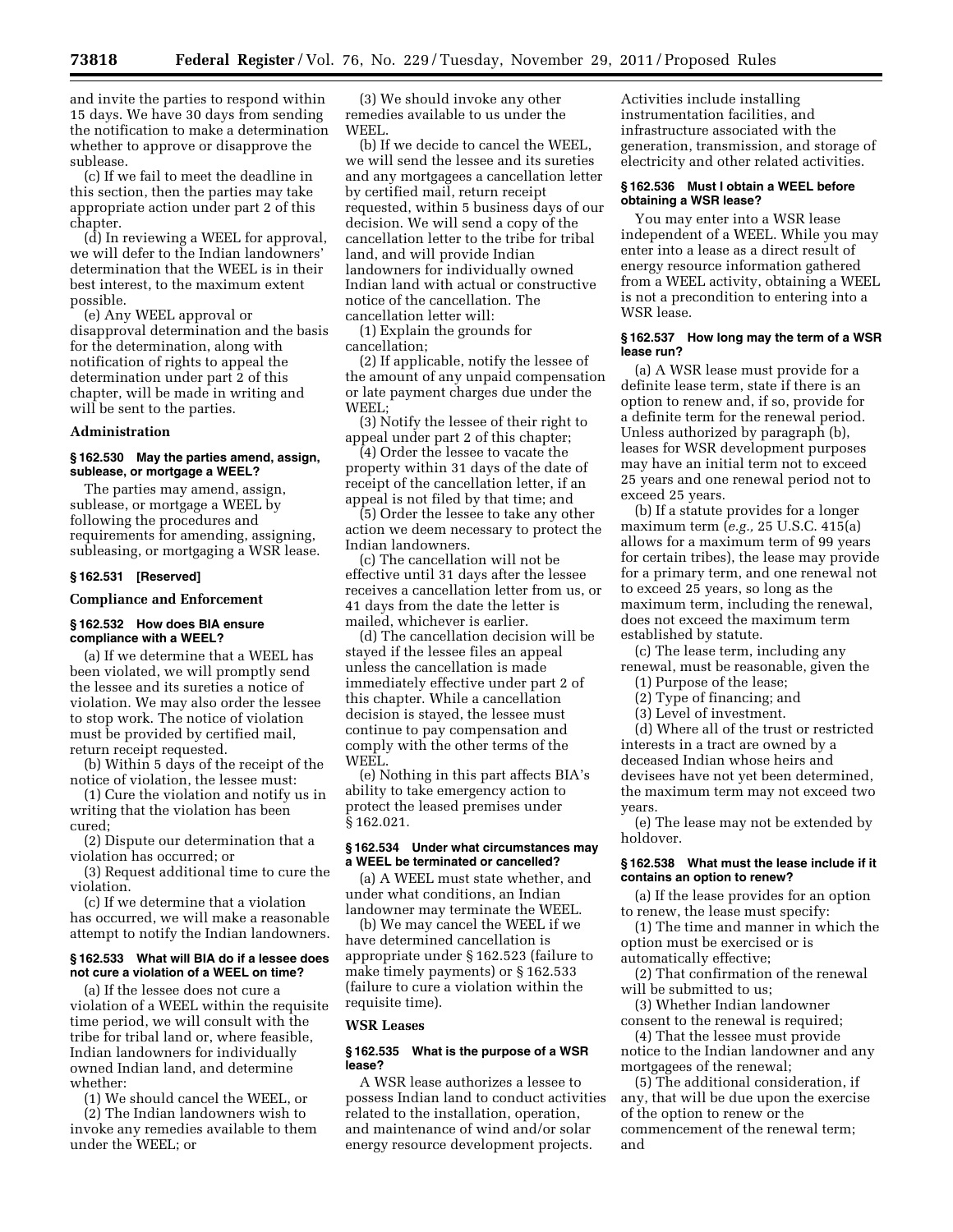(6) That any change in the terms of the lease will be considered an amendment subject to consent and BIA approval requirements pursuant to §§ 162.568 to 162.571; and

(7) Any other conditions for renewal (*e.g.,* the lessee may not be in violation of the lease at the time of renewal).

(b) We must record any renewal of a lease in the Land Titles and Records Office.

#### **§ 162.539 Are there mandatory provisions a WSR lease must contain?**

(a) All WSR leases must identify: (1) The tract or parcel of land being

leased; (2) The purpose of the lease and

authorized uses of the leased premises; (3) The parties to the lease;

(4) The term of the lease;

(5) The owner being represented and the authority under which such action is being taken, where one executes a lease in a representative capacity;

(6) The citation of the statute that authorizes our approval;

(7) Who is responsible for

constructing, owning, operating, maintaining, and managing, WSR equipment, roads, transmission lines and related facilities;

(8) Who is responsible for evaluating the leased premises for suitability; purchasing, installing, operating, and maintaining WSR equipment; negotiating power purchase agreements; and transmission;

(9) Payment requirements and late payment charges, including interest;

(10) Due diligence requirements, pursuant to § 162.543;

(11) Insurance requirements; and

(12) Bonding requirements under § 162.559. If a performance bond is required, the lease must state that the lessee must obtain the consent of the surety or guarantor for any legal instrument that directly affects their obligations and liabilities.

(b) All WSR leases must include the following provisions:

(1) The obligations of the lessee and its sureties to the Indian landowners are also enforceable by the United States, so long as the land remains in trust or restricted status;

(2) Nothing in the lease would prevent or delay termination of Federal trust responsibilities for the land during the lease's term;

(3) There must not be any unlawful conduct, creation of a nuisance, illegal activity, or negligent use or waste of the leased premises;

(4) The lessee must comply with all applicable laws, ordinances, rules, regulations, and other legal requirements under § 162.013;

(5) The lessee indemnifies and holds the United States and the Indian landowners harmless from any loss, liability, or damages resulting from the lessee's use or occupation of the leased premises (this provision is not mandatory if the lessee would be prohibited by law from making such an agreement);

(6) In the event that historic properties, archeological resources, human remains, or other cultural items not previously reported are encountered during the course of any activity associated with the lease, all activity in the immediate vicinity of the properties, resources, remains, or items will cease and the lessee will contact BIA and the tribe that has jurisdiction to determine how to proceed and appropriate disposition;

(7) BIA has the right, at any reasonable time during the term of the lease and upon reasonable notice, to enter upon the leased premises for inspection; and

(8) Unless otherwise indicated, this is a lease of the trust and restricted interests in the property described and is not a lease of any undivided fee interests. All compensation payments by the lessee will be distributed to the trust and restricted landowners and life estate holders on trust and restricted land only. The lessee will be responsible for accounting to the owners of any fee interests that may exist in the property being leased.

(c) We may treat any provision of a lease, sublease, assignment, amendment or mortgage that is in violation of Federal law as a violation of the lease.

#### **§ 162.540 May improvements be made under a WSR lease?**

(a) A WSR lease must provide for the installation of a facility and associated infrastructure of a size and magnitude necessary for the generation and delivery of electricity. These facilities and associated infrastructure are considered improvements. A resource development plan must be submitted for approval with the lease pursuant to § 162.563(g).

(b) If any of the following changes are made to the resource development plan, the Indian landowner and BIA must approve the revised plan:

(1) Location of improvements;

(2) Type of improvements; or

(3) Delay of 90 days or more in any phase of development.

#### **§ 162.541 How must a WSR lease address ownership of improvements?**

(a) A WSR lease must specify who will own any improvements the lessee installs during the lease term and may

specify that any improvements the lessee installs may be conveyed to the Indian landowners during the lease term and under what conditions the improvements may be conveyed. In addition, the lease must indicate whether each specific improvement the lessee installs will, upon the expiration or termination of the lease:

(1) Remain on the leased premises, in a condition satisfactory to the Indian landowners and become the property of the Indian landowner;

(2) Be removed within a time period specified in the lease, at the lessee's expense, with the leased premises to be restored as close as possible to their condition before installation of such improvements; or

(3) Be disposed of by other specified means.

(b) A lease that requires the lessee to remove the improvements must also provide the Indian landowners with an option to take possession of and title to the improvements if the improvements are not removed within the specified time period.

#### **§ 162.542 How will BIA enforce removal requirements in a WSR lease?**

We may take appropriate enforcement action in consultation with the tribe, for tribal land or, where feasible, Indian landowners for individually owned Indian land, to ensure removal of the improvements or restoration of the premises at the lessee's expense. We may take such enforcement action after termination or expiration of the lease. We may collect and hold the performance bond until removal and restoration are completed.

#### **§ 162.543 What requirements for due diligence must a WSR lease include?**

(a) A WSR lease must include due diligence requirements that require the lessee to:

(1) Commence installation of energy facilities within 2 years after the effective date of the lease or consistent with a timeframe contained in the resource development plan;

(2) Provide the Indian landowners and BIA good cause as to the nature of any delay, the anticipated date of installation of facilities, and evidence of progress toward commencement of installation, if installation does not occur, or is not expected to be completed, within the time period specified in paragraph (a)(1) of this section;

(3) Maintain all on-site electrical generation equipment and facilities and related infrastructure in accordance with the design standards in the resource development plan; and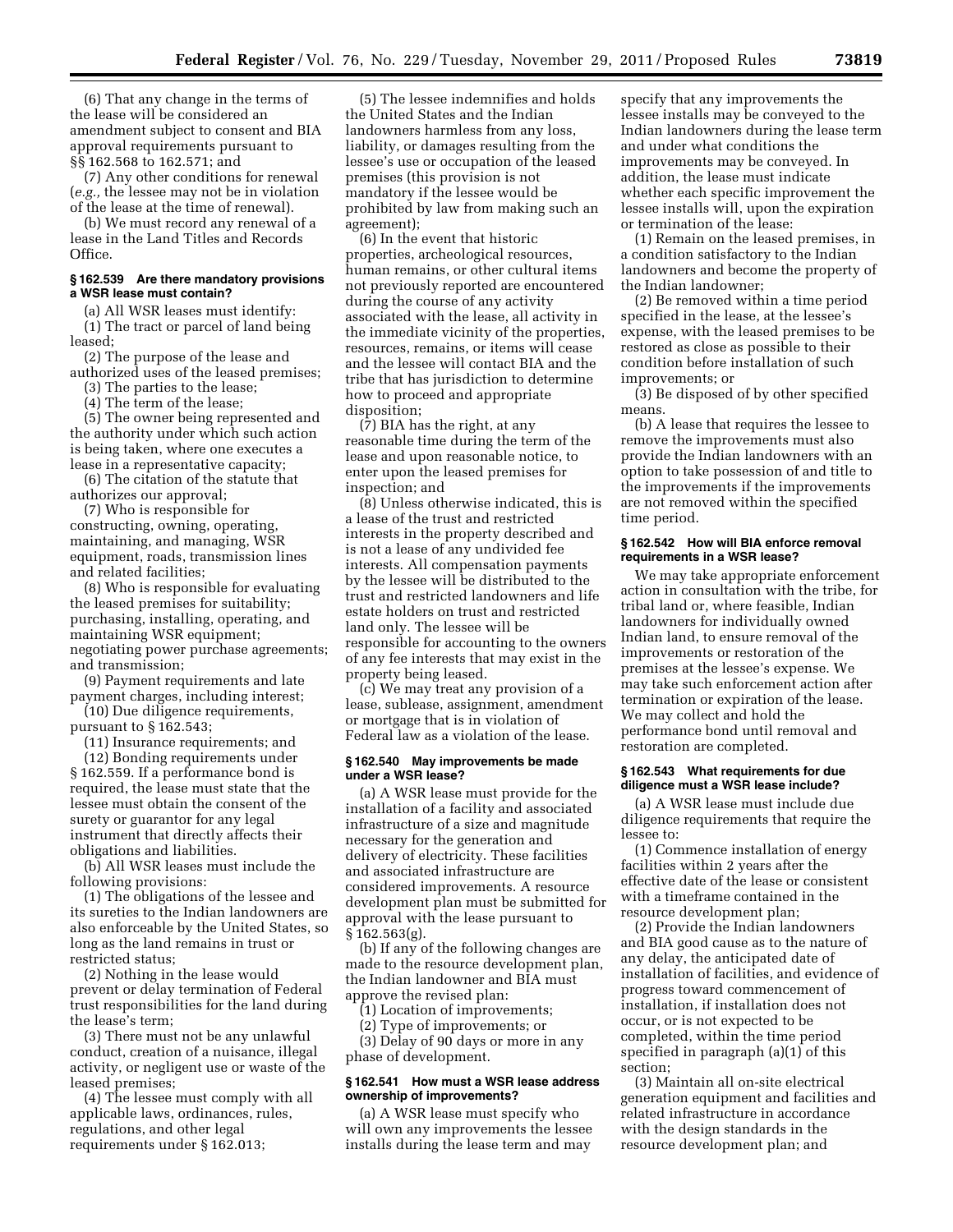(4) Repair, place into service, or remove from the site within 30 days any idle, improperly functioning, or abandoned equipment or facilities that have been inoperative for any continuous period of 3 months (unless the equipment or facilities were idle as a result of planned suspension of operations, for example, for grid operations or during bird migration season).

(b) Failure of the lessee to comply with the due diligence requirements of the lease is a violation of the lease and may lead to cancellation of the lease under § 162.589.

#### **§ 162.544 May a WSR lease allow compatible uses?**

The lease may provide for the Indian landowner to use, or authorize others to use, the leased premises for other uses compatible with the purpose of the WSR lease and consistent with the terms of the WSR lease. This may include the right to lease the premises for other compatible purposes. Any such use or authorization by the Indian landowner will not reduce or offset the monetary compensation for the WSR lease.

#### **§ 162.545 How must a WSR lease describe the land?**

(a) A WSR lease must describe the leased premises by reference to an official or certified survey as required by § 162.563(i) of this part.

(b) If the tract is fractionated, we will describe the undivided trust interest in the leased premises.

#### **Monetary Compensation Requirements**

#### **§ 162.546 How much monetary compensation must be paid under a WSR lease?**

(a) A WSR lease of tribal land may allow for any payment negotiated by the tribe as long as the tribe provides the tribal authorization required by § 162.547(a). The tribe may request, in writing, that we require fair market rental, in which case we will determine fair market rental in accordance with § 162.548 and will approve the lease only if it requires payment of not less than fair market rental. Unless the tribe makes such a request, BIA will not require a valuation or appraisal or determine fair market rental, but instead will defer to the tribe's determination that the negotiated compensation is in its best interest.

(b) A WSR lease of individually owned Indian land must require payment of not less than fair market rental before any adjustments, based on a fixed amount, a percentage of the projected gross income, megawatt capacity fee, or some other method,

unless paragraphs  $(a)(1)$  or  $(a)(2)$  of this section permit a lesser amount. The lease must establish how the fixed amount, percentage or combination will be calculated and the frequency at which the payments will be made.

(1) We may approve a lease of individually owned Indian land that provides for the payment of nominal compensation, or less than a fair market rental, if:

(i) The Indian landowners execute a written waiver of the right to receive fair market rental; and

(ii) We determine it is in the Indian landowners' best interest, based on factors including, but not limited to:

(A) The lessee is a member of the Indian landowners' immediate family as defined in § 162.003;

(B) The lessee is a co-owner of the leased tract;

(C) A special relationship or circumstances exist that we believe warrant approval of the lease; or

(D) The lease is for public purposes.

(2) We may approve a lease that provides for the payment of less than a fair market rental during the periods before the generation and transmission of electricity begins, if we determine it is in the Indian landowners' best interest. The lease must specify the amount of the compensation and the applicable periods.

(3) Where the owners of the applicable percentage of interests under § 162.011 of this part grant a WSR lease on behalf of all of the Indian landowners of a fractionated tract, the lease must provide that the nonconsenting Indian landowners, and those on whose behalf we have consented, receive a fair market rental.

#### **§ 162.547 Will BIA require a valuation to determine fair market rental of a WSR lease?**

(a) We will not require valuations or appraisals for negotiated WSR leases of tribal land, or of any undivided tribal interest in a fractionated tract, if the tribe submits a tribal authorization expressly stating that it:

(1) Has negotiated compensation satisfactory to the tribe;

(2) Waives valuation and appraisal; and

(3) Has determined that accepting such negotiated compensation and waiving valuation and appraisal is in its best interest.

(b) The tribe may request that BIA require a valuation or appraisal, in which case BIA must determine fair market rental in accordance with § 162.548.

(c) We will not waive the valuation requirement for WSR leases on

individually owned Indian land, but we may accept an economic analysis in lieu of an appraisal if we determine it to be in the best interest of the Indian landowners and:

(1) The Indian landowners submit a written statement to us requesting an economic analysis in lieu of an appraisal and explaining the basis for the request and their willingness to accept nominal or less than fair market rental;

(2) After receiving an estimated timeframe for completion of the analysis from the Office of Indian Energy & Economic Development (IEED), the Indian landowner submits a written request for economic analysis to IEED; and

(3) IEED prepares an economic analysis of the project.

#### **§ 162.548 What type of valuation may be used to determine fair market rental for a WSR lease?**

(a) We will use an appraisal to determine the fair market rental before we approve a WSR lease of individually owned Indian land, or at the request of the tribe for tribal land, unless we approve another type of valuation under paragraph (d) of this section.

(b) We will either:

(1) Prepare an appraisal; or

(2) Use an approved appraisal from the Indian landowner or lessee.

(c) We will approve an appraisal for use only if it:

(1) Has been prepared in accordance with USPAP or a valuation method developed by the Secretary pursuant to 25 U.S.C. 2214; and

(2) Complies with Department policies regarding appraisals, including third-party appraisals.

(d) Upon receipt of a tribal authorization, we may use some other type of valuation for a WSR lease on tribal land, if it conforms to USPAP or a valuation method developed by the Secretary pursuant to 25 U.S.C. 2214.

#### **§ 162.549 When are monetary compensation payments due under a WSR lease?**

(a) A WSR lease must specify the dates on which all payments are due.

(b) Unless otherwise provided in the lease, payments may not be made or accepted more than one year in advance of the due date.

(c) Payments are due at the time specified in the lease, regardless of whether the lessee receives an advance billing or other notice that a payment is due.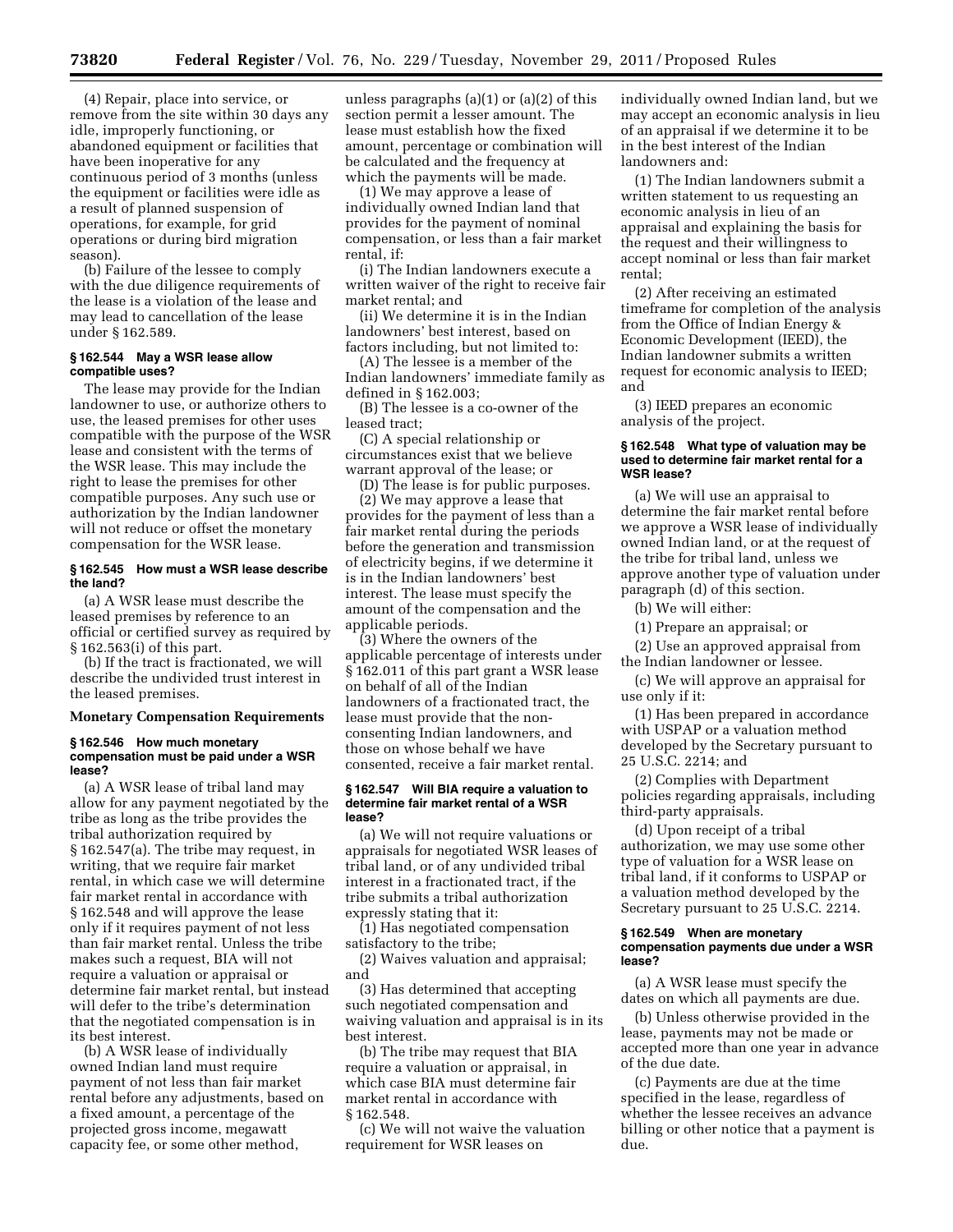#### **§ 162.550 Must a WSR lease specify to whom monetary compensation payments may be made?**

(a) A WSR lease must specify whether the lessee will make payments directly to the Indian landowners (direct pay) or to us on their behalf.

(b) The lessee may make payments directly to the Indian landowners whose trust accounts are unencumbered when there are 10 or fewer beneficial owners and 100 percent of the beneficial owners agree to receive payment directly from the lessee.

(1) If the lease provides that the lessee will directly pay the Indian landowners, the lease must also require that the lessee provide us with certification of payment.

(2) When we consent on behalf of an Indian landowner, the lessee must make payment to us.

(3) The lessee must send direct payments to the parties and addresses specified in the lease, unless the lessee receives notice of a change of ownership or address.

(4) Unless otherwise provided in the lease, payments may not be made payable directly to anyone other than the Indian landowners.

(5) Direct payments must continue through the duration of the lease, except if:

(i) 100 percent of the Indian landowners agree to suspend direct pay and provide us with documentation of their agreement, then the lessee must make all Indian landowners' payments to us; or

(ii) If any individual Indian landowner dies, is declared non compos mentis, becomes whereabouts unknown, or owes a debt resulting in a trust account encumbrance, then the lessee must make that individual Indian landowner's payment to us.

#### **§ 162.551 What form of monetary compensation payment may be accepted under a WSR lease?**

(a) When payments are made directly to Indian landowners, the form of payment must be acceptable to the

Indian landowners.

(b) When payments are made to us, we will accept:

(1) Money orders;

(2) Certified checks;

(3) Cashier's checks; or

(4) Electronic funds transfer

payments.

(c) We will not accept cash, foreign currency, or third-party checks except for third-party checks from financial institutions.

(d) The preferred method of payment is electronic funds transfer payments.

#### **§ 162.552 May the WSR lease provide for non-monetary or varying types of compensation?**

(a) With our approval, the lease may provide for:

(1) Alternative forms of compensation, including but not limited to in-kind consideration and payments based on percentage of income; or

(2) Varying types of consideration at specific stages during the life of the lease, including but not limited to fixed annual payments during installation, payments based on income during an operational period, and bonuses.

(b) For individually owned land, we will approve alternative forms of compensation and varying types of consideration if we determine that it is in the best interest of the Indian landowners. For tribal land, we will defer to the tribe's determination that the alternative forms of rental and varying types of consideration are in its best interest, if the tribe submits a signed certification stating that it has determined the alternative forms of rental and varying types of consideration to be in its best interest.

#### **§ 162.553 Will BIA notify a lessee when a payment is due under a WSR lease?**

Upon request of the Indian landowner, we may issue invoices to a lessee in advance of the dates on which payments are due under a WSR lease, but the lessee's obligation to make such payments in a timely manner will not be excused if such invoices are not delivered or received.

#### **§ 162.554 Must a WSR lease provide for compensation reviews or adjustments?**

(a) A review of the adequacy of compensation must occur at least every fifth year, in the manner specified in the lease, unless the conditions in paragraph (b) of this section are met. The lease must specify:

(1) When adjustments take effect; (2) Who is authorized to make

adjustments;

(3) What the adjustments are based on; and

(4) How to resolve disputes arising from the adjustments.

(b) A review of the adequacy of compensation is not required if:

(1) The lease provides for automatic adjustments; or

(2) We determine it is in the best interest of the Indian landowners not to require a review or automatic adjustment based on circumstances including, but not limited to, the following:

(i) The lease provides for payment of less than fair market rental;

(ii) The lease is for public purposes; or

(iii) The lease provides for most or all of the compensation to be paid during the first five years of the lease term or prior to the date the review would be conducted.

(c) When a review results in the need for adjustment of compensation, we must approve the adjustment and Indian landowners must consent to the adjustment in accordance with § 162.011, unless otherwise provided in the lease.

#### **§ 162.555 What other types of payments are required under a WSR lease?**

(a) The lessee may be required to pay additional fees, taxes, and/or assessments associated with the use of the land, as determined by entities having jurisdiction, except as provided in § 162.515(c). The lessee must pay these amounts to the appropriate office.

(b) If the leased premises are within an Indian irrigation project or drainage district, except as otherwise provided in part 171 of this chapter, the lessee must pay all operation and maintenance charges that accrue during the lease term. The lessee must pay these amounts to the appropriate office in charge of the irrigation project or drainage district. Failure to make such payments will be treated as a violation of the lease.

(c) Where the property is subject to at least one other lease for another compatible use, such as grazing, the lessees may agree among themselves as to how to allocate payment of the operation and maintenance charges.

#### **Bonding and Insurance**

#### **§ 162.559 Must a lessee provide a performance bond for a WSR lease?**

(a) Except as provided in paragraph (f) of this section, the lessee must provide a performance bond in an amount sufficient to secure the contractual obligations including:

(1) No less than the highest annual rental specified in the lease, if the compensation is paid annually, or other amount established by BIA in consultation with the tribe, for tribal land or, where feasible, with Indian landowners for individually owned Indian land, if the compensation is to be paid on a non-annual schedule;

(2) The performance and payment for the installation of any required improvements;

(3) The operation and maintenance charges for any land located within an irrigation project; and

(4) The restoration and reclamation of the leased premises, to their condition at the commencement of the lease term or some other specified condition.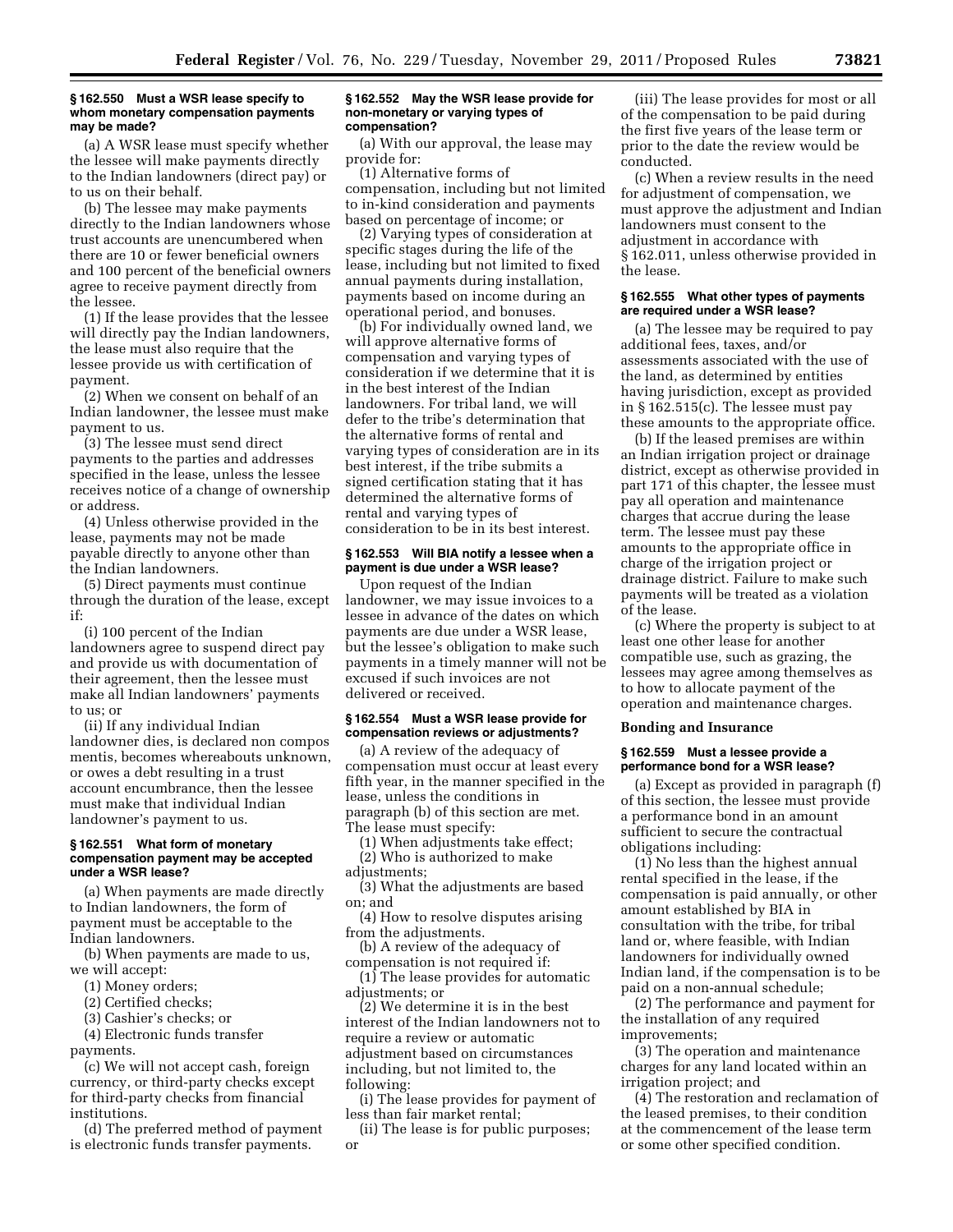(b) The performance bond must be deposited with us and made payable only to us, and may not be modified without our approval.

(c) The lease must provide that we may adjust security or performance bond requirements at any time to reflect changing conditions.

(d) We may require that the surety provide any supporting documents needed to show that the performance bond will be enforceable, and that the surety will be able to perform the guaranteed obligations.

(e) The surety must provide notice to us at least 60 days before canceling a performance bond so that we may notify the lessee of its obligation to provide a substitute performance bond and require collection of the bond prior to the cancellation date. Failure to provide a substitute performance bond will be a violation of the lease.

(f) We may waive the requirement for a performance bond upon the request of the Indian landowner, if a waiver is in the best interest of the Indian landowner, including if the lease is for less than fair market rental or nominal compensation. We may revoke the waiver and require a performance bond at any time if the waiver is no longer in the best interest of the Indian landowner.

#### **§ 162.560 What forms of performance bond may be accepted under a WSR lease?**

(a) We will only accept a performance bond in one of the following forms:

(1) Certificates of deposit issued by a federally insured financial institution authorized to do business in the United States;

(2) Irrevocable letters of credit issued by a federally insured financial institution authorized to do business in the United States;

(3) Negotiable Treasury securities; or

(4) Surety bond issued by a company approved by the U.S. Department of the Treasury.

(b) All forms of performance bonds must:

(1) Indicate on their face that BIA approval is required for redemption;

(2) Be accompanied by a statement granting full authority to BIA to make an immediate claim upon or sell them if the lessee violates the terms of the lease;

(3) Be irrevocable during the term of the performance bond; and

(4) Be automatically renewable during the term of the lease.

#### **§ 162.561 What is the bond release process under a WSR lease?**

(a) Upon expiration, termination, or cancellation of the lease, the lessee must submit a written request for a performance bond release to BIA.

(b) Upon receipt of the request under paragraph (a) of this section, BIA will confirm with the tribe, for tribal land or, where feasible, with the Indian landowners for individually owned Indian land, that the lessee has complied with all lease obligations, then release the performance bond to the lessee unless we determine that the performance bond must be redeemed to fulfill the contractual obligations.

#### **§ 162.562 Must a lessee provide insurance for a WSR lease?**

Except as provided in paragraph (c) of this section, a lessee must provide insurance when necessary to protect the interests of Indian landowners and in the amount sufficient to protect all insurable improvements on the leased premises.

(a) Such insurance may include property, liability and/or casualty insurance, depending on the Indian landowners' interests to be protected.

(b) Both the Indian landowners and the United States must be identified as additional insured parties.

(c) We may waive the requirement for insurance upon the request of the Indian landowner, if a waiver is in the best interest of the Indian landowner, including if the lease is for less than fair market rental or nominal compensation. We may revoke the waiver and require insurance at any time if the waiver is no longer in the best interest of the Indian landowner.

#### **Approval**

#### **§ 162.563 What documents must the parties submit to obtain BIA approval of a WSR lease?**

A lessee or the Indian landowner must submit the following documents to us to obtain BIA approval of a WSR lease:

(a) A lease executed by the Indian landowner and the lessee that complies with the requirements of this part;

(b) An appraisal or other valuation under § 162.547, if appropriate;

(c) Organizational documents, certificates, filing records, and resolutions or other authorization documents, including evidence of the representative's authority to execute a lease, if the lessee is a corporation, limited liability company, partnership, joint venture, or other legal entity, to show that the lease will be enforceable and that the legal entity is in good standing and authorized to conduct business in the jurisdiction where the land is located;

(d) A performance bond, where required;

(e) Statement from the appropriate tribal authority that the proposed use is in conformance with applicable tribal law;

(f) Environmental and archeological reports, surveys, and site assessments as needed to facilitate compliance applicable Federal and tribal environmental and land use requirements:

(g) A resource development plan that describes the type and location of any improvements the lessee plans to install and a schedule showing the tentative commencement and completion dates for those improvements;

(h) A restoration and reclamation plan (and any subsequent modifications to the plan);

(i) An official or a certified survey of the leased premises that includes the legal description of the land encumbered by the lease and a description of each tract of trust or restricted land in the lease and the acreage of each. We will review the survey under the DOI Standards for Indian Trust Land Boundary Evidence;

(j) Documents that demonstrate the technical capability of the lessee or lessee's agent to construct, operate, maintain, and terminate resource development facilities and the lessee's history in successfully designing, constructing, or obtaining the funding for a resource development project (for example, documents evidencing lessee's actual ownership, development, or management of a successful similarlysized project within the last 5 years);

(k) Information to assist us in our evaluation of the factors in 25 U.S.C. 415(a); and

(l) Any additional documentation we determine to be reasonably necessary for approval.

#### **§ 162.564 What is the approval process for a WSR lease?**

(a) Before we approve a WSR lease, we must determine that the lease is in the best interest of the Indian landowners. In making that determination, we will:

(1) Review the lease and supporting documents;

(2) Identify potential environmental impacts and ensure compliance with all applicable environmental laws, land use laws, and ordinances;

(3) Assure ourselves that adequate consideration has been given to the factors in 25 U.S.C. 415(a);

(4) Require any lease modifications or mitigation measures necessary to satisfy any requirements including any other Federal or tribal land use requirements; and

(5) If the lease is a negotiated lease, defer to the Indian landowners' determination that the lease is in their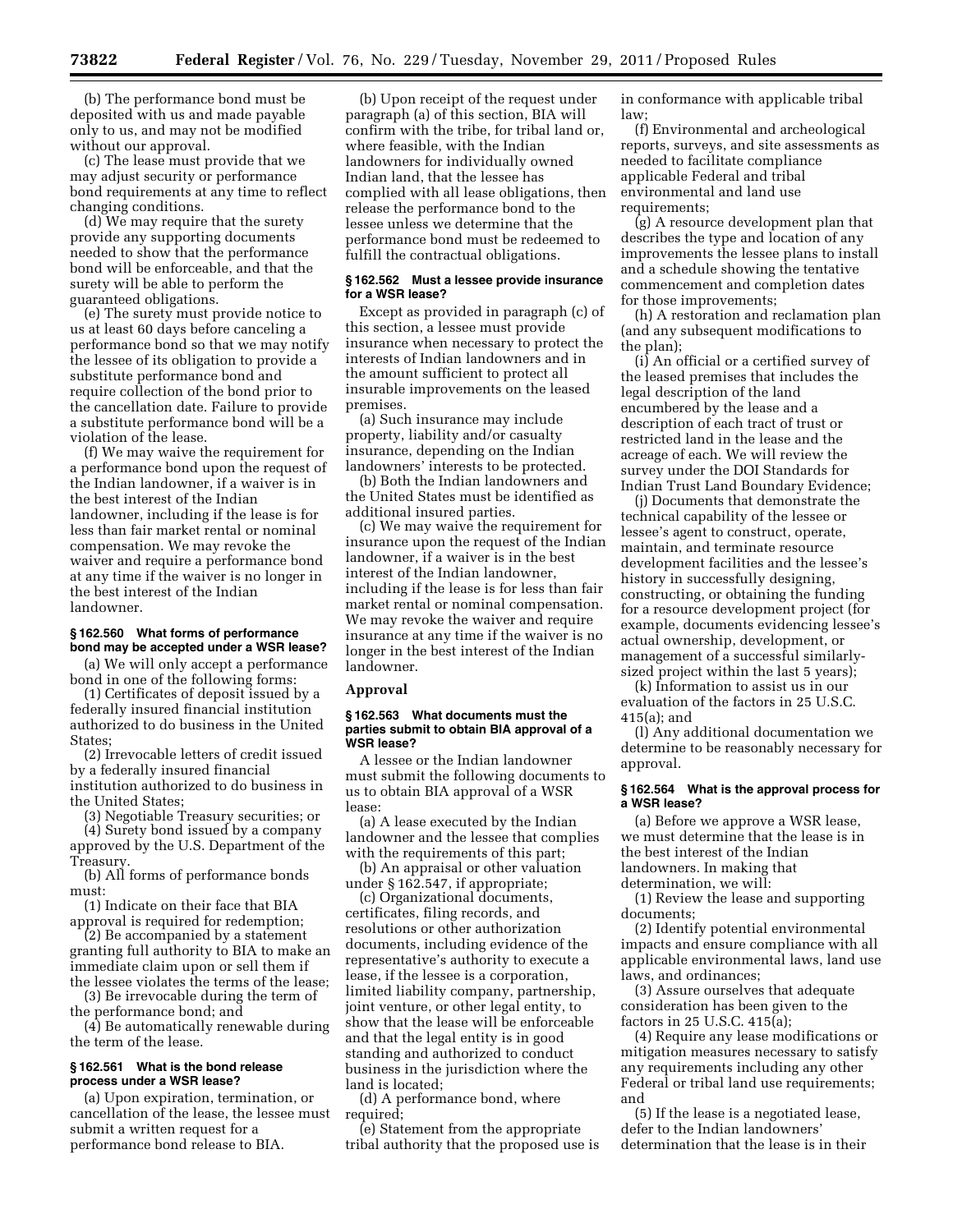best interest, to the maximum extent possible.

(b) When we receive a WSR lease proposal and all of the supporting documents that conform to this part, we will, within 60 days of the date of receipt of the documents at the appropriate BIA office, approve, disapprove, return the submission for revision, or notify the parties in writing that we need additional time to review the lease. Our letter notifying the parties that we need additional time to review the lease must identify our initial concerns and invite the parties to respond within 15 days. We have 30 days from sending the notification to make a determination whether to approve or disapprove the sublease.

(c) If we fail to meet the deadlines in this section, then the parties may take appropriate action under part 2 of this chapter.

(d) We will make any lease approval or disapproval determination and the basis for the determination, along with notification of appeal rights under part 2 of this chapter, in writing and will send the determination and notification to the parties to the lease.

(e) We will provide approved WSR leases on tribal land to the lessee and provide a copy to the tribe. We will provide approved WSR leases on individually owned Indian land to the lessee, and make copies available to the Indian landowners upon written request.

#### **§ 162.565 When will a WSR lease be effective?**

(a) A WSR lease will be effective on the date on which we approve the lease, notwithstanding any appeal that may be filed under part 2 of this chapter.

(b) The lease may specify a date on which the obligations between the parties to a WSR lease are triggered. Such date may be before or after the approval date under paragraph (a).

#### **§ 162.566 Must WEEL and WSR lease documents be recorded?**

(a) A WEEL and WSR lease, amendment, assignment, leasehold mortgage, and sublease must be recorded in our Land Titles and Records Office with jurisdiction over the leased land.

(1) We will record the lease or other document immediately following our approval.

(2) If our approval is not required, the parties must record the assignment or sublease in the Land Title and Records Office with jurisdiction over the leased land.

(b) The tribe must record the following leases in the Land Titles and Records Office with jurisdiction over the tribal lands, even though BIA approval is not required:

(1) Leases of tribal land that a corporate entity leases to a third party under 25 U.S.C. 477; and

(2) Leases of tribal land under a special act of Congress authorizing leases without our approval.

#### **§ 162.567 What action may BIA take if a lease disapproval decision is appealed?**

(a) If a party appeals our decision to disapprove a lease, assignment, amendment, sublease or leasehold mortgage, then the official to whom the appeal is made may require the lessee to post an appeal bond in an amount necessary to protect the Indian landowners against financial losses and damage to trust resources likely to result from the delay caused by an appeal. The requirement to post an appeal bond will apply in addition to all of the other requirements in part 2 of this chapter.

(b) The appellant may not appeal the appeal bond decision. The appellant may, however, request that the official to whom the appeal is made reconsider the bond decision, based on extraordinary circumstances. Any reconsideration decision is final for the Department.

#### **Amendments**

#### **§ 162.568 May the parties amend a WSR lease?**

(a) The parties may amend a WSR lease by obtaining:

(1) The lessee's signature;

(2) The Indian landowners' consent pursuant to the requirements contained in § 162.569; and

(3) BIA approval of the amendment under § 162.570 and § 162.571.

(b) The parties may not amend a WSR lease if the lease expressly prohibits amendments.

#### **§ 162.569 What are the consent requirements for an amendment to a WSR lease?**

(a) The Indian landowners, or their representatives under § 162.012, must consent to an amendment of a WSR lease in the same percentages and manner as a new WSR lease pursuant to § 162.011, unless the requirements in paragraphs  $(a)(1)$  or  $(a)(2)$  are met.

(1) The approved WSR lease establishes that individual Indian landowners are deemed to have consented if they do not object in writing to the amendment after a specified period of time following landowners' receipt of the amendment. If the lease provides for deemed consent, it must require the parties to submit to us: A copy of the executed

amendment or other documentation of the Indian landowners' consent; proof of mailing of the amendment to any Indian landowners who are deemed to have consented; and any other pertinent information to us for review.

(2) The approved WSR lease authorizes one or more representatives to consent to an amendment on behalf of all Indian landowners. The lease may also designate us as the Indian landowners' representative for the purposes of consenting to an amendment.

(b) Unless specifically authorized in the lease, the written power of attorney, or court document, Indian landowners may not be deemed to have consented, and an Indian landowner's designated representative may not negotiate or consent to an amendment that would:

(1) Reduce the payment obligations or terms to the Indian landowners;

(2) Increase or decrease the lease area; or

(3) Terminate or change the term of the lease.

#### **§ 162.570 What is the approval process for an amendment to a WSR lease?**

We have 30 days from receipt of the executed assignment, proof of required consents, and required documentation to make a determination whether to approve the amendment or notify the parties in writing that we need additional time to review the amendment.

(a) Our letter notifying the parties that we need additional time to review the amendment must identify our initial concerns and invite the parties to respond within 15 days. We have 30 days from sending the notification to make a determination whether to approve or disapprove the amendment.

(b) If we fail to send either a determination or a notification within 30 days from receipt of required documents and the completion of any environmental reviews or 30 days from sending the notification, the amendment is deemed approved to the extent consistent with Federal law. We will retain our full enforcement authority for amendments that are deemed approved.

(c) Our determination whether to approve the amendment will be in writing and will state the basis for our approval or disapproval.

#### **§ 162.571 How will BIA decide whether to approve an amendment to a WSR lease?**

(a) We may only disapprove a WSR lease amendment if:

(1) The required consents have not been obtained from the parties to the lease and any mortgagees or sureties;

(2) The lessee is in violation of the lease; or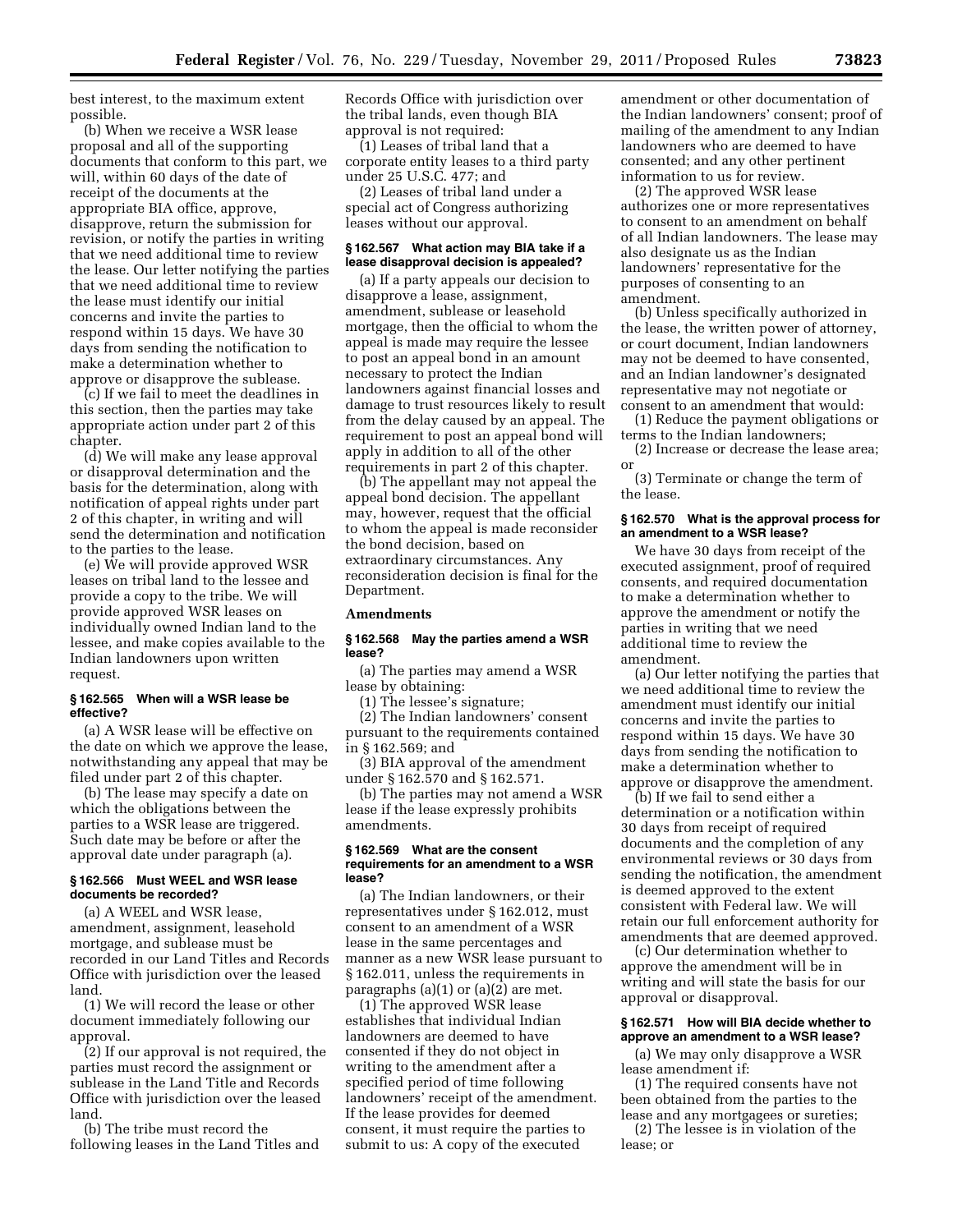(3) We find a compelling reason to withhold our approval in order to protect the best interests of the Indian landowners.

(b) We may not unreasonably withhold approval of an amendment.

#### **Assignments**

#### **§ 162.572 May a lessee assign a WSR lease?**

(a) A lessee may assign a WSR lease by meeting the consent requirements contained in § 162.573 and obtaining our approval of the assignment under § 162.574 and § 162.575 or by meeting the conditions in paragraphs (b) or (c) of this section, unless the lease expressly prohibits assignments.

(b) Where provided in the lease, the lessee may assign the lease to the following without meeting consent requirements or obtaining BIA approval of the assignment, as long as the lessee notifies BIA of the assignment within 30 days:

(1) Not more than two distinct legal entities specified in the lease; or (2) The lessee's wholly owned

subsidiaries.

(c) If a sale or foreclosure under an approved mortgage of the leasehold interest occurs and the mortgagee is the purchaser, the mortgagee/purchaser may assign the leasehold interest without meeting the consent requirements or obtaining our approval, as long as the assignee accepts and agrees in writing to be bound by all the terms and conditions of the lease.

#### **§ 162.573 What are the consent requirements for an assignment of a WSR lease?**

The Indian landowners, or their representatives under § 162.012, must consent to an assignment in the same percentages and manner as a new WSR lease, unless the requirements in paragraphs (a) or (b) of this section are met.

(a) The lease establishes that individual Indian landowners are deemed to have consented where they do not object in writing to the assignment after a specified period of time following landowners' receipt of the assignment. If the lease provides for deemed consent, it must require the parties to submit to us: a copy of the executed assignment or other documentation of the Indian landowners' consent; proof of mailing of the assignment to any Indian landowners who are deemed to have consented; and any other pertinent information for us to review.

(b) The approved WSR lease authorizes one or more representatives to consent to an assignment on behalf of all Indian landowners. The lease may also designate us as the Indian landowners' representative for the purposes of consenting to an assignment.

#### **§ 162.574 What is the approval process for an assignment of a WSR lease?**

(a) We have 30 days from receipt of the executed assignment, proof of required consents, and required documentation to make a determination whether to approve the assignment or notify the parties that we need additional information. Our determination whether to approve the assignment will be in writing and will state the basis for our approval or disapproval.

(b) If we fail to meet any of the deadlines in this section, the lessee or Indian landowners may take appropriate action under part 2 of this chapter.

#### **§ 162.575 How will BIA decide whether to approve an assignment of a WSR lease?**

(a) We may only disapprove an assignment of a WSR lease if:

(1) The required consents have not been obtained from the parties to the lease or the lessee's mortgagees or sureties;

(2) The lessee is in violation of the lease;

(3) The assignee does not agree to be bound by the terms of the lease; or

(4) We find a compelling reason to withhold our approval in order to protect the best interests of the Indian landowners.

(b) In making the finding required by paragraph (a)(4) of this section, we will consider whether:

(1) The value of any part of the leased premises not covered by the assignment would be adversely affected; and

(2) If a performance bond is required, the assignee has bonded its performance and provided supporting documents that demonstrate that the lease will be enforceable against the assignee, and that the assignee will be able to perform its obligations under the lease or assignment.

(c) We may not unreasonably withhold approval of an assignment.

#### **Subleases**

#### **§ 162.576 May a lessee sublease a WSR lease?**

A lessee may sublease a WSR lease by meeting the consent requirements contained in § 162.577 and obtaining our approval of the sublease under § 162.578 and § 162.579, unless the lease expressly prohibits subleases.

#### **§ 162.577 What are the consent requirements for a sublease of a WSR lease?**

The Indian landowners, or their representatives under § 162.012, must consent to a sublease in the same percentages and manner as a new WSR lease under § 162.011, unless the requirements in paragraphs (a) or (b) of this section are met.

(a) The lease establishes that individual Indian landowners are deemed to have consented where they do not object in writing to the sublease after a specified period of time following landowners' receipt of the sublease. If the lease provides for deemed consent, it must require the parties to submit to us: a copy of the executed sublease or other documentation of the Indian landowners' consent; proof of mailing of the sublease to any Indian landowners who are deemed to have consented; and any other pertinent information for us to review.

(b) The approved WSR lease authorizes one or more representatives to consent to a sublease on behalf of all Indian landowners. The lease may also designate us as the Indian landowners' representative for the purposes of consenting to a sublease.

#### **§ 162.578 What is the approval process for a sublease of a WSR lease?**

We have 30 days from receipt of the executed sublease, proof of required consents, and required documentation to make a determination whether to approve the sublease or notify the parties to the sublease and Indian landowners in writing that we need additional time to review the sublease. Our determination whether to approve the sublease will be in writing and will state the basis for our approval or disapproval.

(a) Our letter notifying parties that we need additional time to review the sublease must identify our initial concerns and invite the parties to respond within 15 days. We have 30 days from sending the notification to make a determination whether to approve or disapprove the sublease.

(b) If we fail to send either a determination or a notification within 30 days from receipt of required documents or 30 days from sending the notification, the sublease is deemed approved to the extent consistent with Federal law. We will retain our full enforcement authority for subleases that are deemed approved.

#### **§ 162.579 How will BIA decide whether to approve a sublease of a WSR lease?**

(a) We will only disapprove a sublease of a WSR lease if: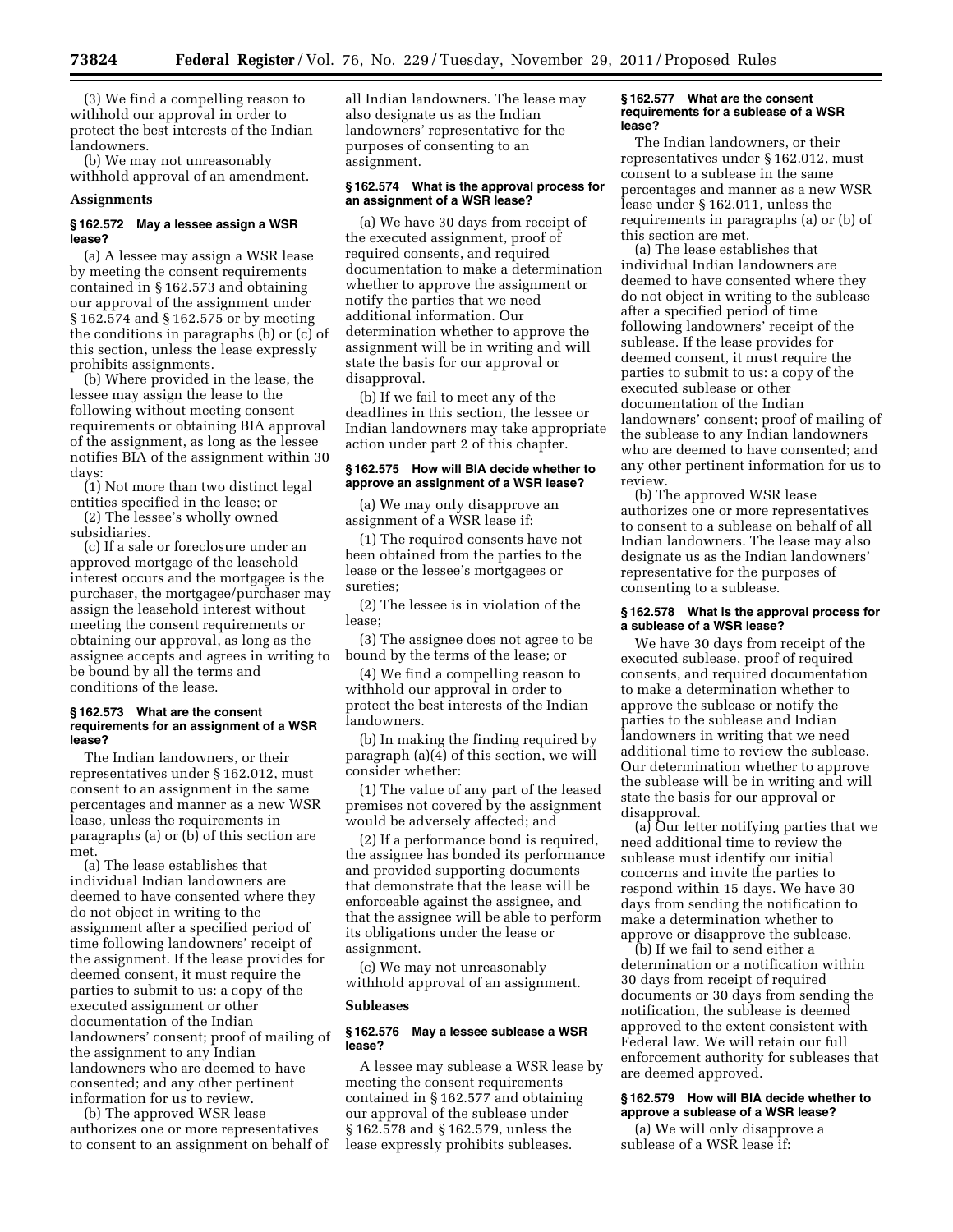(1) The required consents have not been obtained from the parties to the lease and the lessee's mortgagees or sureties;

(2) The lessee is in violation of the lease;

(3) The lessee will not remain liable under the lease;

(4) The sublessee does not agree to be bound by the terms of the lease; and

(5) We find a compelling reason to withhold our approval in order to protect the best interests of the Indian landowners.

(b) In making the finding required by paragraph (a)(5) of this section, we will consider whether:

(1) The value of any part of the leased premises not covered by the sublease would be adversely affected; and

(2) The sublessee has bonded its performance and provided supporting documents that demonstrate that the lease will be enforceable against the sublessee, and that the sublessee will be will be able to perform its obligations under the lease or sublease.

(c) We may not unreasonably withhold approval of a sublease.

#### **Leasehold Mortgages**

#### **§ 162.580 May a lessee mortgage a WSR lease?**

A lessee may mortgage a WSR lease by meeting the consent requirements contained in § 162.581 and obtaining our approval of the leasehold mortgage under § 162.582 and § 162.583, unless the lease expressly prohibits leasehold mortgages.

#### **§ 162.581 What are the consent requirements for a leasehold mortgage of a WSR lease?**

The Indian landowners, or their representatives under § 162.012, must consent to a leasehold mortgage in the same percentages and manner as a new WSR lease under § 162.011, unless the requirements in paragraphs (a), (b), or (c) of this section are met.

(a) The lease contains a general authorization for a leasehold mortgage and states what law would apply in case of foreclosure.

(b) The lease establishes that individual Indian landowners are deemed to have consented where they do not object in writing to the leasehold mortgage after a specified period of time following landowners' receipt of the leasehold mortgage. If the lease provides for deemed consent, it must require the parties to submit to us: a copy of the executed leasehold mortgage or other documentation of the Indian landowners' consent; proof of mailing of the leasehold mortgage to any Indian landowners who are deemed to have

consented; and any other pertinent information for us to review.

(c) The approved WSR lease authorizes one or more representatives to consent to a leasehold mortgage on behalf of all Indian landowners. The lease may also designate us as the Indian landowners' representative for the purposes of consenting to a leasehold mortgage.

#### **§ 162.582 What is the approval process for a leasehold mortgage of a WSR lease?**

(a) We have 30 days from receipt of the executed leasehold mortgage, proof of required consents, and required documentation to make a determination whether to approve the leasehold mortgage or notify the parties in writing that we need additional time to review the leasehold mortgage. Our determination whether to approve the leasehold mortgage will be in writing and will state the basis for our approval or disapproval.

(b) If we fail to meet the deadline in this section, the lessee may take appropriate action under part 2 of this chapter.

#### **§ 162.583 How will BIA decide whether to approve a leasehold mortgage of a WSR lease?**

(a) We may only disapprove a leasehold mortgage under a WSR lease if:

(1) The required consents have not been obtained from the parties to the lease under or the lessee's sureties;

(2) The leasehold mortgage covers more than the lessee's interest in the leased premises collateral or encumbers unrelated collateral; or

(3) We find a compelling reason to withhold our approval in order to protect the best interests of the Indian landowners.

(b) In making the finding required by paragraph (a)(3) of this section, we will consider whether:

(1) The lessee's ability to comply with the lease would be adversely affected by any new loan obligations;

(2) Any lease provisions would be modified by the leasehold mortgage;

(3) The remedies available to us or to the Indian landowners would be limited (beyond any additional notice and cure rights to be afforded to the mortgagee), in the event of a lease violation; and

(4) Any rights of the Indian landowners would be subordinated or adversely affected in the event of a loan default by the lessee.

(c) We may not unreasonably withhold approval of a leasehold mortgage.

#### **Effectiveness, Compliance, and Enforcement**

#### **§ 162.584 When will an amendment, assignment, sublease, or leasehold mortgage under a WSR lease be effective?**

(a) An amendment, assignment, sublease, or leasehold mortgage under a WSR lease will be effective when approved, notwithstanding any appeal that may be filed under part 2 of this chapter, unless approval is not required under § 162.008(b) or the conditions in paragraph (b) apply. We will provide copies of approved documents to the party requesting approval and, upon request, to the other parties to the agreement.

(b) If the amendment or sublease was deemed approved pursuant to § 162.570(b) or § 162.578(b), the amendment or sublease becomes effective 45 days from the date the parties mailed or delivered the document to us for our review.

(c) An assignment that has does not require landowner consent or BIA approval shall be effective upon execution by the parties.

#### **§ 162.585 What happens if BIA disapproves an amendment, assignment, sublease, or leasehold mortgage of a WSR lease?**

If we disapprove an amendment, assignment, sublease, or leasehold mortgage of a WSR lease, we will notify the parties immediately and advise them of their right to appeal the decision under part 2 of this chapter.

#### **§ 162.586 May BIA investigate compliance with a WSR lease?**

(a) We may enter the leased premises at any reasonable time, upon reasonable notice, to protect the interests of the Indian landowners and to determine if the lessee is in compliance with the requirements of the lease.

(b) If the Indian landowner notifies us that a specific lease violation has occurred, we will promptly initiate an appropriate investigation.

#### **§ 162.587 May a WSR lease provide for negotiated remedies in the event of a violation?**

(a) A WSR lease of tribal land may provide either or both parties with negotiated remedies in the event of a lease violation, including, but not limited to, the power to terminate the lease. If the lease provides the parties with the power to terminate the lease, BIA approval of the termination is not required and the termination is effective without BIA cancellation. The parties must notify us of the termination so that we may record it in the Land Titles and Records Office.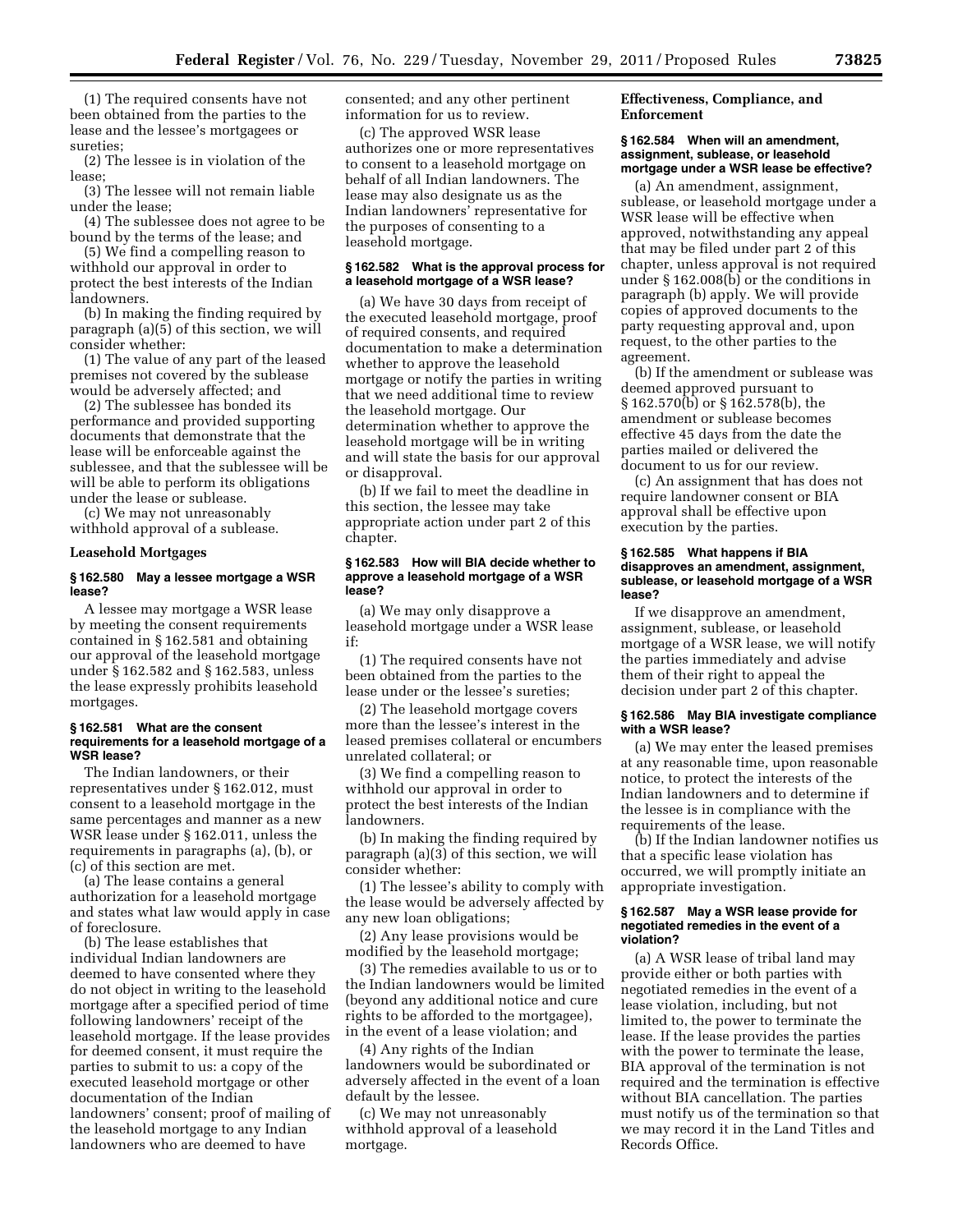(b) A WSR lease of individually owned Indian land may provide either or both parties with negotiated remedies, so long as the lease also specifies the manner in which those remedies may be exercised by or on behalf of the applicable percentage of Indian landowners under § 162.011 of this part. If the lease provides the parties with the power to terminate the lease, BIA concurrence with the termination is required to ensure that the Indian landowners of the applicable percentage of interests have consented. BIA will record the termination in the Land Titles and Records Office.

(c) The parties must notify any surety or mortgagee of a termination of a WSR lease.

(d) Negotiated remedies may apply in addition to, or instead of, the cancellation remedy available to us, as specified in the lease.

(e) A WSR lease may provide for lease disputes to be resolved in tribal court or any other court of competent jurisdiction, by a tribal governing body in the absence of a tribal court, or through an alternative dispute resolution method. We may not be bound by decisions made in such forums, but we will defer to ongoing proceedings, as appropriate, in deciding whether to exercise any of the remedies available to us.

#### **§ 162.588 What will BIA do about a violation of a WSR lease?**

(a) If we determine there has been a violation of the conditions of a WSR lease, other than a violation of payment provisions covered by paragraph (b) of this section, we will promptly send the lessee and its sureties and any mortgagee a notice of violation. The notice of violation must be provided by certified mail, return receipt requested.

(1) We will send a copy of the notice of violation to the tribe for tribal land, or provide constructive notice to Indian landowners for individually owned Indian land.

(2) Within 10 business days of the receipt of a notice of violation, the lessee must:

(i) Cure the violation and notify us in writing that the violation has been cured;

(ii) Dispute our determination that a violation has occurred; or

(iii) Request additional time to cure the violation.

(3) If a violation is determined to have occurred, we will make a reasonable attempt to notify the Indian landowners.

(4) We may order the lessee to stop work.

(b) A lessee's failure to pay compensation in the time and manner required by a residential lease is a violation of the lease, and we will issue a notice of violation in accordance with this paragraph.

(1) We will send the lessees and its sureties a notice of violation by certified mail, return receipt requested:

(i) Promptly following the date on which payment was due, if the lease requires that payments be made to us; or

(ii) Promptly following the date on which we receive actual notice of nonpayment from the Indian landowners, if the lease provides for payment directly to the Indian landowners.

(2) We will send a copy of the notice of violation to the tribe for tribal land, or provide constructive notice to the Indian landowners for individually owned Indian land.

(3) The lessee must provide adequate proof of payment as required in the notice of violation.

(c) The lessee and its sureties will continue to be responsible for the obligations contained in the lease until the lease is terminated, cancelled, or expires.

(d) Nothing in this part affects BIA's ability to take emergency action to protect the leased premises under § 162.021.

#### **§ 162.589 What will BIA do if a lessee does not cure a violation of a WSR lease on time?**

(a) If the lessee does not cure a violation of a WSR lease within the requisite time period, or provide adequate proof of payment as required in the notice of violation, we will consult with the tribe for tribal land or, where feasible, Indian landowners for individually owned Indian land, and determine whether:

(1) We should cancel the lease;

(2) The Indian landowners wish to invoke any remedies available to them under the lease;

(3) We should invoke other remedies available under the lease or applicable law, including collection on any available performance bond or, for failure to pay compensation, referral of the debt to the Department of the Treasury for collection; or

(4) The lessee should be granted additional time in which to cure the violation.

(b) We may take action to recover unpaid compensation and any associated late payment charges.

(1) We do not have to cancel the lease or give any further notice to the lessee before taking action to recover unpaid compensation.

(2) We may still take action to recover any unpaid compensation if we cancel the lease.

(c) If we decide to cancel the lease, we will send the lessee and its sureties and any mortgagees a cancellation letter by certified mail, return receipt requested, within 5 business days of our decision. We will send a copy of the cancellation letter to the tribe for tribal land, and will provide Indian landowners for individually owned Indian land with actual or constructive notice of the cancellation. The cancellation letter will:

(1) Explain the grounds for cancellation;

(2) If applicable, notify the lessee of the amount of any unpaid compensation or late payment charges due under the lease;

(3) Notify the lessee of their right to appeal under part 2 of this chapter, including the possibility that the official to whom the appeal is made may require the lessee to post an appeal bond;

(4) Order the lessee to vacate the property within 31 days of the date of receipt of the cancellation letter, if an appeal is not filed by that time; and

(5) Require any other action BIA deems necessary to protect the Indian landowners.

(d) We may invoke any other remedies available to us under the lease, including collecting on any available performance bond, and the Indian landowner may pursue any available remedies under tribal law.

#### **§ 162.590 Will late payment charges or special fees apply to delinquent payments due under a WSR lease?**

(a) Late payment charges will apply as specified in the lease. The failure to pay such amounts will be treated as a lease violation.

(b) The following special fees may be assessed to cover administrative costs incurred by the United States in the collection of the debt, if compensation is not paid in the time and manner required, in addition to late payment charges that must be paid to the Indian landowners under the lease:

| The lessee will pay                 | For $\dots$                                                                          |
|-------------------------------------|--------------------------------------------------------------------------------------|
| (a) \$50.00                         | Dishonored checks.                                                                   |
| (b) \$15.00                         | Processing of each<br>notice or demand<br>letter.                                    |
| (c) 18 percent of bal-<br>ance due. | Treasury processing<br>following referral<br>for collection of de-<br>linguent debt. |

**§ 162.591 How will payment rights relating to WSR leases be allocated between the Indian landowners and the lessee?** 

The WSR lease may allocate rights to payment for insurance proceeds,